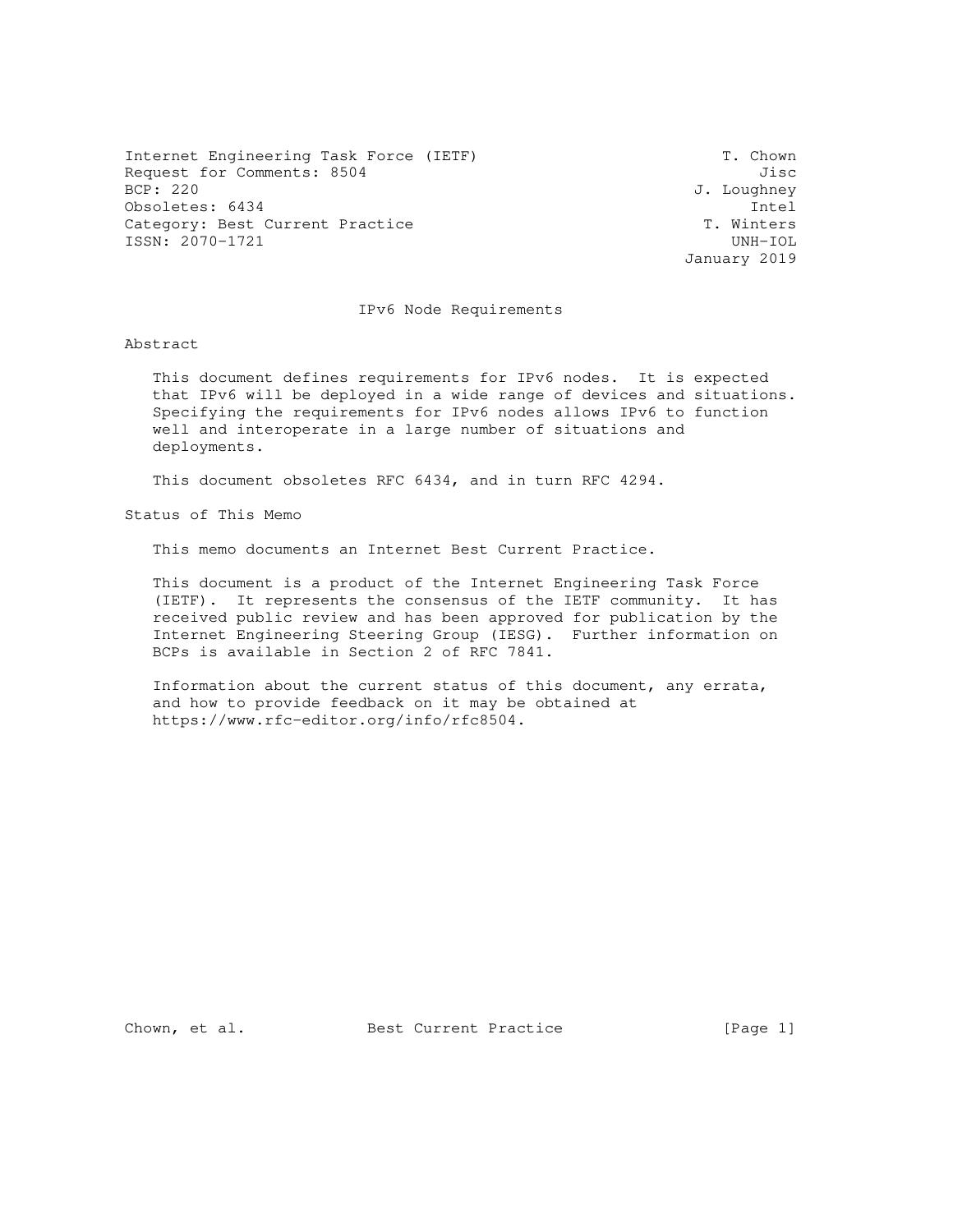# Copyright Notice

 Copyright (c) 2019 IETF Trust and the persons identified as the document authors. All rights reserved.

 This document is subject to BCP 78 and the IETF Trust's Legal Provisions Relating to IETF Documents

 (https://trustee.ietf.org/license-info) in effect on the date of publication of this document. Please review these documents carefully, as they describe your rights and restrictions with respect to this document. Code Components extracted from this document must include Simplified BSD License text as described in Section 4.e of the Trust Legal Provisions and are provided without warranty as described in the Simplified BSD License.

Table of Contents

| 1.   |                                                                                            | 4               |
|------|--------------------------------------------------------------------------------------------|-----------------|
| 1.1. | Scope of This Document                                                                     | $\overline{4}$  |
| 1.2. | Description of IPv6 Nodes                                                                  | 5               |
| 2.   |                                                                                            | 5               |
| 3.   | Abbreviations Used in This Document                                                        | 5               |
| 4.   |                                                                                            | 5               |
| 5.   |                                                                                            | $6\phantom{1}6$ |
| 5.1. | Internet Protocol Version 6 - RFC 8200                                                     | 6               |
|      | 5.2. Support for IPv6 Extension Headers                                                    | $\overline{7}$  |
| 5.3. | Protecting a Node from Excessive Extension Header Options                                  | $\,8\,$         |
| 5.4. | Neighbor Discovery for IPv6 - RFC 4861                                                     | 9               |
|      | 5.5. SEcure Neighbor Discovery (SEND) - RFC 3971                                           | 11              |
|      | 5.6. IPv6 Router Advertisement Flags Option - RFC 5175                                     | 11              |
|      | 5.7. Path MTU Discovery and Packet Size                                                    | 11              |
|      |                                                                                            | 11              |
|      | 5.7.2. Minimum MTU Considerations                                                          | 12              |
|      | 5.8. ICMP for the Internet Protocol Version 6 (IPv6) -                                     |                 |
|      |                                                                                            | 12              |
| 5.9. | Default Router Preferences and More-Specific Routes -                                      |                 |
|      | RFC 4191                                                                                   | 12              |
|      | 5.10. First-Hop Router Selection - RFC 8028                                                | 12              |
|      | 5.11. Multicast Listener Discovery (MLD) for IPv6 - RFC 3810 .                             | 13              |
|      | 5.12. Explicit Congestion Notification (ECN) - RFC 3168                                    | 13              |
|      | 6. Addressing and Address Configuration                                                    | 13              |
|      | 6.1. IP Version 6 Addressing Architecture - RFC 4291                                       | 13              |
|      | 6.2. Host Address Availability Recommendations                                             | 13              |
|      | 6.3. IPv6 Stateless Address Autoconfiguration - RFC 4862                                   | 14              |
| 6.4. | Privacy Extensions for Address Configuration in IPv6 -                                     |                 |
|      | RFC 4941<br>بمناطق والمناطر والمناطر والمناطر والمناطر والمناطر والمناطر والمناطر والمناطر | 15              |

Chown, et al. Best Current Practice [Page 2]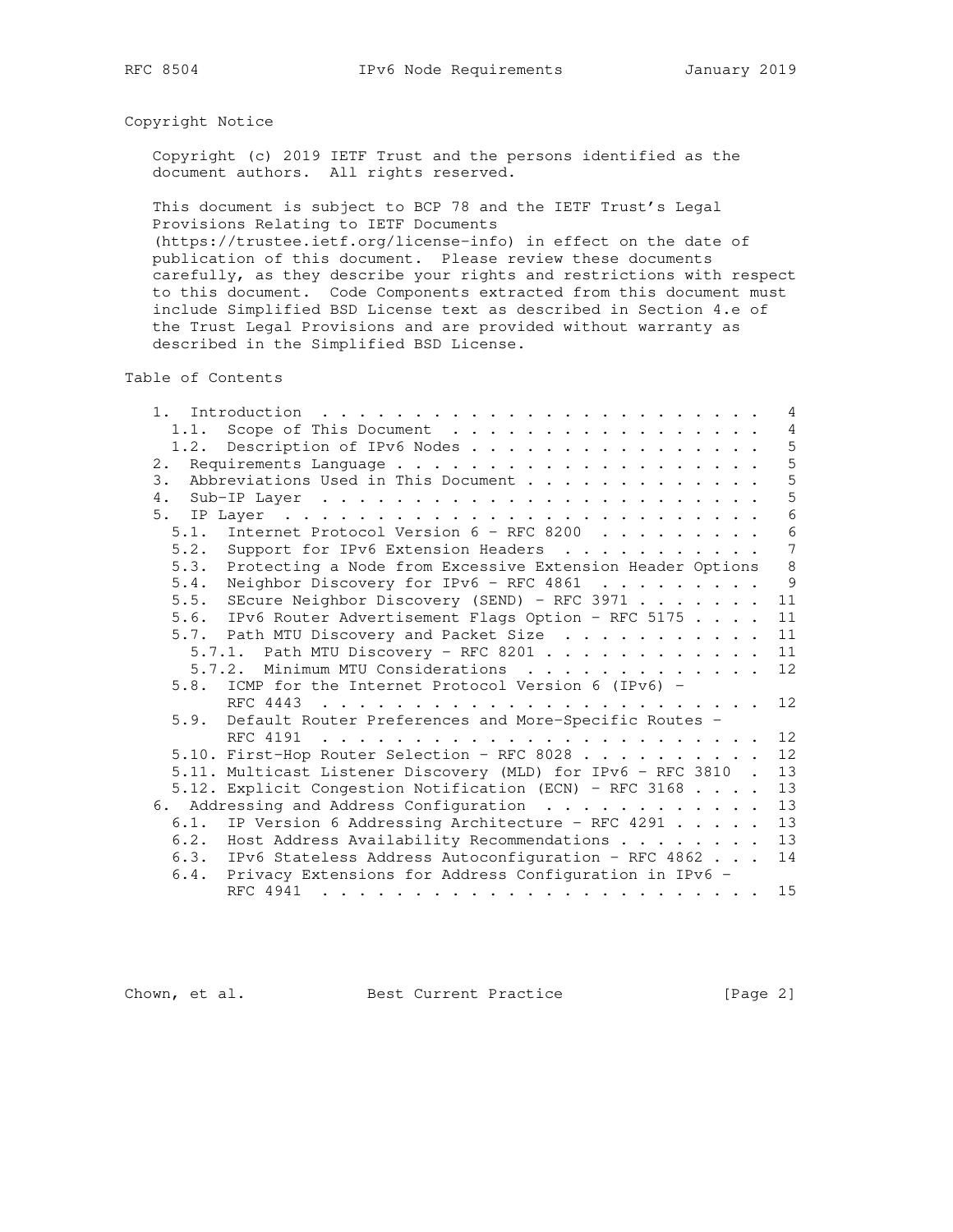| Stateful Address Autoconfiguration (DHCPv6) - RFC 3315 .<br>16<br>6.5. |
|------------------------------------------------------------------------|
| Default Address Selection for IPv6 - RFC 6724<br>16<br>6.6.            |
| 16                                                                     |
| 8. Configuring Non-address Information<br>17                           |
| DHCP for Other Configuration Information<br>17<br>8.1.                 |
| 8.2.<br>Router Advertisements and Default Gateway<br>17                |
| 8.3.<br>IPv6 Router Advertisement Options for DNS                      |
| Configuration - RFC 8106<br>17                                         |
| DHCP Options versus Router Advertisement Options for Host<br>8.4.      |
| 18                                                                     |
| Service Discovery Protocols<br>18<br>9.                                |
| 10. IPv4 Support and Transition<br>18                                  |
| 10.1. Transition Mechanisms<br>19                                      |
| Basic Transition Mechanisms for IPv6 Hosts and<br>10.1.1.              |
| Routers - RFC 4213 19                                                  |
| 19                                                                     |
| Textual Representation of IPv6 Addresses - RFC 5952<br>19<br>11.1.     |
| Application Programming Interfaces (APIs)<br>19<br>11.2.               |
| 20                                                                     |
| 20                                                                     |
| 22<br>13.1.                                                            |
| 13.2. Transforms and Algorithms<br>22                                  |
| 14. Router-Specific Functionality<br>22                                |
| 14.1. IPv6 Router Alert Option - RFC 2711<br>22                        |
| 14.2. Neighbor Discovery for IPv6 - RFC 4861<br>22                     |
| 14.3. Stateful Address Autoconfiguration (DHCPv6) - RFC 3315.<br>23    |
| 14.4. IPv6 Prefix Length Recommendation for Forwarding -               |
| 23                                                                     |
| 23                                                                     |
| 24                                                                     |
| 16.1. Management Information Base (MIB) Modules<br>24                  |
| 24<br>16.1.1. IP Forwarding Table MIB                                  |
| 16.1.2. Management Information Base for the Internet                   |
| 24                                                                     |
| 24<br>16.1.3. Interface MIB $\ldots$                                   |
| 25                                                                     |
| 16.2.1. IP Management YANG Model<br>25                                 |
| 25<br>16.2.2.                                                          |
| Interface Management YANG Model                                        |
| 25                                                                     |
| 25                                                                     |
| 25                                                                     |
| 19.1. Normative References<br>25                                       |
| 32<br>19.2. Informative References                                     |
| Appendix A. Changes from RFC 6434<br>38                                |
| Appendix B. Changes from RFC 4294 to RFC 6434<br>39                    |
| 41                                                                     |
| 42                                                                     |

Chown, et al. Best Current Practice [Page 3]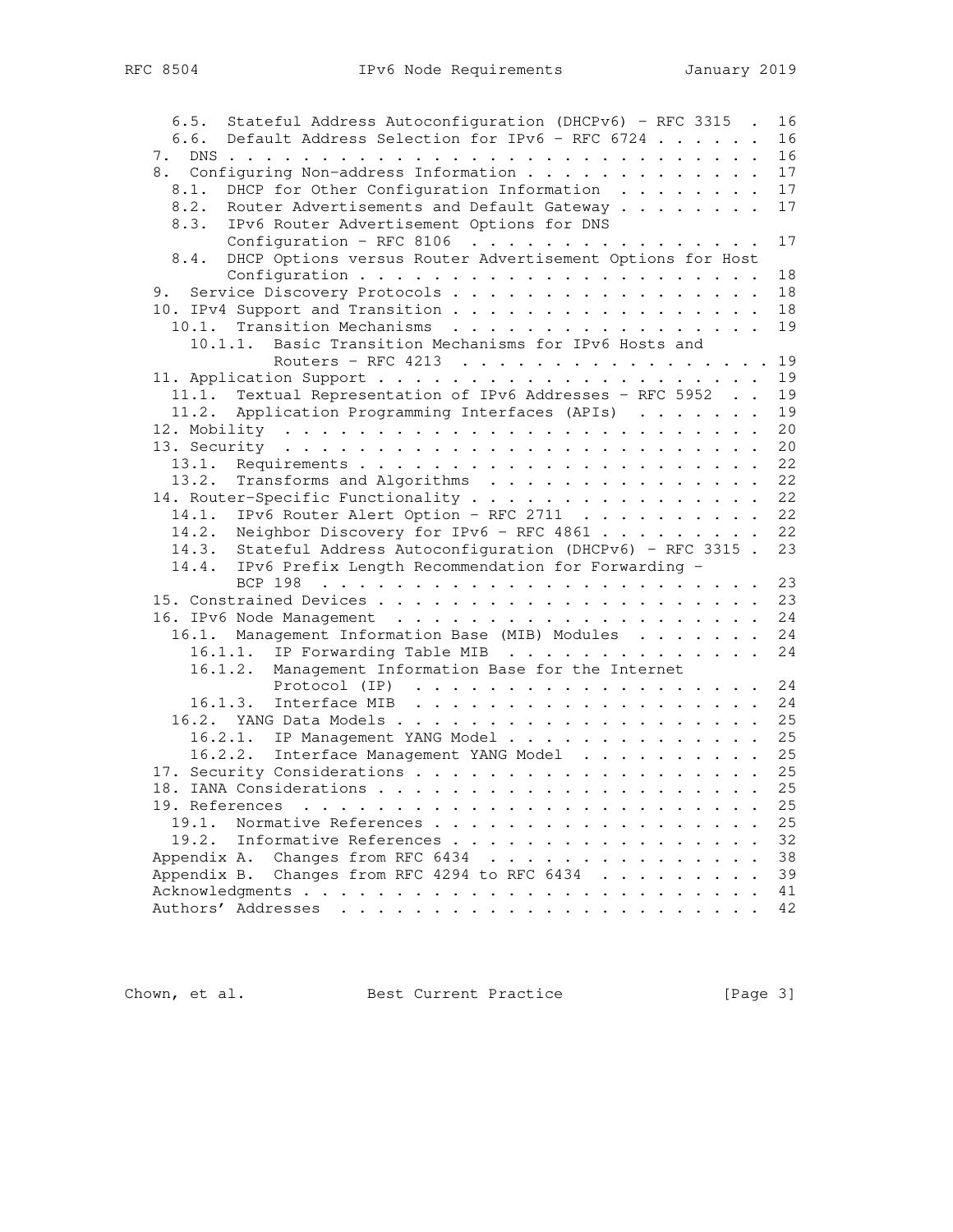## 1. Introduction

 This document defines common functionality required by both IPv6 hosts and routers. Many IPv6 nodes will implement optional or additional features, but this document collects and summarizes requirements from other published Standards Track documents in one place.

 This document tries to avoid discussion of protocol details and references RFCs for this purpose. This document is intended to be an applicability statement and to provide guidance as to which IPv6 specifications should be implemented in the general case and which specifications may be of interest to specific deployment scenarios. This document does not update any individual protocol document RFCs.

 Although this document points to different specifications, it should be noted that in many cases, the granularity of a particular requirement will be smaller than a single specification, as many specifications define multiple, independent pieces, some of which may not be mandatory. In addition, most specifications define both client and server behavior in the same specification, while many implementations will be focused on only one of those roles.

 This document defines a minimal level of requirement needed for a device to provide useful Internet service and considers a broad range of device types and deployment scenarios. Because of the wide range of deployment scenarios, the minimal requirements specified in this document may not be sufficient for all deployment scenarios. It is perfectly reasonable (and indeed expected) for other profiles to define additional or stricter requirements appropriate for specific usage and deployment environments. As an example, this document does not mandate that all clients support DHCP, but some deployment scenarios may deem it appropriate to make such a requirement. As another example, NIST has defined profiles for specialized requirements for IPv6 in target environments (see [USGv6]).

 As it is not always possible for an implementer to know the exact usage of IPv6 in a node, an overriding requirement for IPv6 nodes is that they should adhere to Jon Postel's Robustness Principle: "Be conservative in what you do, be liberal in what you accept from others" [RFC793].

1.1. Scope of This Document

 IPv6 covers many specifications. It is intended that IPv6 will be deployed in many different situations and environments. Therefore, it is important to develop requirements for IPv6 nodes to ensure interoperability.

Chown, et al. Best Current Practice [Page 4]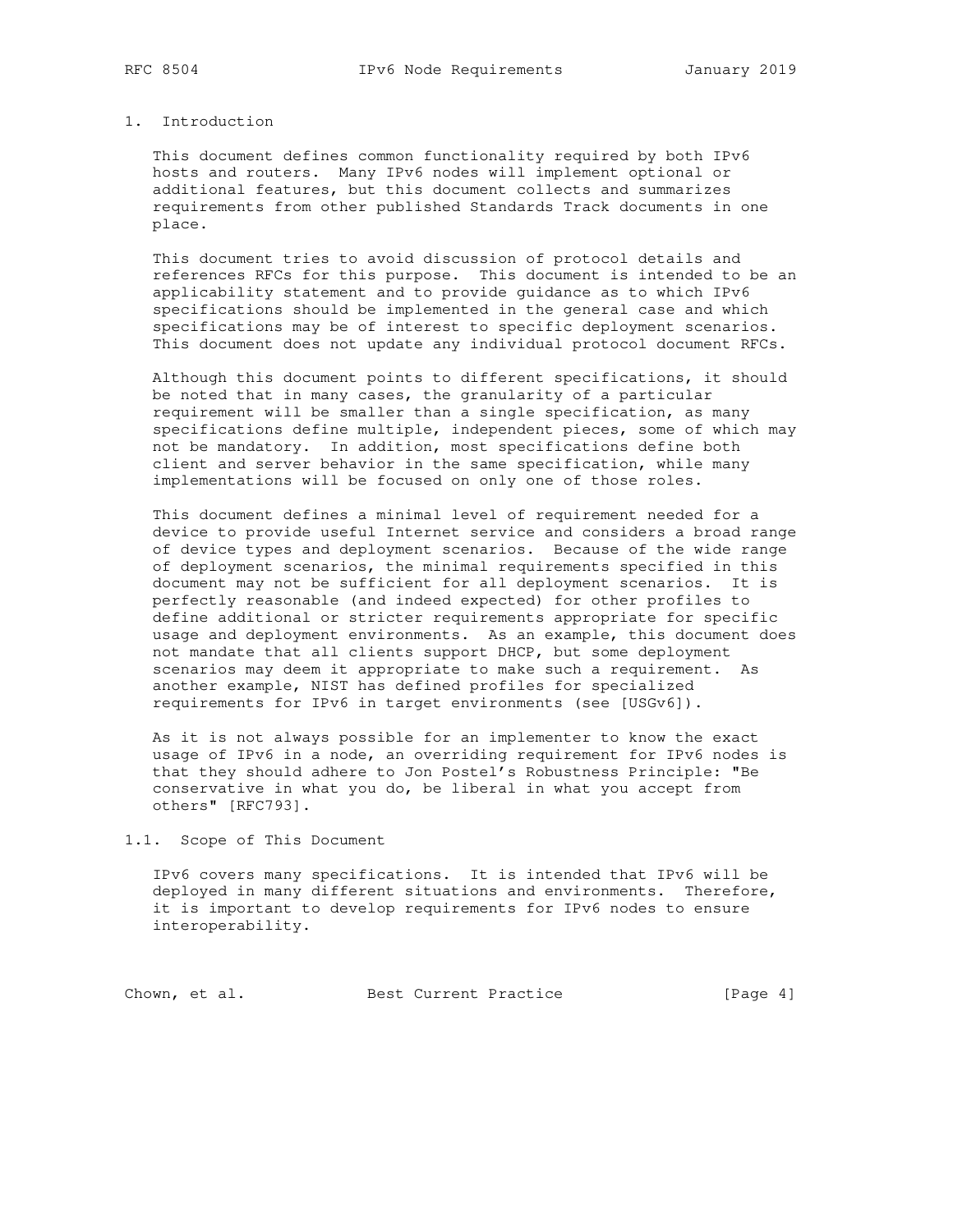1.2. Description of IPv6 Nodes

 From "Internet Protocol, Version 6 (IPv6) Specification" [RFC8200], we have the following definitions:

 IPv6 node - a device that implements IPv6. IPv6 router - a node that forwards IPv6 packets not explicitly addressed to itself. IPv6 host - any IPv6 node that is not a router.

2. Requirements Language

 The key words "MUST", "MUST NOT", "REQUIRED", "SHALL", "SHALL NOT", "SHOULD", "SHOULD NOT", "RECOMMENDED", "NOT RECOMMENDED", "MAY", and "OPTIONAL" in this document are to be interpreted as described in BCP 14 [RFC2119] [RFC8174] when, and only when, they appear in all capitals, as shown here.

3. Abbreviations Used in This Document

```
 AH Authentication Header
  DAD Duplicate Address Detection
  ESP Encapsulating Security Payload
  ICMP Internet Control Message Protocol
  IKE Internet Key Exchange
MIB Management Information Base
MLD Multicast Listener Discovery
  MTU Maximum Transmission Unit
  NA Neighbor Advertisement
  NBMA Non-Broadcast Multi-Access
  ND Neighbor Discovery
  NS Neighbor Solicitation
  NUD Neighbor Unreachability Detection
  PPP Point-to-Point Protocol
```
4. Sub-IP Layer

 An IPv6 node MUST include support for one or more IPv6 link-layer specifications. Which link-layer specifications an implementation should include will depend upon what link layers are supported by the hardware available on the system. It is possible for a conformant IPv6 node to support IPv6 on some of its interfaces and not on others.

 As IPv6 is run over new Layer 2 technologies, it is expected that new specifications will be issued. We list here some of the Layer 2 technologies for which an IPv6 specification has been developed. It is provided for informational purposes only and may not be complete.

Chown, et al. Best Current Practice [Page 5]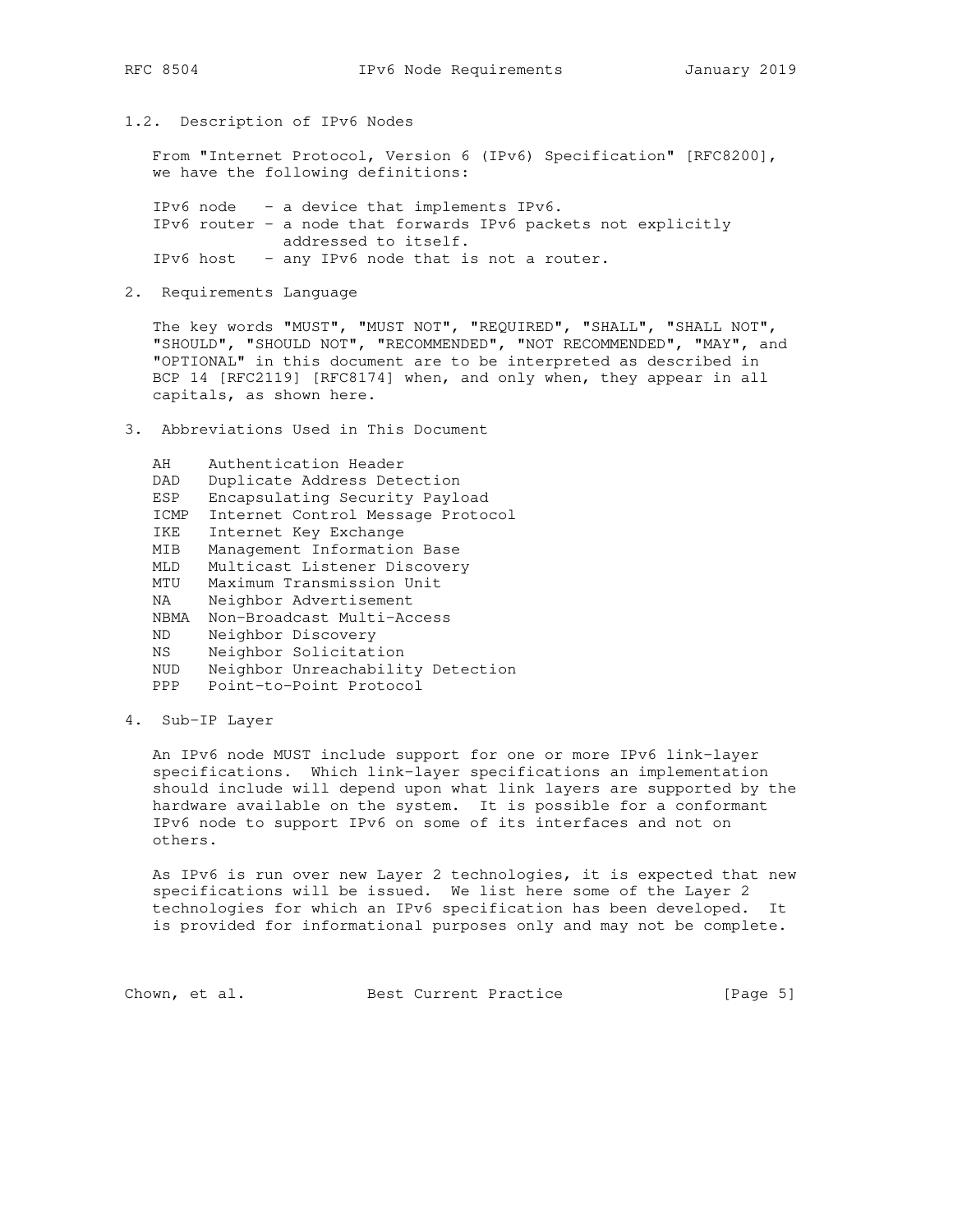- Transmission of IPv6 Packets over Ethernet Networks [RFC2464]
- Transmission of IPv6 Packets over Frame Relay Networks Specification [RFC2590]
- Transmission of IPv6 Packets over IEEE 1394 Networks [RFC3146]
- Transmission of IPv6, IPv4, and Address Resolution Protocol (ARP) Packets over Fibre Channel [RFC4338]
- Transmission of IPv6 Packets over IEEE 802.15.4 Networks [RFC4944]
- Transmission of IPv6 via the IPv6 Convergence Sublayer over IEEE 802.16 Networks [RFC5121]
- IP version 6 over PPP [RFC5072]

 In addition to traditional physical link layers, it is also possible to tunnel IPv6 over other protocols. Examples include:

- Teredo: Tunneling IPv6 over UDP through Network Address Translations (NATs) [RFC4380]
- Basic Transition Mechanisms for IPv6 Hosts and Routers (see Section 3 of [RFC4213])
- 5. IP Layer
- 5.1. Internet Protocol Version 6 RFC 8200

 The Internet Protocol version 6 is specified in [RFC8200]. This specification MUST be supported.

The node MUST follow the packet transmission rules in RFC 8200.

 All conformant IPv6 implementations MUST be capable of sending and receiving IPv6 packets; forwarding functionality MAY be supported. Nodes MUST always be able to send, receive, and process Fragment headers.

 IPv6 nodes MUST not create overlapping fragments. Also, when reassembling an IPv6 datagram, if one or more of its constituent fragments is determined to be an overlapping fragment, the entire datagram (and any constituent fragments) MUST be silently discarded. See [RFC5722] for more information.

Chown, et al. Best Current Practice [Page 6]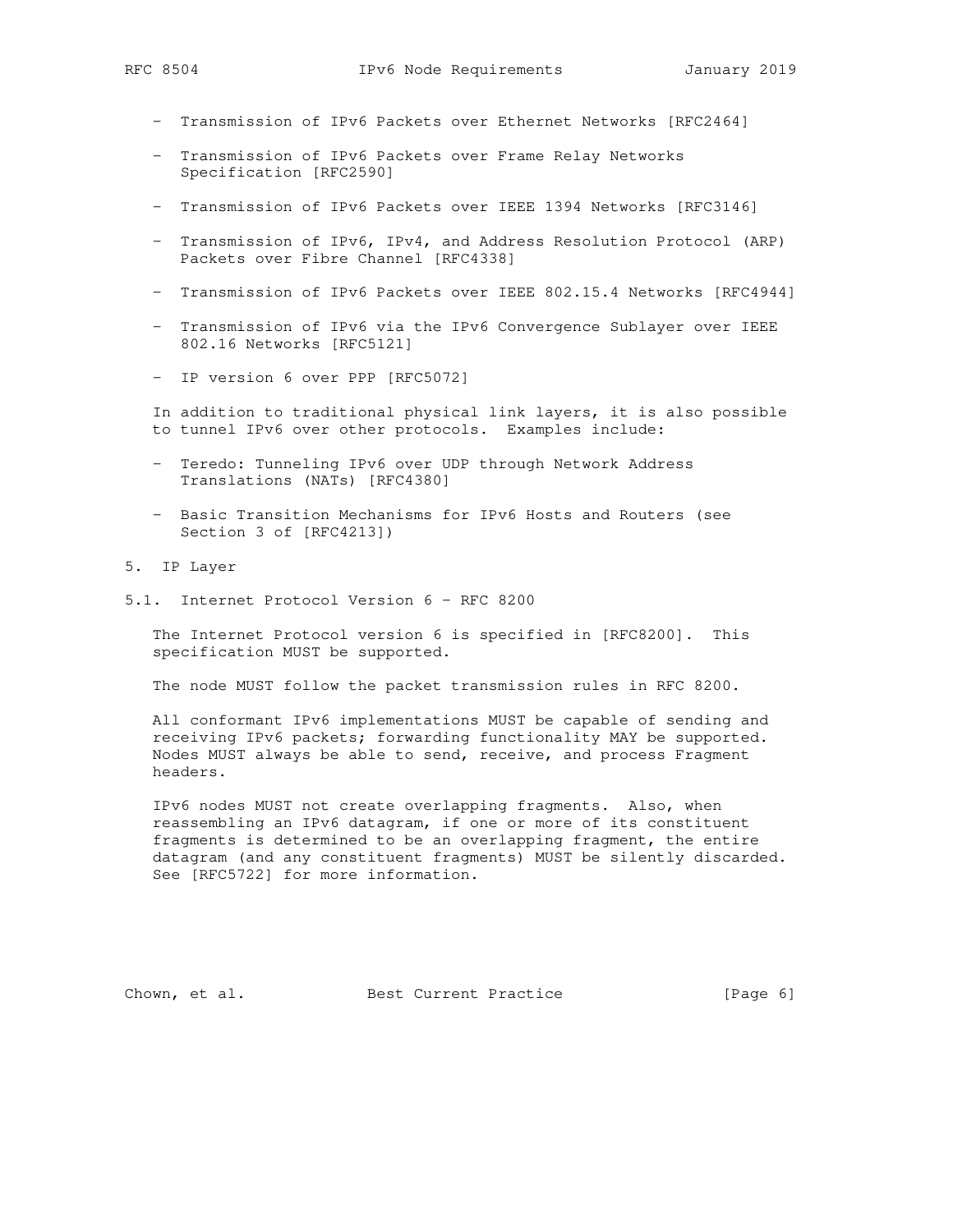As recommended in [RFC8021], nodes MUST NOT generate atomic fragments, i.e., where the fragment is a whole datagram. As per [RFC6946], if a receiving node reassembling a datagram encounters an atomic fragment, it should be processed as a fully reassembled packet, and any other fragments that match this packet should be processed independently.

 To mitigate a variety of potential attacks, nodes SHOULD avoid using predictable Fragment Identification values in Fragment headers, as discussed in [RFC7739].

 All nodes SHOULD support the setting and use of the IPv6 Flow Label field as defined in the IPv6 Flow Label specification [RFC6437]. Forwarding nodes such as routers and load distributors MUST NOT depend only on Flow Label values being uniformly distributed. It is RECOMMENDED that source hosts support the flow label by setting the Flow Label field for all packets of a given flow to the same value chosen from an approximation to a discrete uniform distribution.

5.2. Support for IPv6 Extension Headers

 RFC 8200 specifies extension headers and the processing for these headers.

 Extension headers (except for the Hop-by-Hop Options header) are not processed, inserted, or deleted by any node along a packet's delivery path, until the packet reaches the node (or each of the set of nodes, in the case of multicast) identified in the Destination Address field of the IPv6 header.

 Any unrecognized extension headers or options MUST be processed as described in RFC 8200. Note that where Section 4 of RFC 8200 refers to the action to be taken when a Next Header value in the current header is not recognized by a node, that action applies whether the value is an unrecognized extension header or an unrecognized upper layer protocol (ULP).

 An IPv6 node MUST be able to process these extension headers. An exception is Routing Header type 0 (RH0), which was deprecated by [RFC5095] due to security concerns and which MUST be treated as an unrecognized routing type.

 Further, [RFC7045] adds specific requirements for the processing of extension headers, in particular that any forwarding node along an IPv6 packet's path, which forwards the packet for any reason, SHOULD do so regardless of any extension headers that are present.

Chown, et al. Best Current Practice [Page 7]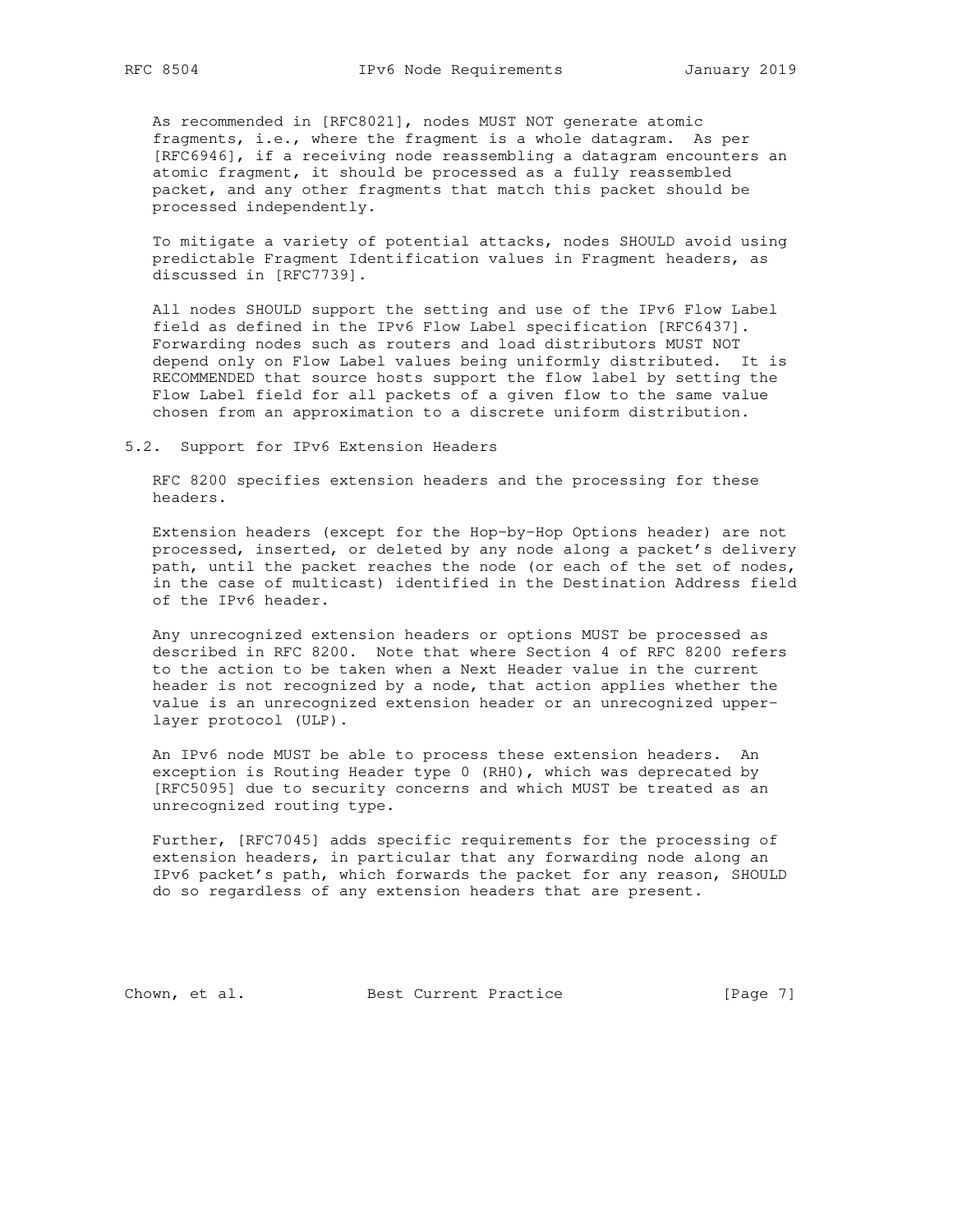As per RFC 8200, when a node fragments an IPv6 datagram, it MUST include the entire IPv6 Header Chain in the first fragment. The Per- Fragment headers MUST consist of the IPv6 header plus any extension headers that MUST be processed by nodes en route to the destination, that is, all headers up to and including the Routing header if present, else the Hop-by-Hop Options header if present, else no extension headers. On reassembly, if the first fragment does not include all headers through an upper-layer header, then that fragment SHOULD be discarded and an ICMP Parameter Problem, Code 3, message SHOULD be sent to the source of the fragment, with the Pointer field set to zero. See [RFC7112] for a discussion of why oversized IPv6 Extension Header Chains are avoided.

 Defining new IPv6 extension headers is not recommended, unless there are no existing IPv6 extension headers that can be used by specifying a new option for that IPv6 extension header. A proposal to specify a new IPv6 extension header MUST include a detailed technical explanation of why an existing IPv6 extension header can not be used for the desired new function, and in such cases, it needs to follow the format described in Section 8 of RFC 8200. For further background reading on this topic, see [RFC6564].

#### 5.3. Protecting a Node from Excessive Extension Header Options

 As per RFC 8200, end hosts are expected to process all extension headers, destination options, and hop-by-hop options in a packet. Given that the only limit on the number and size of extension headers is the MTU, the processing of received packets could be considerable. It is also conceivable that a long chain of extension headers might be used as a form of denial-of-service attack. Accordingly, a host may place limits on the number and sizes of extension headers and options it is willing to process.

 A host MAY limit the number of consecutive PAD1 options in destination options or hop-by-hop options to 7. In this case, if there are more than 7 consecutive PAD1 options present, the packet MAY be silently discarded. The rationale is that if padding of 8 or more bytes is required, then the PADN option SHOULD be used.

 A host MAY limit the number of bytes in a PADN option to be less than 8. In such a case, if a PADN option is present that has a length greater than 7, the packet SHOULD be silently discarded. The rationale for this guideline is that the purpose of padding is for alignment and 8 bytes is the maximum alignment used in IPv6.

 A host MAY disallow unknown options in destination options or hop-by hop options. This SHOULD be configurable where the default is to accept unknown options and process them per [RFC8200]. If a packet

Chown, et al. Best Current Practice [Page 8]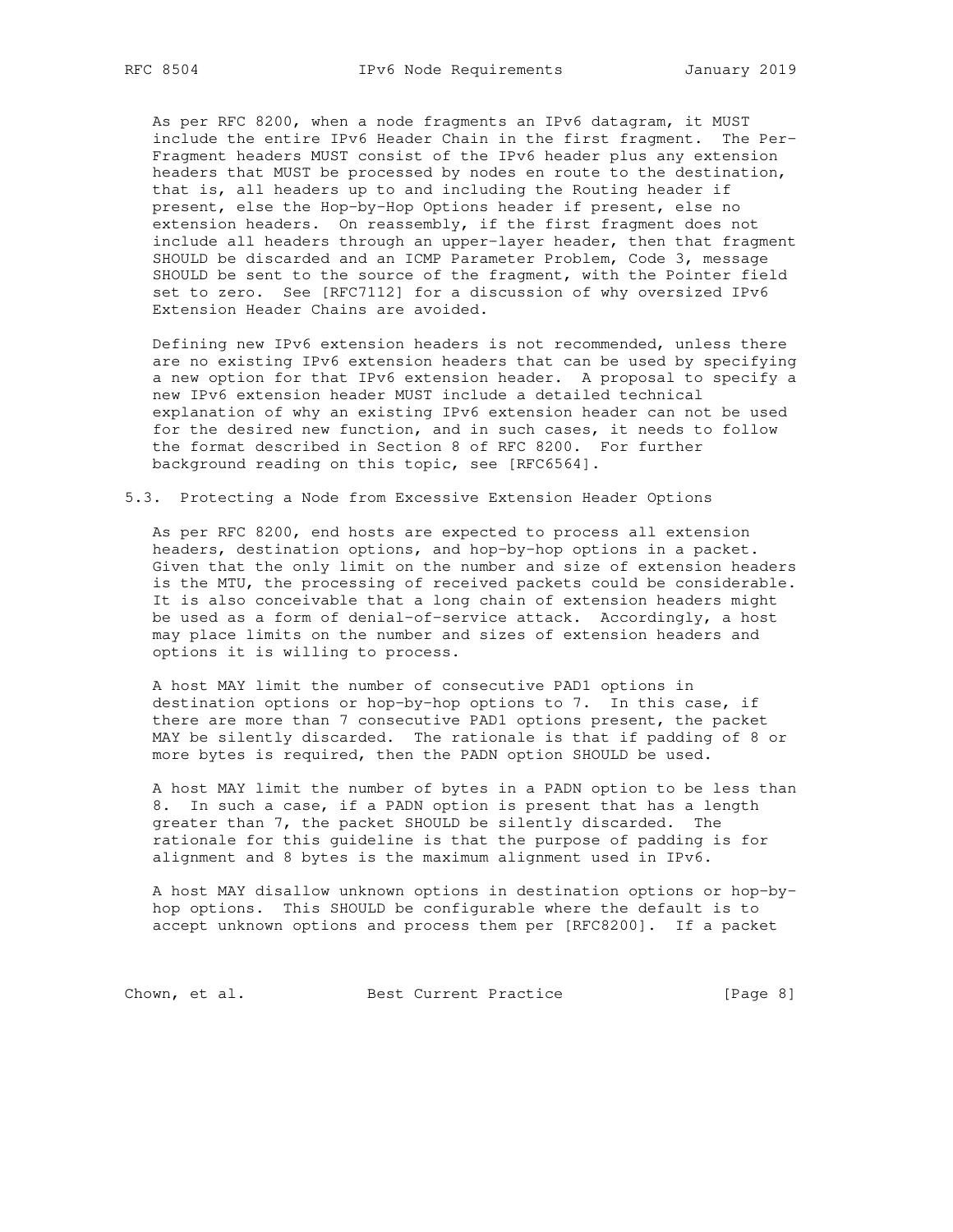with unknown options is received and the host is configured to disallow them, then the packet SHOULD be silently discarded.

 A host MAY impose a limit on the maximum number of non-padding options allowed in the destination options and hop-by-hop extension headers. If this feature is supported, the maximum number SHOULD be configurable, and the default value SHOULD be set to 8. The limits for destination options and hop-by-hop options may be separately configurable. If a packet is received and the number of destination or hop-by-hop options exceeds the limit, then the packet SHOULD be silently discarded.

 A host MAY impose a limit on the maximum length of Destination Options or Hop-by-Hop Options extension headers. This value SHOULD be configurable, and the default is to accept options of any length. If a packet is received and the length of the Destination or Hop-by- Hop Options extension header exceeds the length limit, then the packet SHOULD be silently discarded.

5.4. Neighbor Discovery for IPv6 - RFC 4861

 Neighbor Discovery is defined in [RFC4861]; the definition was updated by [RFC5942]. Neighbor Discovery MUST be supported with the noted exceptions below. RFC 4861 states:

 Unless specified otherwise (in a document that covers operating IP over a particular link type) this document applies to all link types. However, because ND uses link-layer multicast for some of its services, it is possible that on some link types (e.g., Non-Broadcast Multi-Access (NBMA) links), alternative protocols or mechanisms to implement those services will be specified (in the appropriate document covering the operation of IP over a particular link type). The services described in this document that are not directly dependent on multicast, such as Redirects, Next-hop determination, Neighbor Unreachability Detection, etc., are expected to be provided as specified in this document. The details of how one uses ND on NBMA links are addressed in [RFC2491].

Some detailed analysis of Neighbor Discovery follows:

 Router Discovery is how hosts locate routers that reside on an attached link. Hosts MUST support Router Discovery functionality.

 Prefix Discovery is how hosts discover the set of address prefixes that define which destinations are on-link for an attached link. Hosts MUST support Prefix Discovery.

Chown, et al. Best Current Practice [Page 9]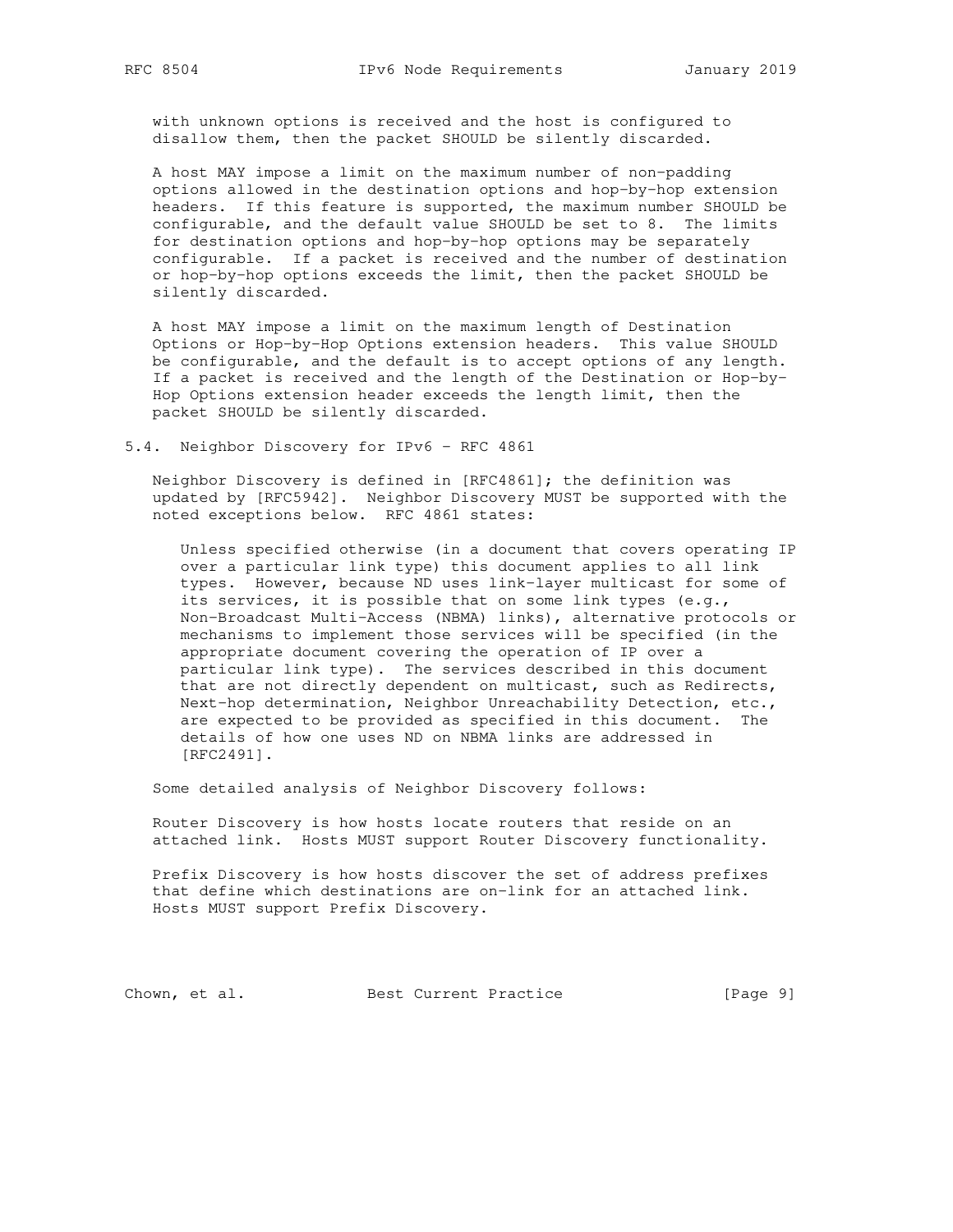Hosts MUST also implement Neighbor Unreachability Detection (NUD) for all paths between hosts and neighboring nodes. NUD is not required for paths between routers. However, all nodes MUST respond to unicast Neighbor Solicitation (NS) messages.

 [RFC7048] discusses NUD, in particular cases where it behaves too impatiently. It states that if a node transmits more than a certain number of packets, then it SHOULD use the exponential backoff of the retransmit timer, up to a certain threshold point.

 Hosts MUST support the sending of Router Solicitations and the receiving of Router Advertisements (RAs). The ability to understand individual RA options is dependent on supporting the functionality making use of the particular option.

 [RFC7559] discusses packet loss resiliency for Router Solicitations and requires that nodes MUST use a specific exponential backoff algorithm for retransmission of Router Solicitations.

 All nodes MUST support the sending and receiving of Neighbor Solicitation (NS) and Neighbor Advertisement (NA) messages. NS and NA messages are required for Duplicate Address Detection (DAD).

 Hosts SHOULD support the processing of Redirect functionality. Routers MUST support the sending of Redirects, though not necessarily for every individual packet (e.g., due to rate limiting). Redirects are only useful on networks supporting hosts. In core networks dominated by routers, Redirects are typically disabled. The sending of Redirects SHOULD be disabled by default on routers intended to be deployed on core networks. They MAY be enabled by default on routers intended to support hosts on edge networks.

 As specified in [RFC6980], nodes MUST NOT employ IPv6 fragmentation for sending any of the following Neighbor Discovery and SEcure Neighbor Discovery messages: Neighbor Solicitation, Neighbor Advertisement, Router Solicitation, Router Advertisement, Redirect, or Certification Path Solicitation. Nodes MUST silently ignore any of these messages on receipt if fragmented. See RFC 6980 for details and motivation.

 "IPv6 Host-to-Router Load Sharing" [RFC4311] includes additional recommendations on how to select from a set of available routers. [RFC4311] SHOULD be supported.

Chown, et al. Best Current Practice [Page 10]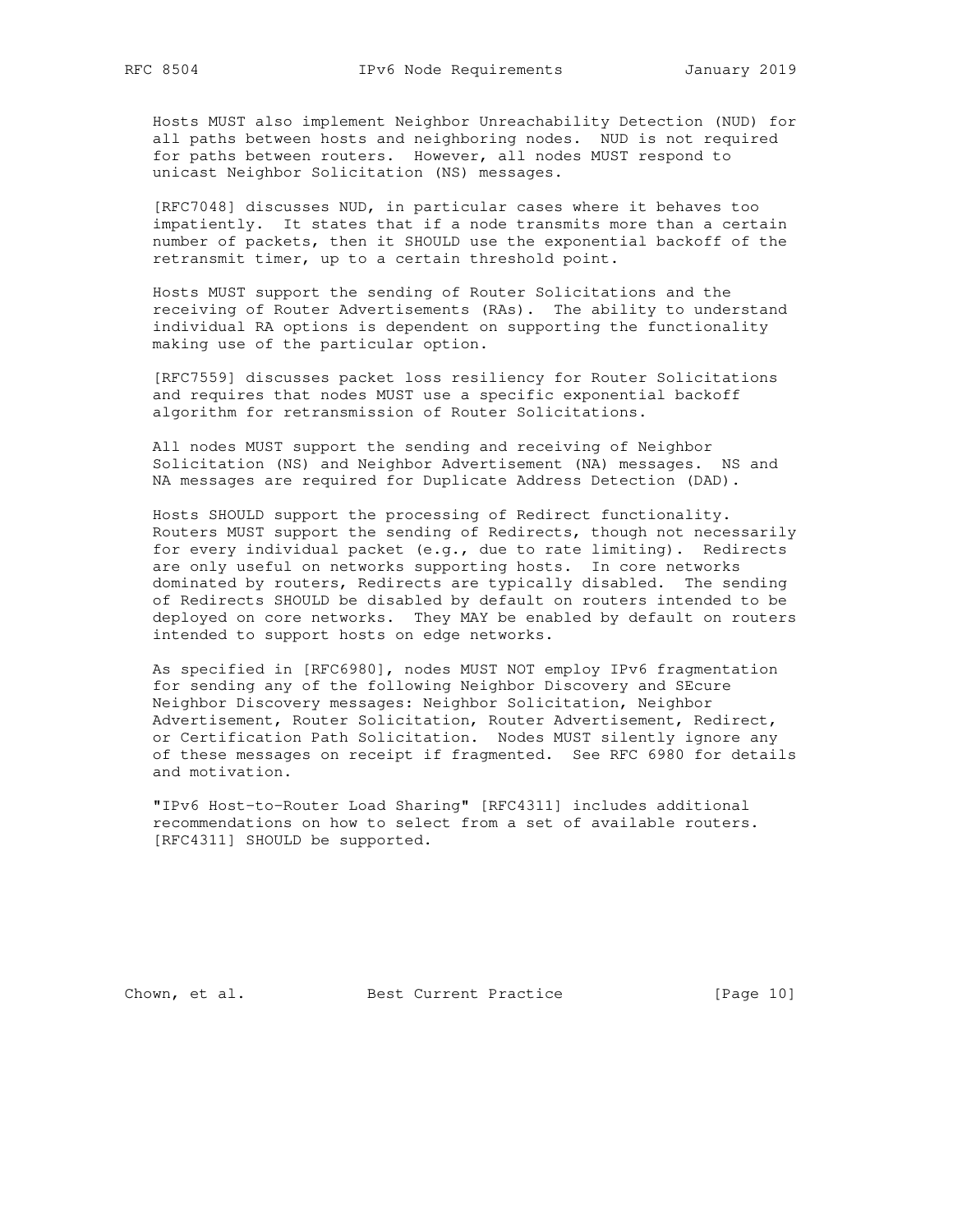5.5. SEcure Neighbor Discovery (SEND) - RFC 3971

 SEND [RFC3971] and Cryptographically Generated Addresses (CGAs) [RFC3972] provide a way to secure the message exchanges of Neighbor Discovery. SEND has the potential to address certain classes of spoofing attacks, but it does not provide specific protection for threats from off-link attackers.

 There have been relatively few implementations of SEND in common operating systems and platforms since its publication in 2005; thus, deployment experience remains very limited to date.

 At this time, support for SEND is considered optional. Due to the complexity in deploying SEND and its heavyweight provisioning, its deployment is only likely to be considered where nodes are operating in a particularly strict security environment.

5.6. IPv6 Router Advertisement Flags Option - RFC 5175

 Router Advertisements include an 8-bit field of single-bit Router Advertisement flags. The Router Advertisement Flags Option extends the number of available flag bits by 48 bits. At the time of this writing, 6 of the original 8 single-bit flags have been assigned, while 2 remain available for future assignment. No flags have been defined that make use of the new option; thus, strictly speaking, there is no requirement to implement the option today. However, implementations that are able to pass unrecognized options to a higher-level entity that may be able to understand them (e.g., a user-level process using a "raw socket" facility) MAY take steps to handle the option in anticipation of a future usage.

5.7. Path MTU Discovery and Packet Size

5.7.1. Path MTU Discovery - RFC 8201

 "Path MTU Discovery for IP version 6" [RFC8201] SHOULD be supported. From [RFC8200]:

 It is strongly recommended that IPv6 nodes implement Path MTU Discovery [RFC8201], in order to discover and take advantage of path MTUs greater than 1280 octets. However, a minimal IPv6 implementation (e.g., in a boot ROM) may simply restrict itself to sending packets no larger than 1280 octets, and omit implementation of Path MTU Discovery.

 The rules in [RFC8200] and [RFC5722] MUST be followed for packet fragmentation and reassembly.

Chown, et al. Best Current Practice [Page 11]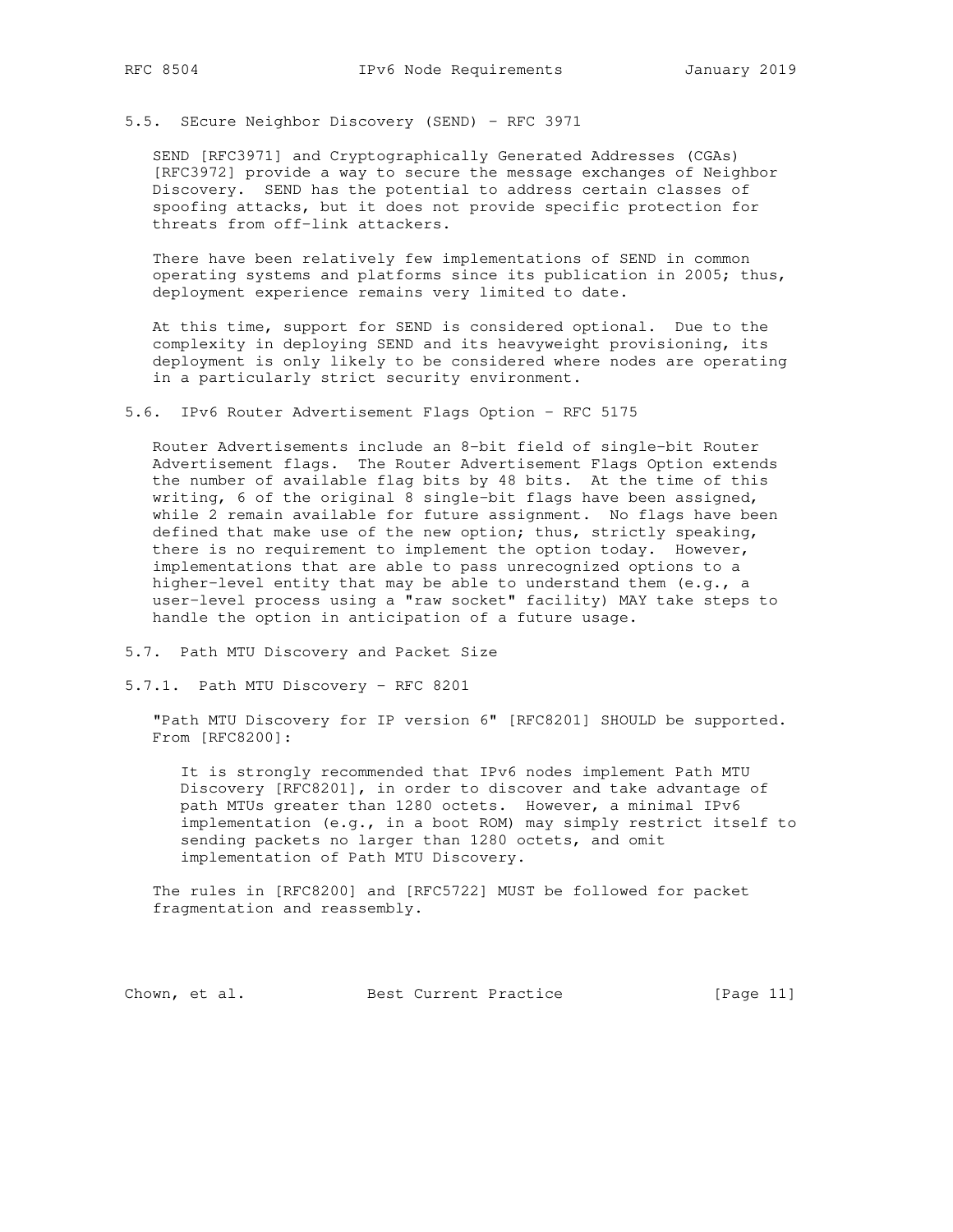As described in RFC 8201, nodes implementing Path MTU Discovery and sending packets larger than the IPv6 minimum link MTU are susceptible to problematic connectivity if ICMPv6 messages are blocked or not transmitted. For example, this will result in connections that complete the TCP three-way handshake correctly but then hang when data is transferred. This state is referred to as a black-hole connection [RFC2923]. Path MTU Discovery relies on ICMPv6 Packet Too Big (PTB) to determine the MTU of the path (and thus these MUST NOT be filtered, as per the recommendation in [RFC4890]).

 An alternative to Path MTU Discovery defined in RFC 8201 can be found in [RFC4821], which defines a method for Packetization Layer Path MTU Discovery (PLPMTUD) designed for use over paths where delivery of ICMPv6 messages to a host is not assured.

5.7.2. Minimum MTU Considerations

 While an IPv6 link MTU can be set to 1280 bytes, it is recommended that for IPv6 UDP in particular, which includes DNS operation, the sender use a large MTU if they can, in order to avoid gratuitous fragmentation-caused packet drops.

5.8. ICMP for the Internet Protocol Version 6 (IPv6) - RFC 4443

 ICMPv6 [RFC4443] MUST be supported. "Extended ICMP to Support Multi- Part Messages" [RFC4884] MAY be supported.

5.9. Default Router Preferences and More-Specific Routes - RFC 4191

 "Default Router Preferences and More-Specific Routes" [RFC4191] provides support for nodes attached to multiple (different) networks, each providing routers that advertise themselves as default routers via Router Advertisements. In some scenarios, one router may provide connectivity to destinations that the other router does not, and choosing the "wrong" default router can result in reachability failures. In order to resolve this scenario, IPv6 nodes MUST implement [RFC4191] and SHOULD implement the Type C host role defined in RFC 4191.

5.10. First-Hop Router Selection - RFC 8028

 In multihomed scenarios, where a host has more than one prefix, each allocated by an upstream network that is assumed to implement BCP 38 ingress filtering, the host may have multiple routers to choose from.

 Hosts that may be deployed in such multihomed environments SHOULD follow the guidance given in [RFC8028].

Chown, et al. Best Current Practice [Page 12]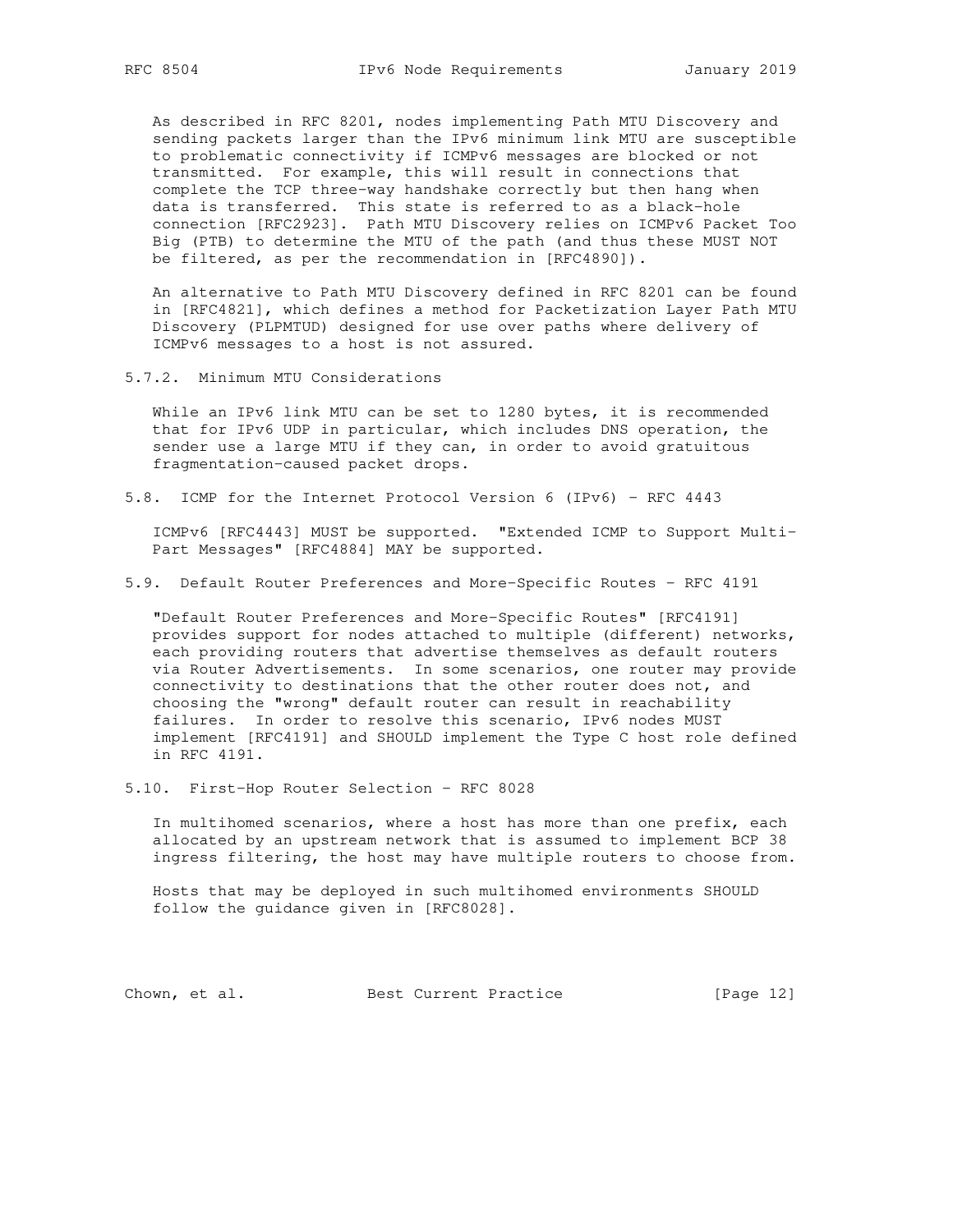5.11. Multicast Listener Discovery (MLD) for IPv6 - RFC 3810

 Nodes that need to join multicast groups MUST support MLDv2 [RFC3810]. MLD is needed by any node that is expected to receive and process multicast traffic; in particular, MLDv2 is required for support for source-specific multicast (SSM) as per [RFC4607].

 Previous versions of this specification only required MLDv1 [RFC2710] to be implemented on all nodes. Since participation of any MLDv1-only nodes on a link require that all other nodes on the link then operate in version 1 compatibility mode, the requirement to support MLDv2 on all nodes was upgraded to a MUST. Further, SSM is now the preferred multicast distribution method, rather than Any- Source Multicast (ASM).

 Note that Neighbor Discovery (as used on most link types -- see Section 5.4) depends on multicast and requires that nodes join Solicited Node multicast addresses.

5.12. Explicit Congestion Notification (ECN) - RFC 3168

 An ECN-aware router sets a mark in the IP header in order to signal impending congestion, rather than dropping a packet. The receiver of the packet echoes the congestion indication to the sender, which can then reduce its transmission rate as if it detected a dropped packet.

 Nodes SHOULD support ECN [RFC3168] by implementing an interface for the upper layer to access and by setting the ECN bits in the IP header. The benefits of using ECN are documented in [RFC8087].

- 6. Addressing and Address Configuration
- 6.1. IP Version 6 Addressing Architecture RFC 4291

The IPv6 Addressing Architecture [RFC4291] MUST be supported.

 The current IPv6 Address Architecture is based on a 64-bit boundary for subnet prefixes. The reasoning behind this decision is documented in [RFC7421].

 Implementations MUST also support the multicast flag updates documented in [RFC7371].

6.2. Host Address Availability Recommendations

 Hosts may be configured with addresses through a variety of methods, including Stateless Address Autoconfiguration (SLAAC), DHCPv6, or manual configuration.

Chown, et al. Best Current Practice [Page 13]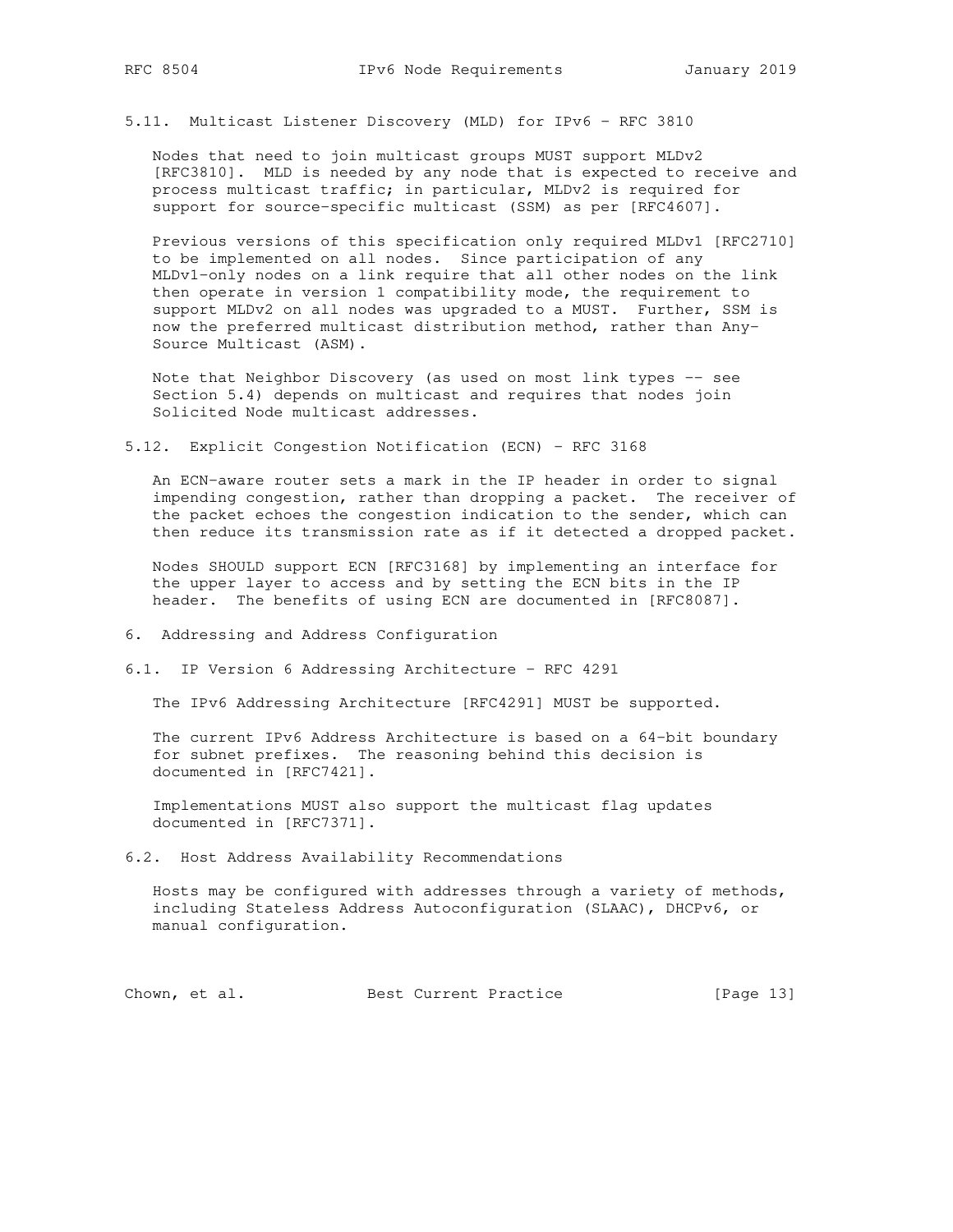[RFC7934] recommends that networks provide general-purpose end hosts with multiple global IPv6 addresses when they attach, and it describes the benefits of and the options for doing so. Routers SHOULD support [RFC7934] for assigning multiple addresses to a host. A host SHOULD support assigning multiple addresses as described in [RFC7934].

 Nodes SHOULD support the capability to be assigned a prefix per host as documented in [RFC8273]. Such an approach can offer improved host isolation and enhanced subscriber management on shared network segments.

6.3. IPv6 Stateless Address Autoconfiguration - RFC 4862

 Hosts MUST support IPv6 Stateless Address Autoconfiguration. It is RECOMMENDED, as described in [RFC8064], that unless there is a specific requirement for Media Access Control (MAC) addresses to be embedded in an Interface Identifier (IID), nodes follow the procedure in [RFC7217] to generate SLAAC-based addresses, rather than use [RFC4862]. Addresses generated using the method described in [RFC7217] will be the same whenever a given device (re)appears on the same subnet (with a specific IPv6 prefix), but the IID will vary on each subnet visited.

 Nodes that are routers MUST be able to generate link-local addresses as described in [RFC4862].

From RFC 4862:

 The autoconfiguration process specified in this document applies only to hosts and not routers. Since host autoconfiguration uses information advertised by routers, routers will need to be configured by some other means. However, it is expected that routers will generate link-local addresses using the mechanism described in this document. In addition, routers are expected to successfully pass the Duplicate Address Detection procedure described in this document on all addresses prior to assigning them to an interface.

 All nodes MUST implement Duplicate Address Detection. Quoting from Section 5.4 of RFC 4862:

 Duplicate Address Detection MUST be performed on all unicast addresses prior to assigning them to an interface, regardless of whether they are obtained through stateless autoconfiguration, DHCPv6, or manual configuration, with the following exceptions [noted therein].

Chown, et al. Best Current Practice [Page 14]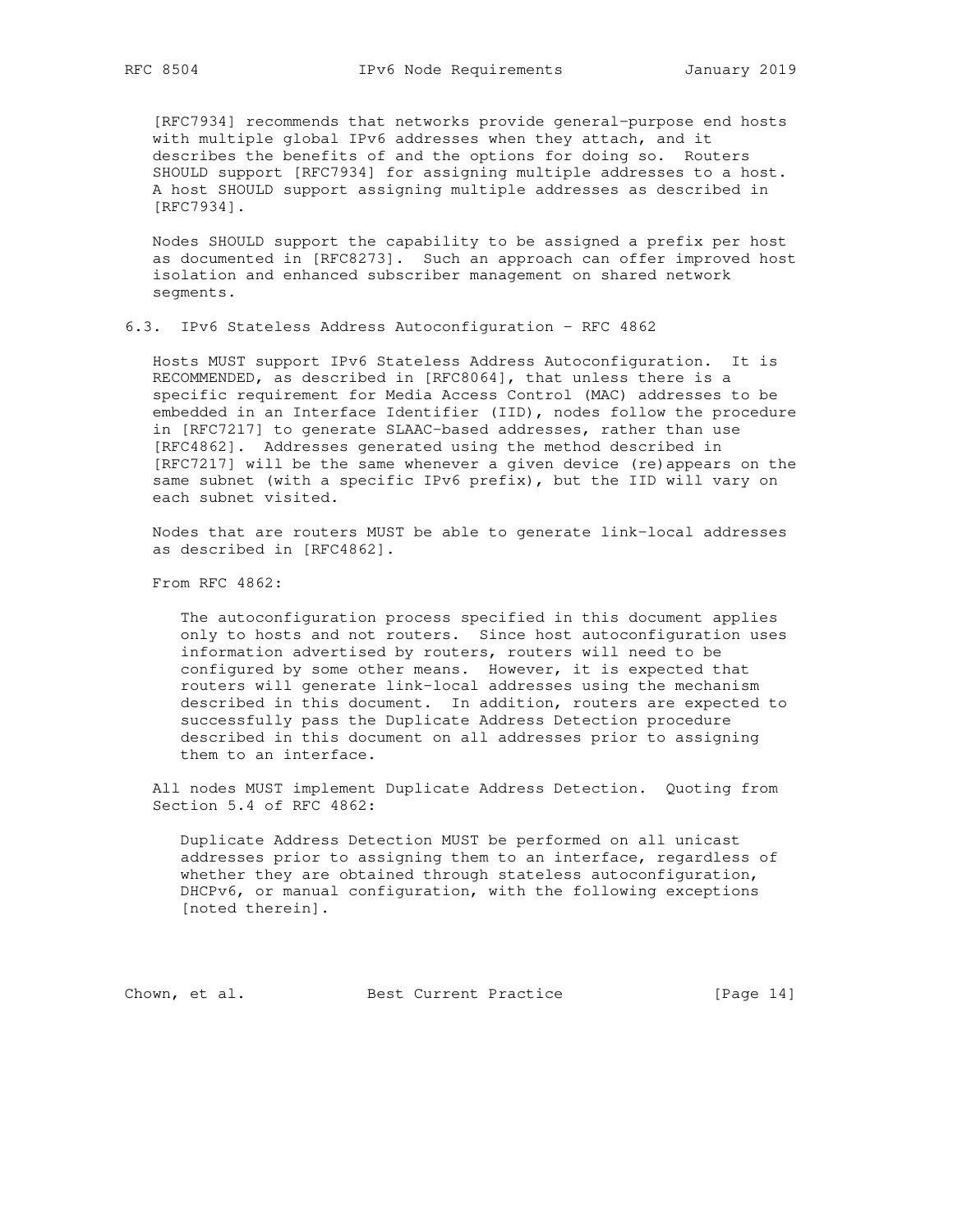"Optimistic Duplicate Address Detection (DAD) for IPv6" [RFC4429] specifies a mechanism to reduce delays associated with generating addresses via Stateless Address Autoconfiguration [RFC4862]. RFC 4429 was developed in conjunction with Mobile IPv6 in order to reduce the time needed to acquire and configure addresses as devices quickly move from one network to another, and it is desirable to minimize transition delays. For general purpose devices, RFC 4429 remains optional at this time.

 [RFC7527] discusses enhanced DAD and describes an algorithm to automate the detection of looped-back IPv6 ND messages used by DAD. Nodes SHOULD implement this behavior where such detection is beneficial.

6.4. Privacy Extensions for Address Configuration in IPv6 - RFC 4941

 A node using Stateless Address Autoconfiguration [RFC4862] to form a globally unique IPv6 address that uses its MAC address to generate the IID will see that the IID remains the same on any visited network, even though the network prefix part changes. Thus, it is possible for a third-party device to track the activities of the node they communicate with, as that node moves around the network. Privacy Extensions for Stateless Address Autoconfiguration [RFC4941] address this concern by allowing nodes to configure an additional temporary address where the IID is effectively randomly generated. Privacy addresses are then used as source addresses for new communications initiated by the node.

 General issues regarding privacy issues for IPv6 addressing are discussed in [RFC7721].

 RFC 4941 SHOULD be supported. In some scenarios, such as dedicated servers in a data center, it provides limited or no benefit, or it may complicate network management. Thus, devices implementing this specification MUST provide a way for the end user to explicitly enable or disable the use of such temporary addresses.

 Note that RFC 4941 can be used independently of traditional SLAAC or independently of SLAAC that is based on RFC 7217.

 Implementers of RFC 4941 should be aware that certain addresses are reserved and should not be chosen for use as temporary addresses. Consult "Reserved IPv6 Interface Identifiers" [RFC5453] for more details.

Chown, et al. Best Current Practice [Page 15]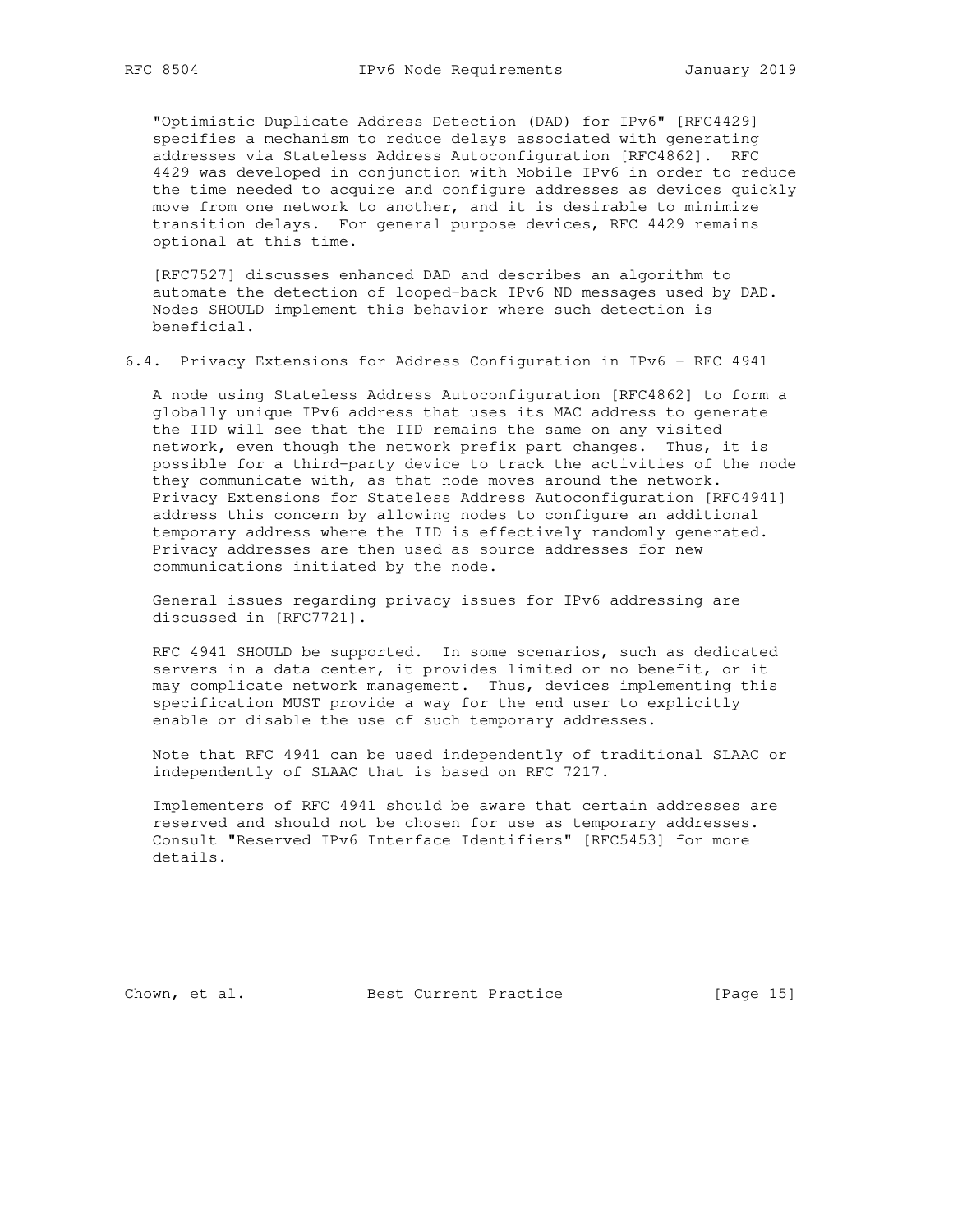# 6.5. Stateful Address Autoconfiguration (DHCPv6) - RFC 3315

 DHCPv6 [RFC3315] can be used to obtain and configure addresses. In general, a network may provide for the configuration of addresses through SLAAC, DHCPv6, or both. There will be a wide range of IPv6 deployment models and differences in address assignment requirements, some of which may require DHCPv6 for stateful address assignment. Consequently, all hosts SHOULD implement address configuration via DHCPv6.

 In the absence of observed Router Advertisement messages, IPv6 nodes MAY initiate DHCP to obtain IPv6 addresses and other configuration information, as described in Section 5.5.2 of [RFC4862].

 Where devices are likely to be carried by users and attached to multiple visited networks, DHCPv6 client anonymity profiles SHOULD be supported as described in [RFC7844] to minimize the disclosure of identifying information. Section 5 of RFC 7844 describes operational considerations on the use of such anonymity profiles.

## 6.6. Default Address Selection for IPv6 - RFC 6724

 IPv6 nodes will invariably have multiple addresses configured simultaneously and thus will need to choose which addresses to use for which communications. The rules specified in the Default Address Selection for IPv6 document [RFC6724] MUST be implemented. [RFC8028] updates Rule 5.5 from [RFC6724]; implementations SHOULD implement this rule.

## 7. DNS

 DNS is described in [RFC1034], [RFC1035], [RFC3363], and [RFC3596]. Not all nodes will need to resolve names; those that will never need to resolve DNS names do not need to implement resolver functionality. However, the ability to resolve names is a basic infrastructure capability on which applications rely, and most nodes will need to provide support. All nodes SHOULD implement stub-resolver [RFC1034] functionality, as in Section 5.3.1 of [RFC1034], with support for:

- AAAA type Resource Records [RFC3596];
- reverse addressing in ip6.arpa using PTR records [RFC3596]; and
- Extension Mechanisms for DNS (EDNS(0)) [RFC6891] to allow for DNS packet sizes larger than 512 octets.

 Those nodes are RECOMMENDED to support DNS security extensions [RFC4033] [RFC4034] [RFC4035].

Chown, et al. Best Current Practice [Page 16]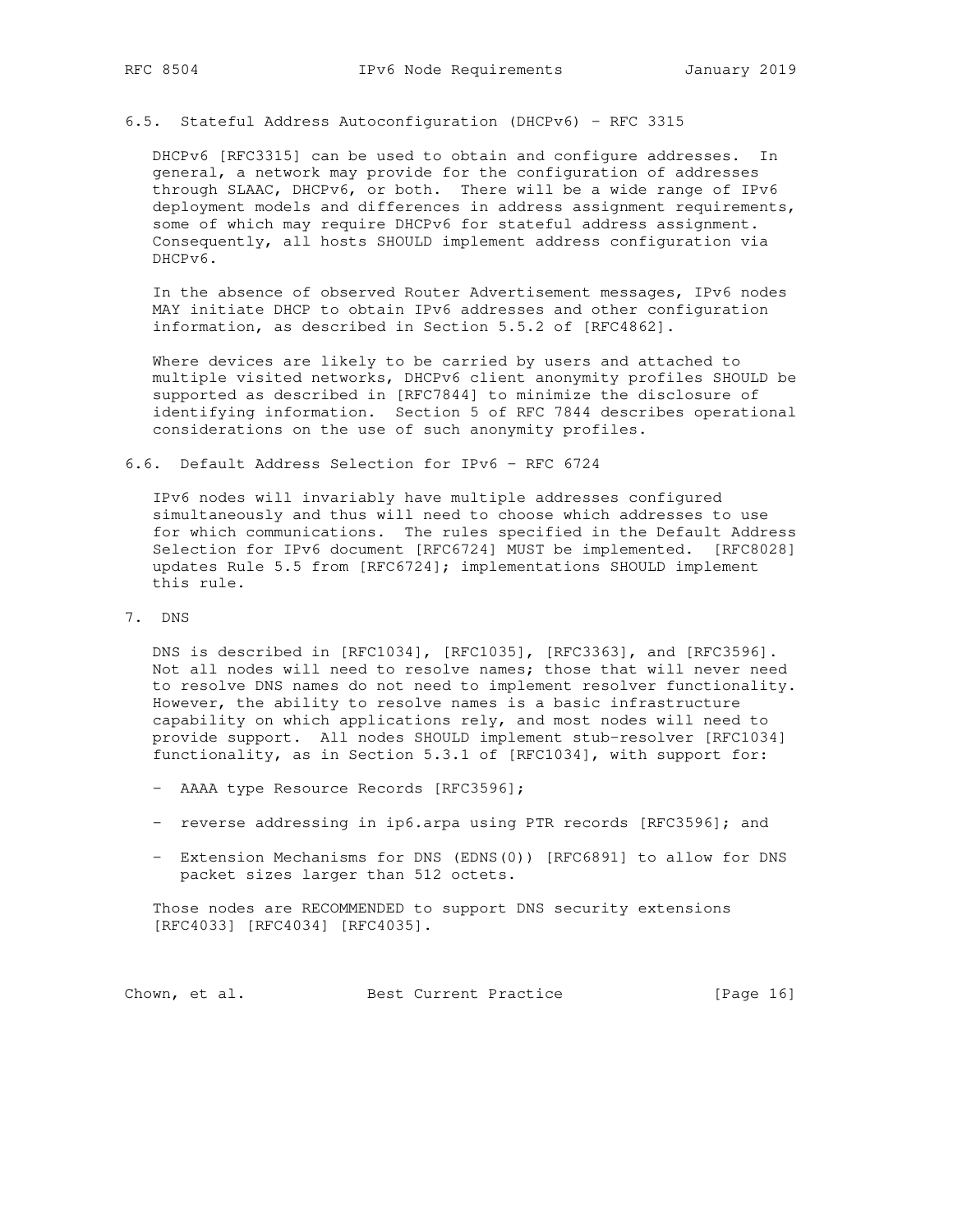A6 Resource Records [RFC2874] are classified as Historic per [RFC6563]. These were defined with Experimental status in [RFC3363].

8. Configuring Non-address Information

8.1. DHCP for Other Configuration Information

 DHCP [RFC3315] specifies a mechanism for IPv6 nodes to obtain address configuration information (see Section 6.5) and to obtain additional (non-address) configuration. If a host implementation supports applications or other protocols that require configuration that is only available via DHCP, hosts SHOULD implement DHCP. For specialized devices on which no such configuration need is present, DHCP may not be necessary.

 An IPv6 node can use the subset of DHCP (described in [RFC3736]) to obtain other configuration information.

 If an IPv6 node implements DHCP, it MUST implement the DNS options [RFC3646] as most deployments will expect that these options are available.

8.2. Router Advertisements and Default Gateway

There is no defined DHCPv6 Gateway option.

 Nodes using the Dynamic Host Configuration Protocol for IPv6 (DHCPv6) are thus expected to determine their default router information and on-link prefix information from received Router Advertisements.

8.3. IPv6 Router Advertisement Options for DNS Configuration - RFC 8106

 Router Advertisement options have historically been limited to those that are critical to basic IPv6 functionality. Originally, DNS configuration was not included as an RA option, and DHCP was the recommended way to obtain DNS configuration information. Over time, the thinking surrounding such an option has evolved. It is now generally recognized that few nodes can function adequately without having access to a working DNS resolver; thus, a Standards Track document has been published to provide this capability [RFC8106].

Implementations MUST include support for the DNS RA option [RFC8106].

Chown, et al. Best Current Practice [Page 17]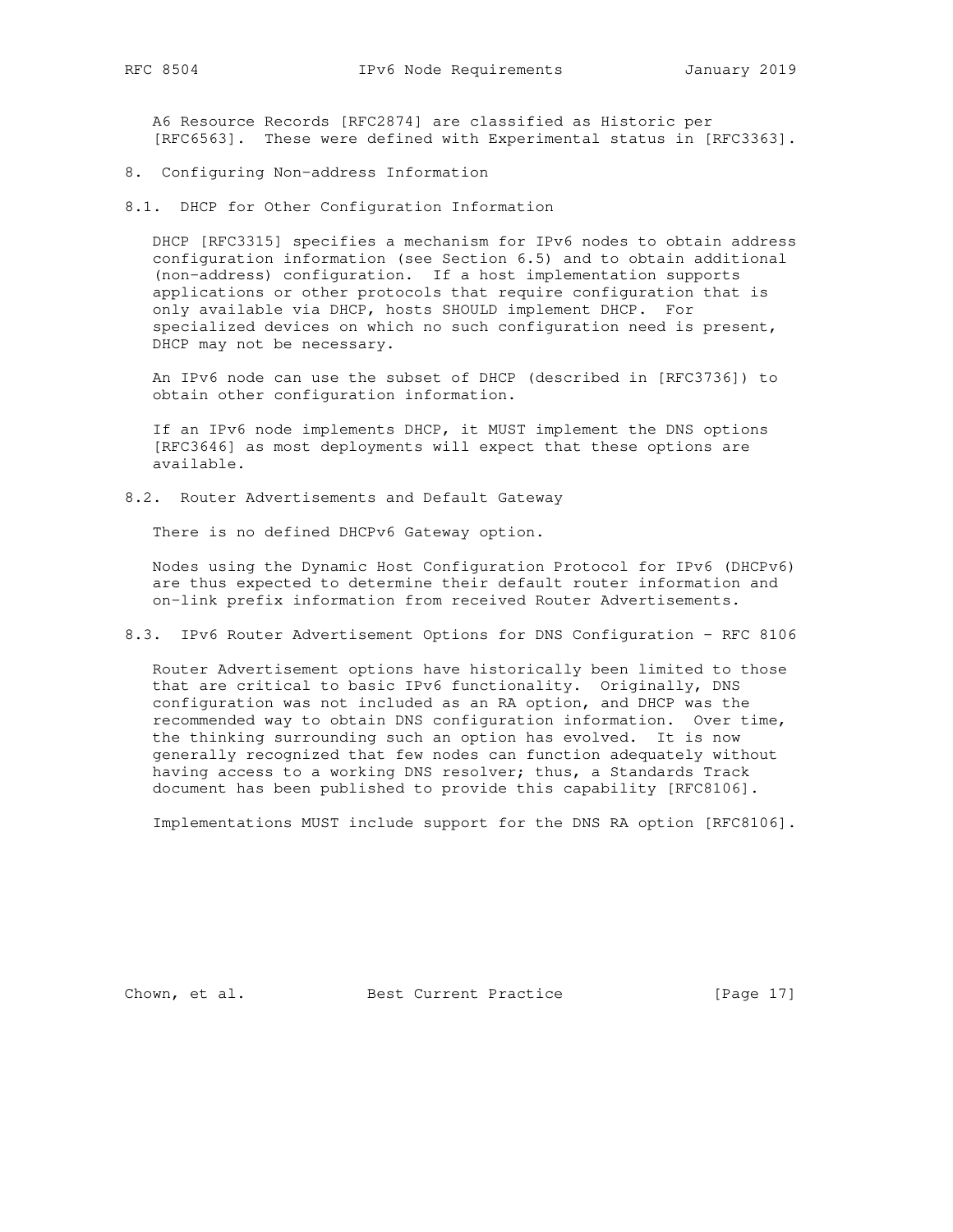8.4. DHCP Options versus Router Advertisement Options for Host Configuration

 In IPv6, there are two main protocol mechanisms for propagating configuration information to hosts: RAs and DHCP. RA options have been restricted to those deemed essential for basic network functioning and for which all nodes are configured with exactly the same information. Examples include the Prefix Information Options, the MTU option, etc. On the other hand, DHCP has generally been preferred for configuration of more general parameters and for parameters that may be client specific. Generally speaking, however, there has been a desire to define only one mechanism for configuring a given option, rather than defining multiple (different) ways of configuring the same information.

 One issue with having multiple ways to configure the same information is that interoperability suffers if a host chooses one mechanism but the network operator chooses a different mechanism. For "closed" environments, where the network operator has significant influence over what devices connect to the network and thus what configuration mechanisms they support, the operator may be able to ensure that a particular mechanism is supported by all connected hosts. In more open environments, however, where arbitrary devices may connect (e.g., a Wi-Fi hotspot), problems can arise. To maximize interoperability in such environments, hosts would need to implement multiple configuration mechanisms to ensure interoperability.

9. Service Discovery Protocols

 Multicast DNS (mDNS) and DNS-based Service Discovery (DNS-SD) are described in [RFC6762] and [RFC6763], respectively. These protocols, often collectively referred to as the 'Bonjour' protocols after their naming by Apple, provide the means for devices to discover services within a local link and, in the absence of a unicast DNS service, to exchange naming information.

 Where devices are to be deployed in networks where service discovery would be beneficial, e.g., for users seeking to discover printers or display devices, mDNS and DNS-SD SHOULD be supported.

10. IPv4 Support and Transition

IPv6 nodes MAY support IPv4.

Chown, et al. Best Current Practice [Page 18]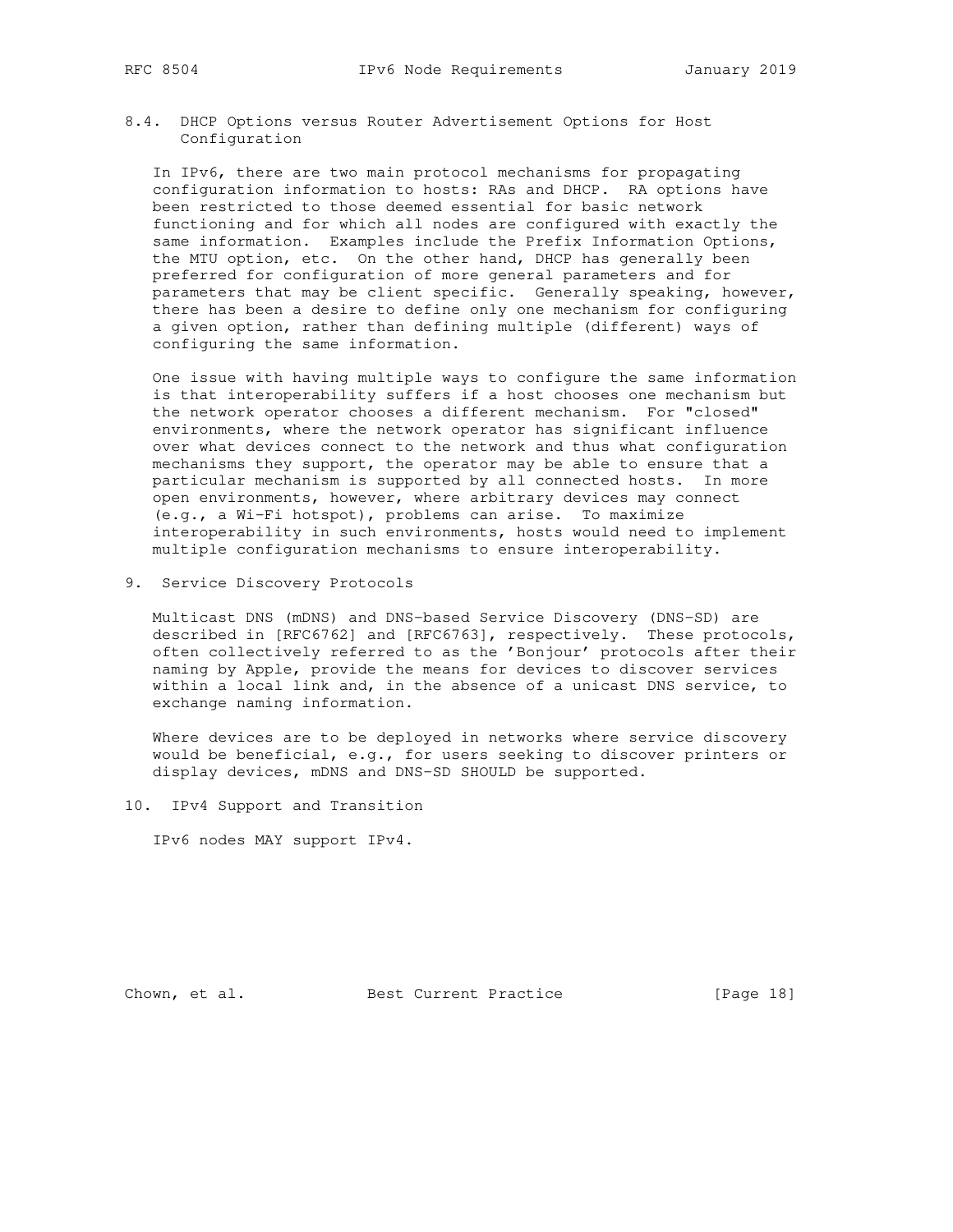10.1. Transition Mechanisms

10.1.1. Basic Transition Mechanisms for IPv6 Hosts and Routers - RFC 4213

 If an IPv6 node implements dual stack and tunneling, then [RFC4213] MUST be supported.

- 11. Application Support
- 11.1. Textual Representation of IPv6 Addresses RFC 5952

 Software that allows users and operators to input IPv6 addresses in text form SHOULD support "A Recommendation for IPv6 Address Text Representation" [RFC5952].

11.2. Application Programming Interfaces (APIs)

 There are a number of IPv6-related APIs. This document does not mandate the use of any, because the choice of API does not directly relate to on-the-wire behavior of protocols. Implementers, however, would be advised to consider providing a common API or reviewing existing APIs for the type of functionality they provide to applications.

 "Basic Socket Interface Extensions for IPv6" [RFC3493] provides IPv6 functionality used by typical applications. Implementers should note that RFC 3493 has been picked up and further standardized by the Portable Operating System Interface (POSIX) [POSIX].

 "Advanced Sockets Application Program Interface (API) for IPv6" [RFC3542] provides access to advanced IPv6 features needed by diagnostic and other more specialized applications.

 "IPv6 Socket API for Source Address Selection" [RFC5014] provides facilities that allow an application to override the default Source Address Selection rules of [RFC6724].

 "Socket Interface Extensions for Multicast Source Filters" [RFC3678] provides support for expressing source filters on multicast group memberships.

 "Extension to Sockets API for Mobile IPv6" [RFC4584] provides application support for accessing and enabling Mobile IPv6 [RFC6275] features.

Chown, et al. Best Current Practice [Page 19]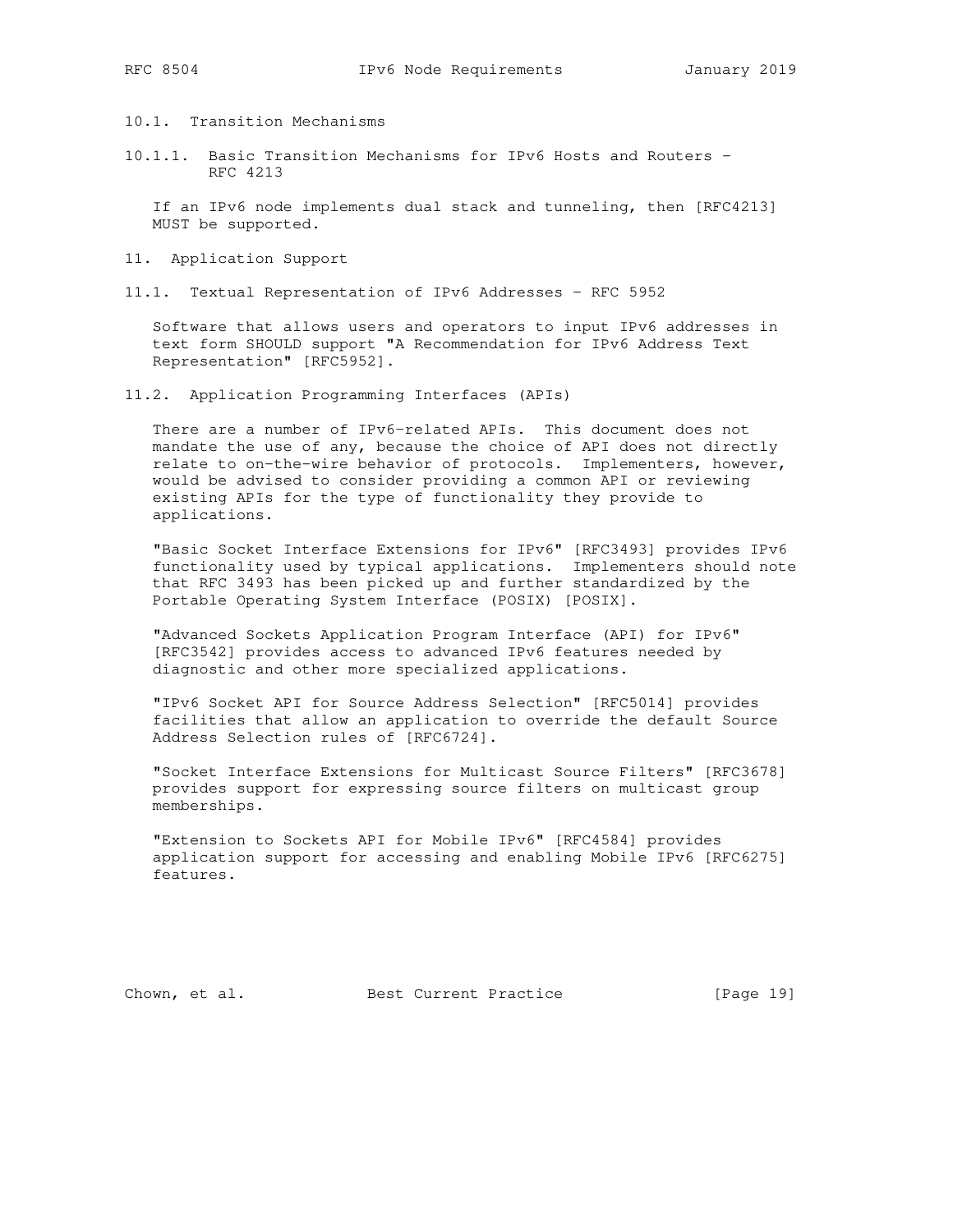12. Mobility

 Mobile IPv6 [RFC6275] and associated specifications [RFC3776] [RFC4877] allow a node to change its point of attachment within the Internet, while maintaining (and using) a permanent address. All communication using the permanent address continues to proceed as expected even as the node moves around. The definition of Mobile IP includes requirements for the following types of nodes:

- mobile nodes
- correspondent nodes with support for route optimization
- home agents
- all IPv6 routers

 At the present time, Mobile IP has seen only limited implementation and no significant deployment, partly because it originally assumed an IPv6-only environment rather than a mixed IPv4/IPv6 Internet. Additional work has been done to support mobility in mixed-mode IPv4 and IPv6 networks [RFC5555].

 More usage and deployment experience is needed with mobility before any specific approach can be recommended for broad implementation in all hosts and routers. Consequently, Mobility Support in IPv6 [RFC6275], Mobile IPv6 Support for Dual Stack Hosts and Routers [RFC5555], and associated standards (such as Mobile IPv6 with IKEv2 and IPsec [RFC4877]) are considered a MAY at this time.

 IPv6 for 3GPP [RFC7066] lists a snapshot of required IPv6 functionalities at the time the document was published that would need to be implemented, going above and beyond the recommendations in this document. Additionally, a 3GPP IPv6 Host MAY implement [RFC7278] to deliver IPv6 prefixes on the LAN link.

13. Security

This section describes the security specification for IPv6 nodes.

 Achieving security in practice is a complex undertaking. Operational procedures, protocols, key distribution mechanisms, certificate management approaches, etc., are all components that impact the level of security actually achieved in practice. More importantly, deficiencies or a poor fit in any one individual component can significantly reduce the overall effectiveness of a particular security approach.

Chown, et al. Best Current Practice [Page 20]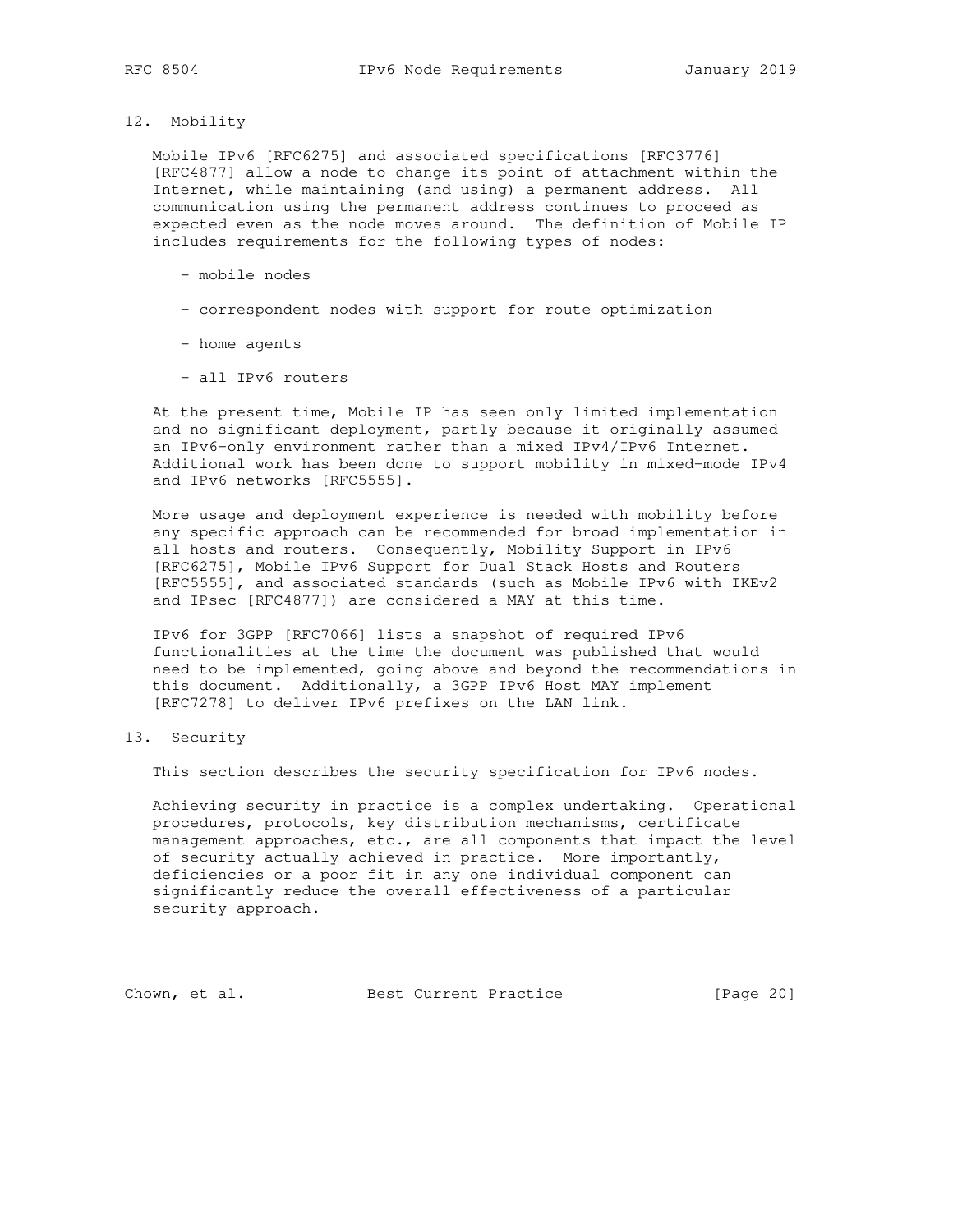IPsec can provide either end-to-end security between nodes or channel security (for example, via a site-to-site IPsec VPN), making it possible to provide secure communication for all (or a subset of) communication flows at the IP layer between pairs of Internet nodes. IPsec has two standard operating modes: Tunnel-mode and Transport mode. In Tunnel-mode, IPsec provides network-layer security and protects an entire IP packet by encapsulating the original IP packet and then prepending a new IP header. In Transport-mode, IPsec provides security for the transport layer (and above) by encapsulating only the transport-layer (and above) portion of the IP packet (i.e., without adding a second IP header).

 Although IPsec can be used with manual keying in some cases, such usage has limited applicability and is not recommended.

 A range of security technologies and approaches proliferate today (e.g., IPsec, Transport Layer Security (TLS), Secure SHell (SSH), TLS VPNS, etc.). No single approach has emerged as an ideal technology for all needs and environments. Moreover, IPsec is not viewed as the ideal security technology in all cases and is unlikely to displace the others.

 Previously, IPv6 mandated implementation of IPsec and recommended the key-management approach of IKE. RFC 6434 updated that recommendation by making support of the IPsec architecture [RFC4301] a SHOULD for all IPv6 nodes, and this document retains that recommendation. Note that the IPsec Architecture requires the implementation of both manual and automatic key management (e.g., Section 4.5 of RFC 4301). Currently, the recommended automated key-management protocol to implement is IKEv2 [RFC7296].

 This document recognizes that there exists a range of device types and environments where approaches to security other than IPsec can be justified. For example, special-purpose devices may support only a very limited number or type of applications, and an application specific security approach may be sufficient for limited management or configuration capabilities. Alternatively, some devices may run on extremely constrained hardware (e.g., sensors) where the full IPsec Architecture is not justified.

 Because most common platforms now support IPv6 and have it enabled by default, IPv6 security is an issue for networks that are ostensibly IPv4 only; see [RFC7123] for guidance on this area.

Chown, et al. Best Current Practice [Page 21]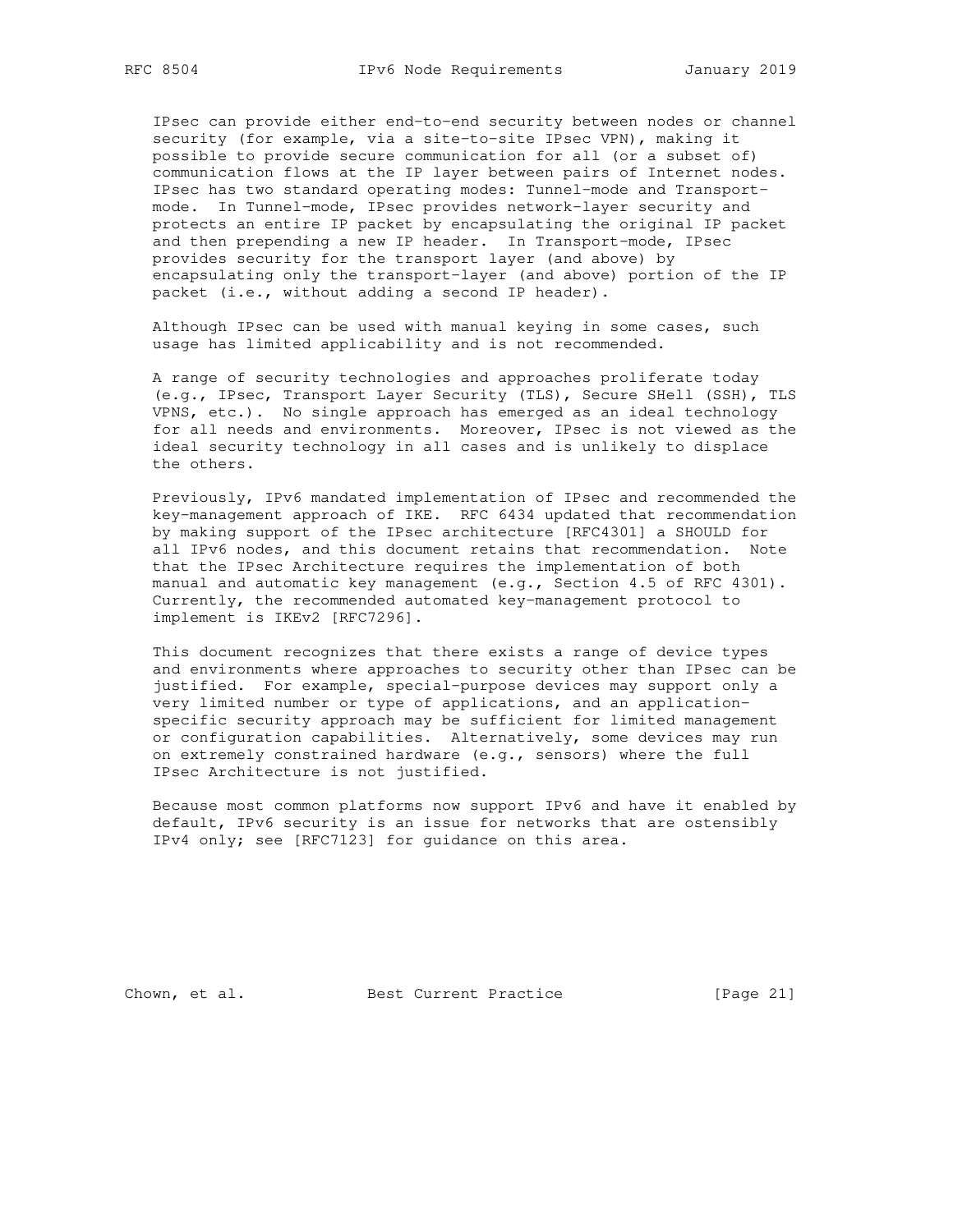#### 13.1. Requirements

 "Security Architecture for the Internet Protocol" [RFC4301] SHOULD be supported by all IPv6 nodes. Note that the IPsec Architecture requires the implementation of both manual and automatic key management (e.g., Section 4.5 of [RFC4301]). Currently, the default automated key-management protocol to implement is IKEv2. As required in [RFC4301], IPv6 nodes implementing the IPsec Architecture MUST implement ESP [RFC4303] and MAY implement AH [RFC4302].

## 13.2. Transforms and Algorithms

 The current set of mandatory-to-implement algorithms for the IPsec Architecture are defined in Cryptographic Algorithm Implementation Requirements for ESP and AH [RFC8221]. IPv6 nodes implementing the IPsec Architecture MUST conform to the requirements in [RFC8221]. Preferred cryptographic algorithms often change more frequently than security protocols. Therefore, implementations MUST allow for migration to new algorithms, as RFC 8221 is replaced or updated in the future.

 The current set of mandatory-to-implement algorithms for IKEv2 are defined in Cryptographic Algorithm Implementation Requirements for ESP and AH [RFC8247]. IPv6 nodes implementing IKEv2 MUST conform to the requirements in [RFC8247] and/or any future updates or replacements to [RFC8247].

14. Router-Specific Functionality

 This section defines general host considerations for IPv6 nodes that act as routers. Currently, this section does not discuss detailed routing-specific requirements. For the case of typical home routers, [RFC7084] defines basic requirements for customer edge routers.

14.1. IPv6 Router Alert Option - RFC 2711

 The IPv6 Router Alert option [RFC2711] is an optional IPv6 Hop-by-Hop Header that is used in conjunction with some protocols (e.g., RSVP [RFC2205] or Multicast Listener Discovery (MLDv2) [RFC3810]). The Router Alert option will need to be implemented whenever such protocols that mandate its use are implemented. See Section 5.11.

14.2. Neighbor Discovery for IPv6 - RFC 4861

 Sending Router Advertisements and processing Router Solicitations MUST be supported.

Chown, et al. Best Current Practice [Page 22]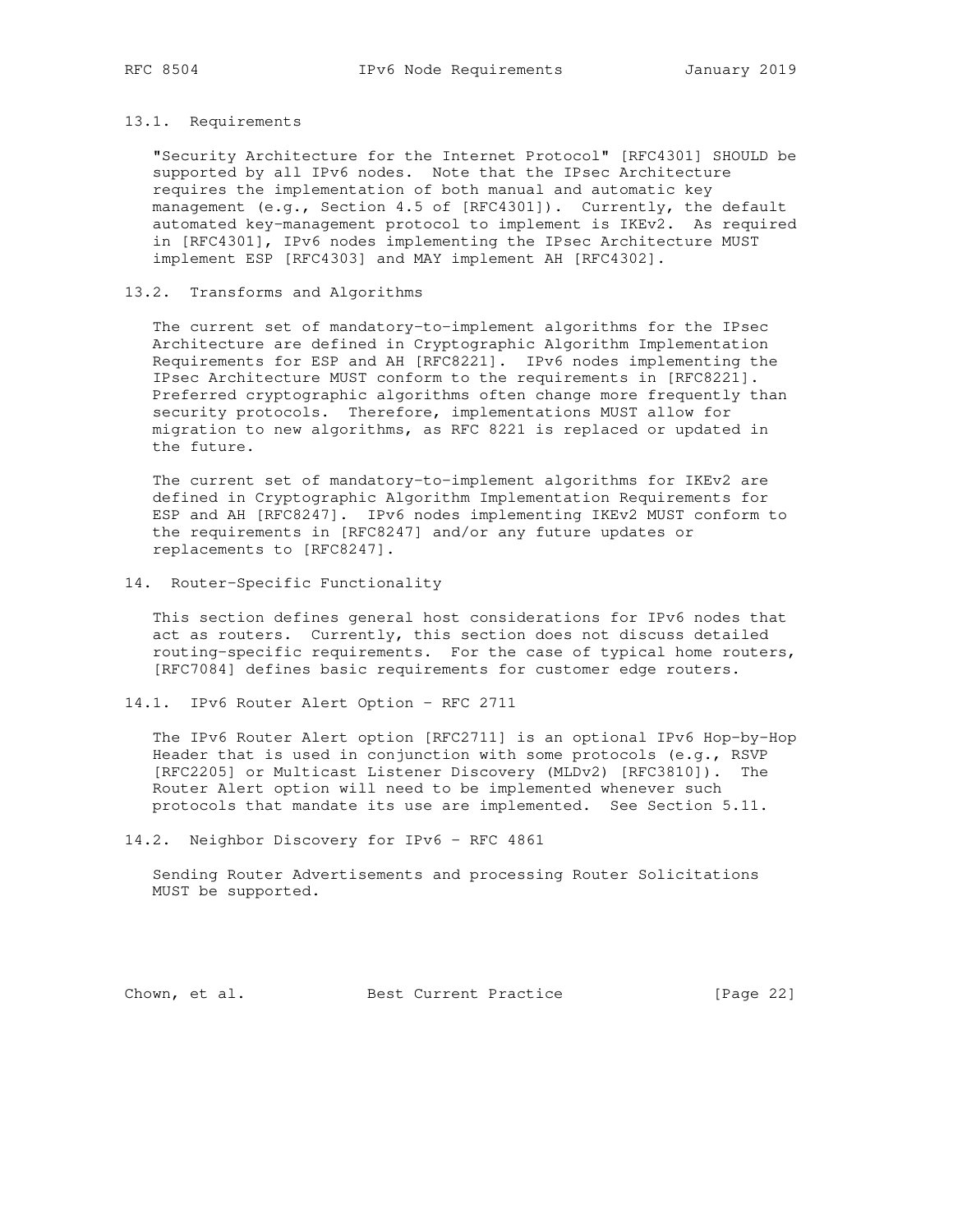Section 7 of [RFC6275] includes some mobility-specific extensions to Neighbor Discovery. Routers SHOULD implement Sections 7.3 and 7.5, even if they do not implement home agent functionality.

14.3. Stateful Address Autoconfiguration (DHCPv6) - RFC 3315

 A single DHCP server ([RFC3315] or [RFC4862]) can provide configuration information to devices directly attached to a shared link, as well as to devices located elsewhere within a site. Communication between a client and a DHCP server located on different links requires the use of DHCP relay agents on routers.

 In simple deployments, consisting of a single router and either a single LAN or multiple LANs attached to the single router, together with a WAN connection, a DHCP server embedded within the router is one common deployment scenario (e.g., [RFC7084]). There is no need for relay agents in such scenarios.

 In more complex deployment scenarios, such as within enterprise or service provider networks, the use of DHCP requires some level of configuration, in order to configure relay agents, DHCP servers, etc. In such environments, the DHCP server might even be run on a traditional server, rather than as part of a router.

 Because of the wide range of deployment scenarios, support for DHCP server functionality on routers is optional. However, routers targeted for deployment within more complex scenarios (as described above) SHOULD support relay agent functionality. Note that "Basic Requirements for IPv6 Customer Edge Routers" [RFC7084] requires implementation of a DHCPv6 server function in IPv6 Customer Edge (CE) routers.

14.4. IPv6 Prefix Length Recommendation for Forwarding - BCP 198

 Forwarding nodes MUST conform to BCP 198 [RFC7608]; thus, IPv6 implementations of nodes that may forward packets MUST conform to the rules specified in Section 5.1 of [RFC4632].

15. Constrained Devices

 The focus of this document is general IPv6 nodes. In this section, we briefly discuss considerations for constrained devices.

 In the case of constrained nodes, with limited CPU, memory, bandwidth or power, support for certain IPv6 functionality may need to be considered due to those limitations. While the requirements of this document are RECOMMENDED for all nodes, including constrained nodes, compromises may need to be made in certain cases. Where such

Chown, et al. Best Current Practice [Page 23]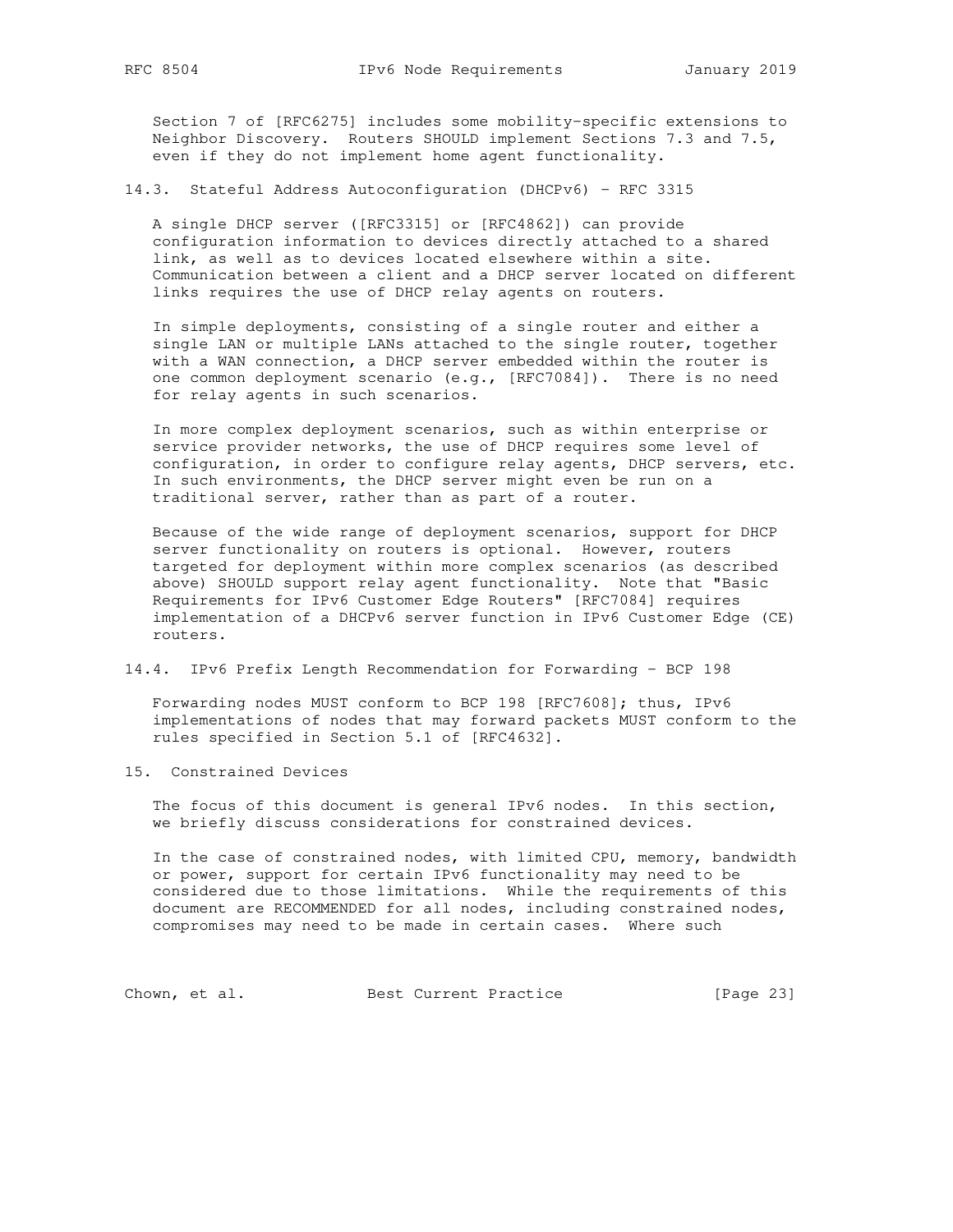compromises are made, the interoperability of devices should be strongly considered, particularly where this may impact other nodes on the same link, e.g., only supporting MLDv1 will affect other nodes.

 The IETF 6LowPAN (IPv6 over Low-Power Wireless Personal Area Network) WG produced six RFCs, including a general overview and problem statement [RFC4919] (the means by which IPv6 packets are transmitted over IEEE 802.15.4 networks [RFC4944] and ND optimizations for that medium [RFC6775]).

 IPv6 nodes that are battery powered SHOULD implement the recommendations in [RFC7772].

16. IPv6 Node Management

 Network management MAY be supported by IPv6 nodes. However, for IPv6 nodes that are embedded devices, network management may be the only possible way of controlling these nodes.

 Existing network management protocols include SNMP [RFC3411], NETCONF [RFC6241], and RESTCONF [RFC8040].

16.1. Management Information Base (MIB) Modules

 The obsoleted status of various IPv6-specific MIB modules is clarified in [RFC8096].

 The following two MIB modules SHOULD be supported by nodes that support an SNMP agent.

16.1.1. IP Forwarding Table MIB

 The IP Forwarding Table MIB [RFC4292] SHOULD be supported by nodes that support an SNMP agent.

16.1.2. Management Information Base for the Internet Protocol (IP)

 The IP MIB [RFC4293] SHOULD be supported by nodes that support an SNMP agent.

16.1.3. Interface MIB

 The Interface MIB [RFC2863] SHOULD be supported by nodes that support an SNMP agent.

Chown, et al. Best Current Practice [Page 24]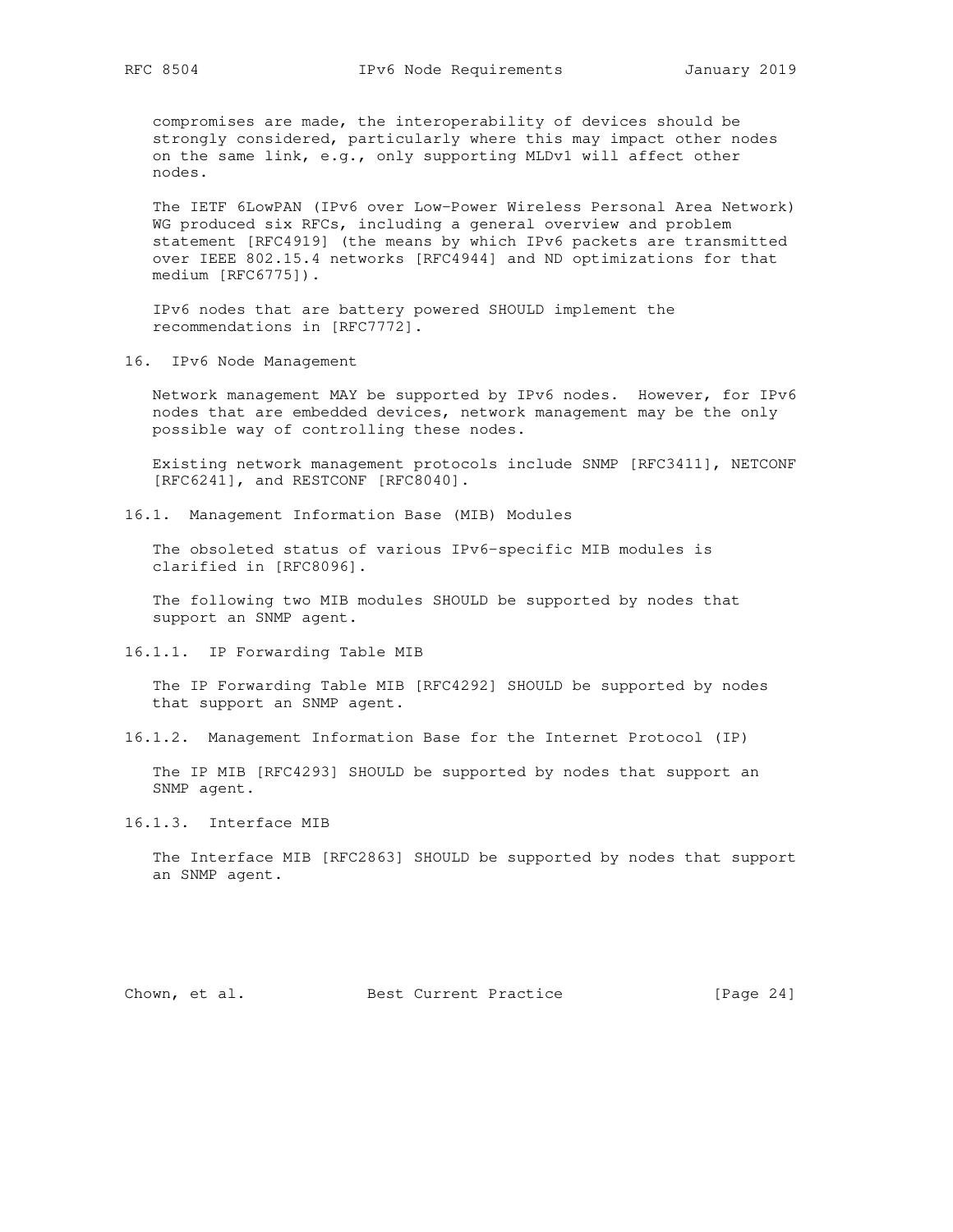16.2. YANG Data Models

 The following YANG data models SHOULD be supported by nodes that support a NETCONF or RESTCONF agent.

16.2.1. IP Management YANG Model

 The IP Management YANG Model [RFC8344] SHOULD be supported by nodes that support NETCONF or RESTCONF.

16.2.2. Interface Management YANG Model

 The Interface Management YANG Model [RFC8343] SHOULD be supported by nodes that support NETCONF or RESTCONF.

17. Security Considerations

 This document does not directly affect the security of the Internet, beyond the security considerations associated with the individual protocols.

Security is also discussed in Section 13 above.

18. IANA Considerations

This document has no IANA actions.

- 19. References
- 19.1. Normative References
	- [RFC1034] Mockapetris, P., "Domain names concepts and facilities", STD 13, RFC 1034, DOI 10.17487/RFC1034, November 1987, <https://www.rfc-editor.org/info/rfc1034>.
	- [RFC1035] Mockapetris, P., "Domain names implementation and specification", STD 13, RFC 1035, DOI 10.17487/RFC1035, November 1987, <https://www.rfc-editor.org/info/rfc1035>.
	- [RFC2119] Bradner, S., "Key words for use in RFCs to Indicate Requirement Levels", BCP 14, RFC 2119, DOI 10.17487/RFC2119, March 1997, <https://www.rfc-editor.org/info/rfc2119>.
	- [RFC2710] Deering, S., Fenner, W., and B. Haberman, "Multicast Listener Discovery (MLD) for IPv6", RFC 2710, DOI 10.17487/RFC2710, October 1999, <https://www.rfc-editor.org/info/rfc2710>.

Chown, et al. Best Current Practice [Page 25]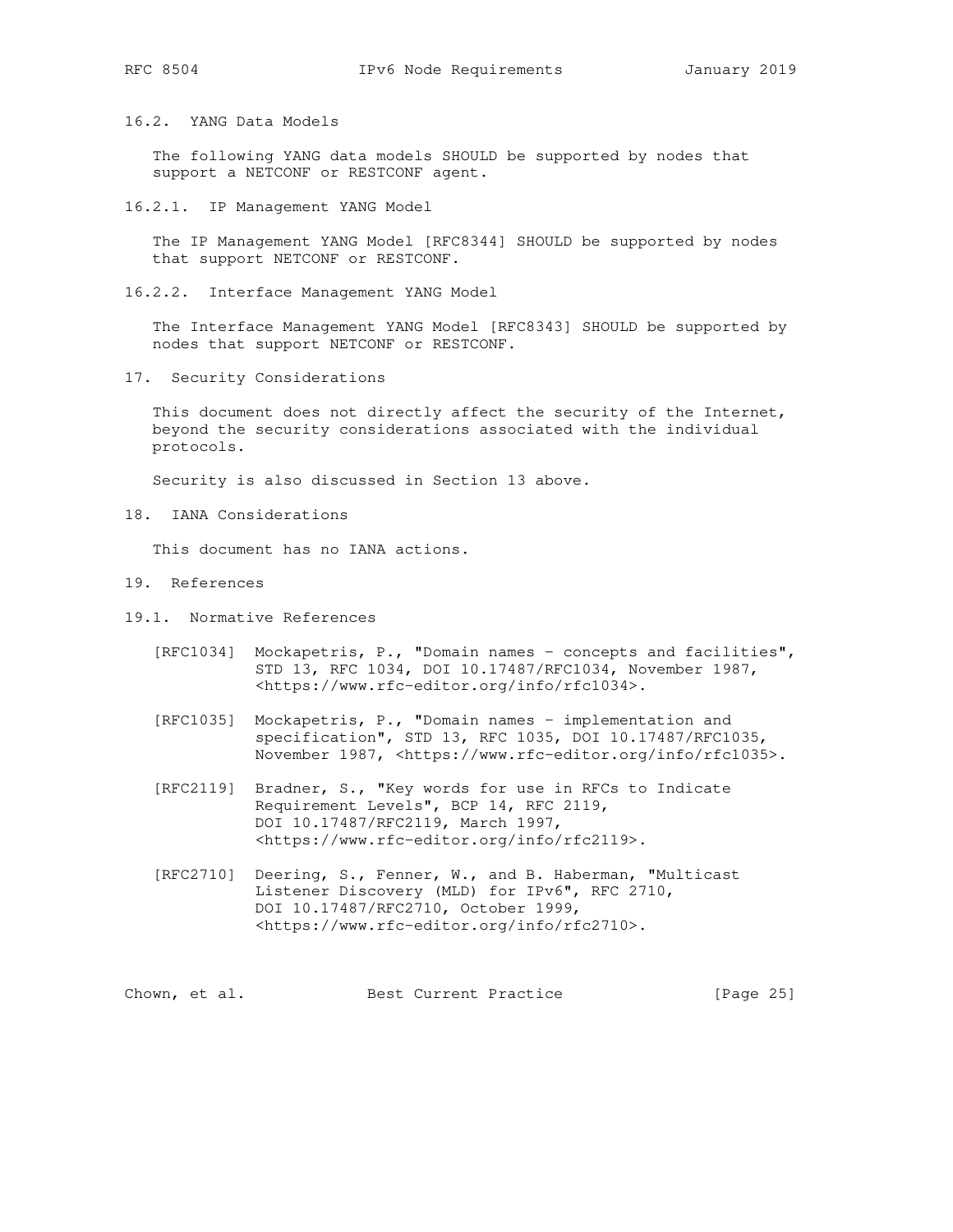- [RFC2711] Partridge, C. and A. Jackson, "IPv6 Router Alert Option", RFC 2711, DOI 10.17487/RFC2711, October 1999, <https://www.rfc-editor.org/info/rfc2711>.
- [RFC2863] McCloghrie, K. and F. Kastenholz, "The Interfaces Group MIB", RFC 2863, DOI 10.17487/RFC2863, June 2000, <https://www.rfc-editor.org/info/rfc2863>.
- [RFC3168] Ramakrishnan, K., Floyd, S., and D. Black, "The Addition of Explicit Congestion Notification (ECN) to IP", RFC 3168, DOI 10.17487/RFC3168, September 2001, <https://www.rfc-editor.org/info/rfc3168>.
- [RFC3315] Droms, R., Ed., Bound, J., Volz, B., Lemon, T., Perkins, C., and M. Carney, "Dynamic Host Configuration Protocol for IPv6 (DHCPv6)", RFC 3315, DOI 10.17487/RFC3315, July 2003, <https://www.rfc-editor.org/info/rfc3315>.
	- [RFC3411] Harrington, D., Presuhn, R., and B. Wijnen, "An Architecture for Describing Simple Network Management Protocol (SNMP) Management Frameworks", STD 62, RFC 3411, DOI 10.17487/RFC3411, December 2002, <https://www.rfc-editor.org/info/rfc3411>.
	- [RFC3596] Thomson, S., Huitema, C., Ksinant, V., and M. Souissi, "DNS Extensions to Support IP Version 6", STD 88, RFC 3596, DOI 10.17487/RFC3596, October 2003, <https://www.rfc-editor.org/info/rfc3596>.
	- [RFC3736] Droms, R., "Stateless Dynamic Host Configuration Protocol (DHCP) Service for IPv6", RFC 3736, DOI 10.17487/RFC3736, April 2004, <https://www.rfc-editor.org/info/rfc3736>.
	- [RFC3810] Vida, R., Ed. and L. Costa, Ed., "Multicast Listener Discovery Version 2 (MLDv2) for IPv6", RFC 3810, DOI 10.17487/RFC3810, June 2004, <https://www.rfc-editor.org/info/rfc3810>.
	- [RFC4033] Arends, R., Austein, R., Larson, M., Massey, D., and S. Rose, "DNS Security Introduction and Requirements", RFC 4033, DOI 10.17487/RFC4033, March 2005, <https://www.rfc-editor.org/info/rfc4033>.
	- [RFC4034] Arends, R., Austein, R., Larson, M., Massey, D., and S. Rose, "Resource Records for the DNS Security Extensions", RFC 4034, DOI 10.17487/RFC4034, March 2005, <https://www.rfc-editor.org/info/rfc4034>.

Chown, et al. Best Current Practice [Page 26]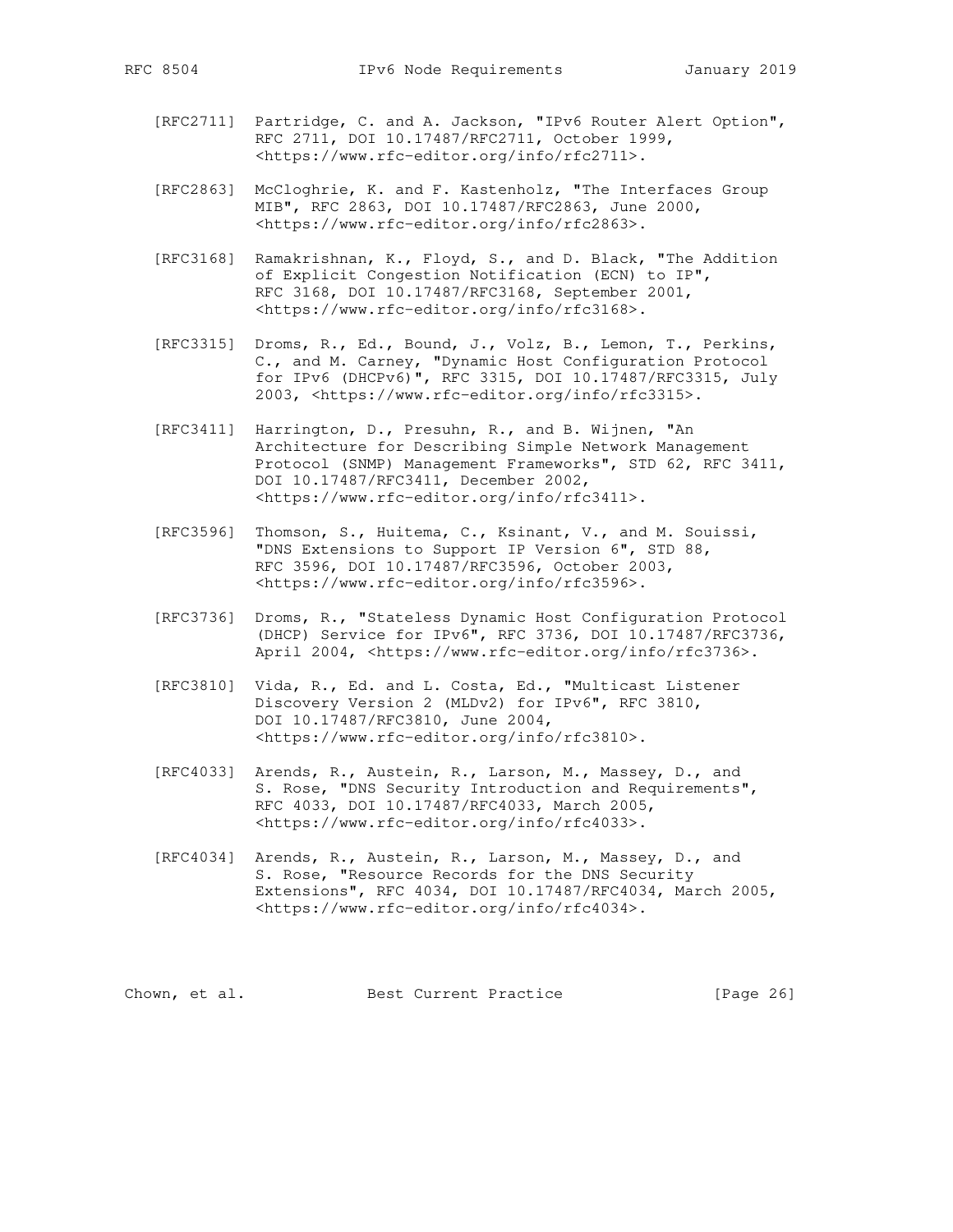- [RFC4035] Arends, R., Austein, R., Larson, M., Massey, D., and S. Rose, "Protocol Modifications for the DNS Security Extensions", RFC 4035, DOI 10.17487/RFC4035, March 2005, <https://www.rfc-editor.org/info/rfc4035>.
- [RFC4213] Nordmark, E. and R. Gilligan, "Basic Transition Mechanisms for IPv6 Hosts and Routers", RFC 4213, DOI 10.17487/RFC4213, October 2005, <https://www.rfc-editor.org/info/rfc4213>.
- [RFC4291] Hinden, R. and S. Deering, "IP Version 6 Addressing Architecture", RFC 4291, DOI 10.17487/RFC4291, February 2006, <https://www.rfc-editor.org/info/rfc4291>.
- [RFC4292] Haberman, B., "IP Forwarding Table MIB", RFC 4292, DOI 10.17487/RFC4292, April 2006, <https://www.rfc-editor.org/info/rfc4292>.
- [RFC4293] Routhier, S., Ed., "Management Information Base for the Internet Protocol (IP)", RFC 4293, DOI 10.17487/RFC4293, April 2006, <https://www.rfc-editor.org/info/rfc4293>.
- [RFC4301] Kent, S. and K. Seo, "Security Architecture for the Internet Protocol", RFC 4301, DOI 10.17487/RFC4301, December 2005, <https://www.rfc-editor.org/info/rfc4301>.
- [RFC4303] Kent, S., "IP Encapsulating Security Payload (ESP)", RFC 4303, DOI 10.17487/RFC4303, December 2005, <https://www.rfc-editor.org/info/rfc4303>.
- [RFC4311] Hinden, R. and D. Thaler, "IPv6 Host-to-Router Load Sharing", RFC 4311, DOI 10.17487/RFC4311, November 2005, <https://www.rfc-editor.org/info/rfc4311>.
- [RFC4443] Conta, A., Deering, S., and M. Gupta, Ed., "Internet Control Message Protocol (ICMPv6) for the Internet Protocol Version 6 (IPv6) Specification", STD 89, RFC 4443, DOI 10.17487/RFC4443, March 2006, <https://www.rfc-editor.org/info/rfc4443>.
- [RFC4607] Holbrook, H. and B. Cain, "Source-Specific Multicast for IP", RFC 4607, DOI 10.17487/RFC4607, August 2006, <https://www.rfc-editor.org/info/rfc4607>.
- [RFC4632] Fuller, V. and T. Li, "Classless Inter-domain Routing (CIDR): The Internet Address Assignment and Aggregation Plan", BCP 122, RFC 4632, DOI 10.17487/RFC4632, August 2006, <https://www.rfc-editor.org/info/rfc4632>.

|  | Chown, et al. | Best Current Practice | [Page 27] |
|--|---------------|-----------------------|-----------|
|--|---------------|-----------------------|-----------|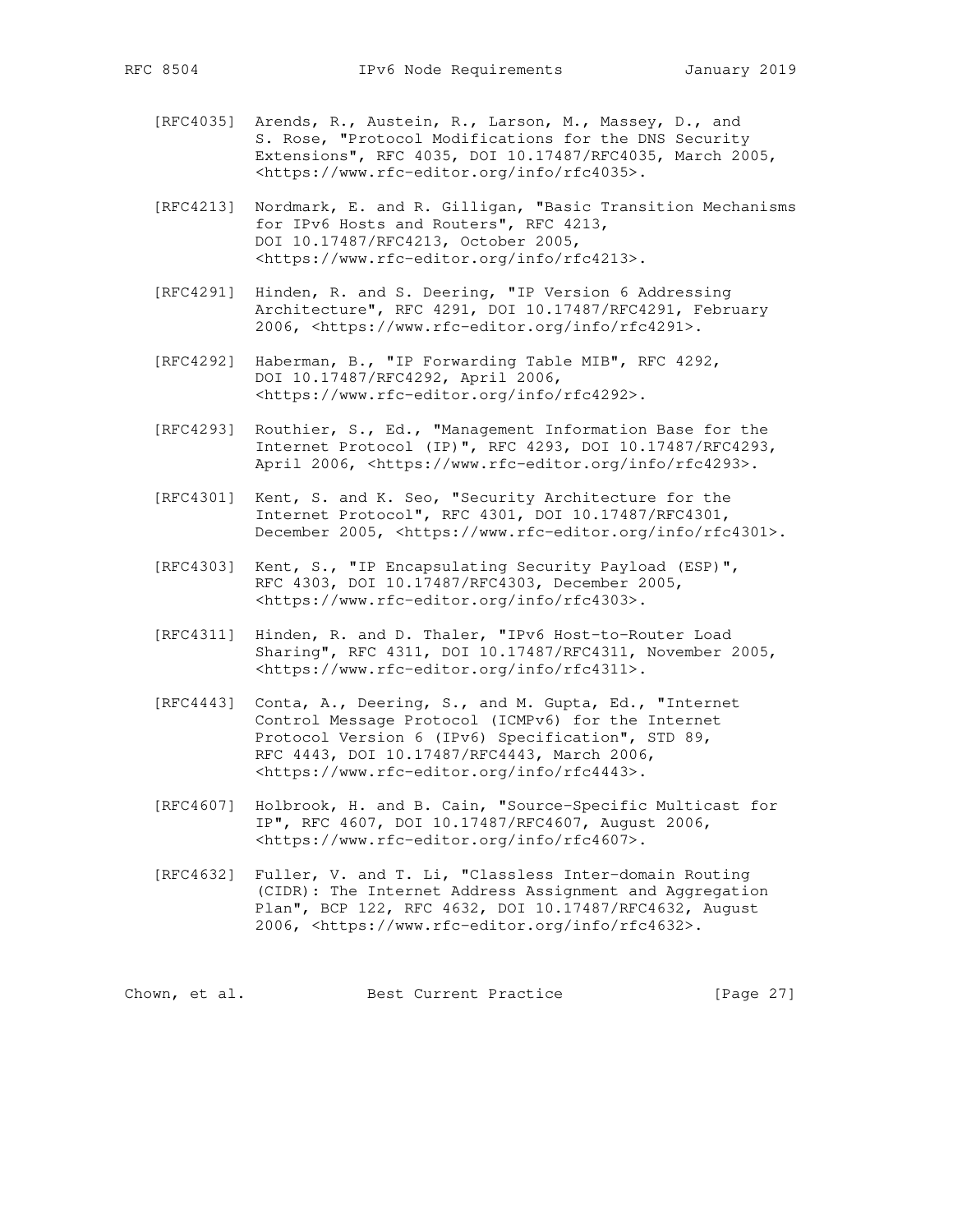- [RFC4861] Narten, T., Nordmark, E., Simpson, W., and H. Soliman, "Neighbor Discovery for IP version 6 (IPv6)", RFC 4861, DOI 10.17487/RFC4861, September 2007, <https://www.rfc-editor.org/info/rfc4861>.
- [RFC4862] Thomson, S., Narten, T., and T. Jinmei, "IPv6 Stateless Address Autoconfiguration", RFC 4862, DOI 10.17487/RFC4862, September 2007, <https://www.rfc-editor.org/info/rfc4862>.
- [RFC4941] Narten, T., Draves, R., and S. Krishnan, "Privacy Extensions for Stateless Address Autoconfiguration in IPv6", RFC 4941, DOI 10.17487/RFC4941, September 2007, <https://www.rfc-editor.org/info/rfc4941>.
- [RFC5095] Abley, J., Savola, P., and G. Neville-Neil, "Deprecation of Type 0 Routing Headers in IPv6", RFC 5095, DOI 10.17487/RFC5095, December 2007, <https://www.rfc-editor.org/info/rfc5095>.
- [RFC5453] Krishnan, S., "Reserved IPv6 Interface Identifiers", RFC 5453, DOI 10.17487/RFC5453, February 2009, <https://www.rfc-editor.org/info/rfc5453>.
- [RFC5722] Krishnan, S., "Handling of Overlapping IPv6 Fragments", RFC 5722, DOI 10.17487/RFC5722, December 2009, <https://www.rfc-editor.org/info/rfc5722>.
- [RFC5790] Liu, H., Cao, W., and H. Asaeda, "Lightweight Internet Group Management Protocol Version 3 (IGMPv3) and Multicast Listener Discovery Version 2 (MLDv2) Protocols", RFC 5790, DOI 10.17487/RFC5790, February 2010, <https://www.rfc-editor.org/info/rfc5790>.
- [RFC5942] Singh, H., Beebee, W., and E. Nordmark, "IPv6 Subnet Model: The Relationship between Links and Subnet Prefixes", RFC 5942, DOI 10.17487/RFC5942, July 2010, <https://www.rfc-editor.org/info/rfc5942>.
- [RFC5952] Kawamura, S. and M. Kawashima, "A Recommendation for IPv6 Address Text Representation", RFC 5952, DOI 10.17487/RFC5952, August 2010, <https://www.rfc-editor.org/info/rfc5952>.
- [RFC6241] Enns, R., Ed., Bjorklund, M., Ed., Schoenwaelder, J., Ed., and A. Bierman, Ed., "Network Configuration Protocol (NETCONF)", RFC 6241, DOI 10.17487/RFC6241, June 2011, <https://www.rfc-editor.org/info/rfc6241>.

Chown, et al. Best Current Practice [Page 28]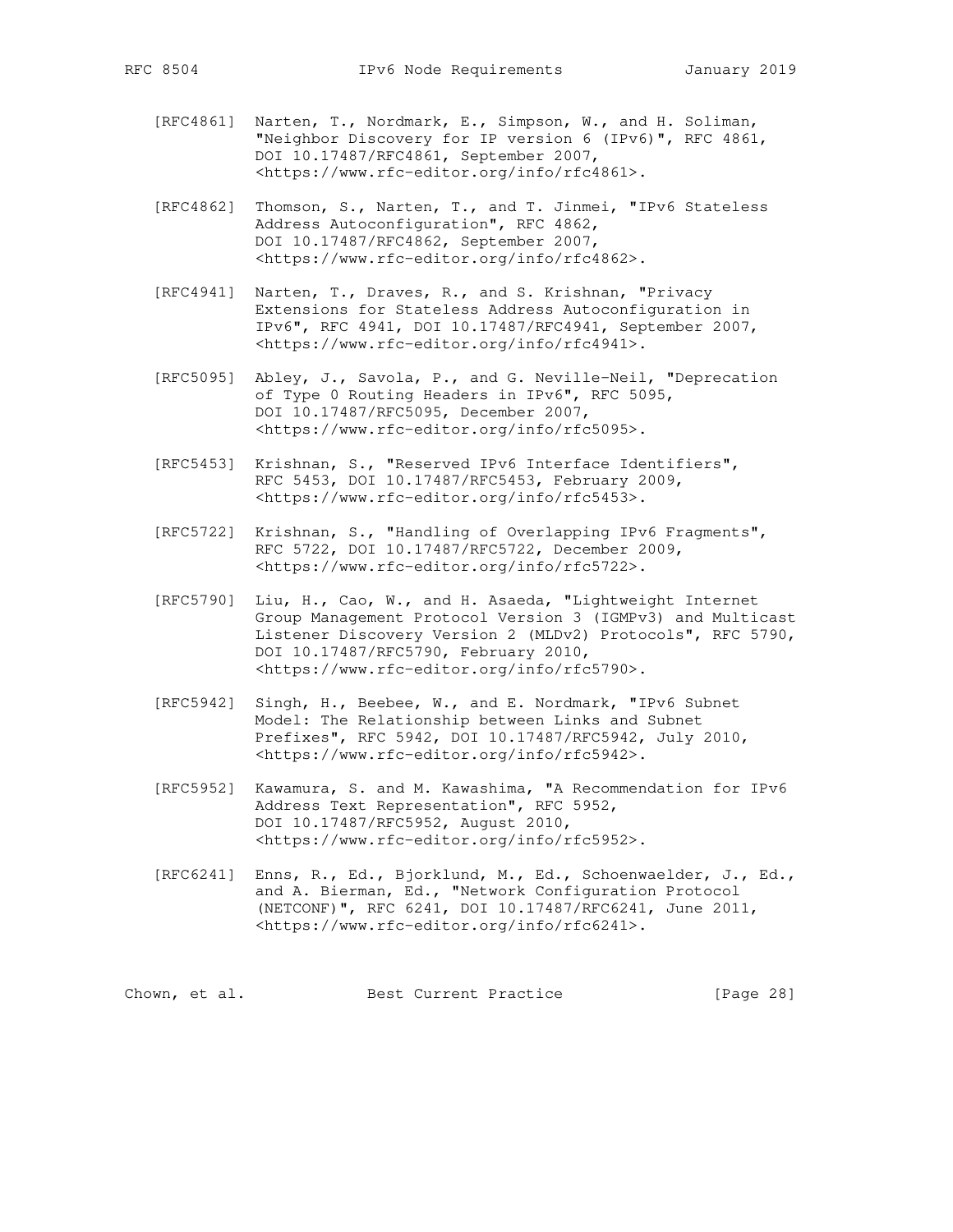- [RFC6437] Amante, S., Carpenter, B., Jiang, S., and J. Rajahalme, "IPv6 Flow Label Specification", RFC 6437, DOI 10.17487/RFC6437, November 2011, <https://www.rfc-editor.org/info/rfc6437>.
- [RFC6564] Krishnan, S., Woodyatt, J., Kline, E., Hoagland, J., and M. Bhatia, "A Uniform Format for IPv6 Extension Headers", RFC 6564, DOI 10.17487/RFC6564, April 2012, <https://www.rfc-editor.org/info/rfc6564>.
- [RFC6724] Thaler, D., Ed., Draves, R., Matsumoto, A., and T. Chown, "Default Address Selection for Internet Protocol Version 6 (IPv6)", RFC 6724, DOI 10.17487/RFC6724, September 2012, <https://www.rfc-editor.org/info/rfc6724>.
- [RFC6762] Cheshire, S. and M. Krochmal, "Multicast DNS", RFC 6762, DOI 10.17487/RFC6762, February 2013, <https://www.rfc-editor.org/info/rfc6762>.
- [RFC6763] Cheshire, S. and M. Krochmal, "DNS-Based Service Discovery", RFC 6763, DOI 10.17487/RFC6763, February 2013, <https://www.rfc-editor.org/info/rfc6763>.
- [RFC6775] Shelby, Z., Ed., Chakrabarti, S., Nordmark, E., and C. Bormann, "Neighbor Discovery Optimization for IPv6 over Low-Power Wireless Personal Area Networks (6LoWPANs)", RFC 6775, DOI 10.17487/RFC6775, November 2012, <https://www.rfc-editor.org/info/rfc6775>.
- [RFC6891] Damas, J., Graff, M., and P. Vixie, "Extension Mechanisms for DNS (EDNS(0))", STD 75, RFC 6891, DOI 10.17487/RFC6891, April 2013, <https://www.rfc-editor.org/info/rfc6891>.
- [RFC6946] Gont, F., "Processing of IPv6 "Atomic" Fragments", RFC 6946, DOI 10.17487/RFC6946, May 2013, <https://www.rfc-editor.org/info/rfc6946>.
- [RFC7045] Carpenter, B. and S. Jiang, "Transmission and Processing of IPv6 Extension Headers", RFC 7045, DOI 10.17487/RFC7045, December 2013, <https://www.rfc-editor.org/info/rfc7045>.
	- [RFC7048] Nordmark, E. and I. Gashinsky, "Neighbor Unreachability Detection Is Too Impatient", RFC 7048, DOI 10.17487/RFC7048, January 2014, <https://www.rfc-editor.org/info/rfc7048>.

Chown, et al. Best Current Practice [Page 29]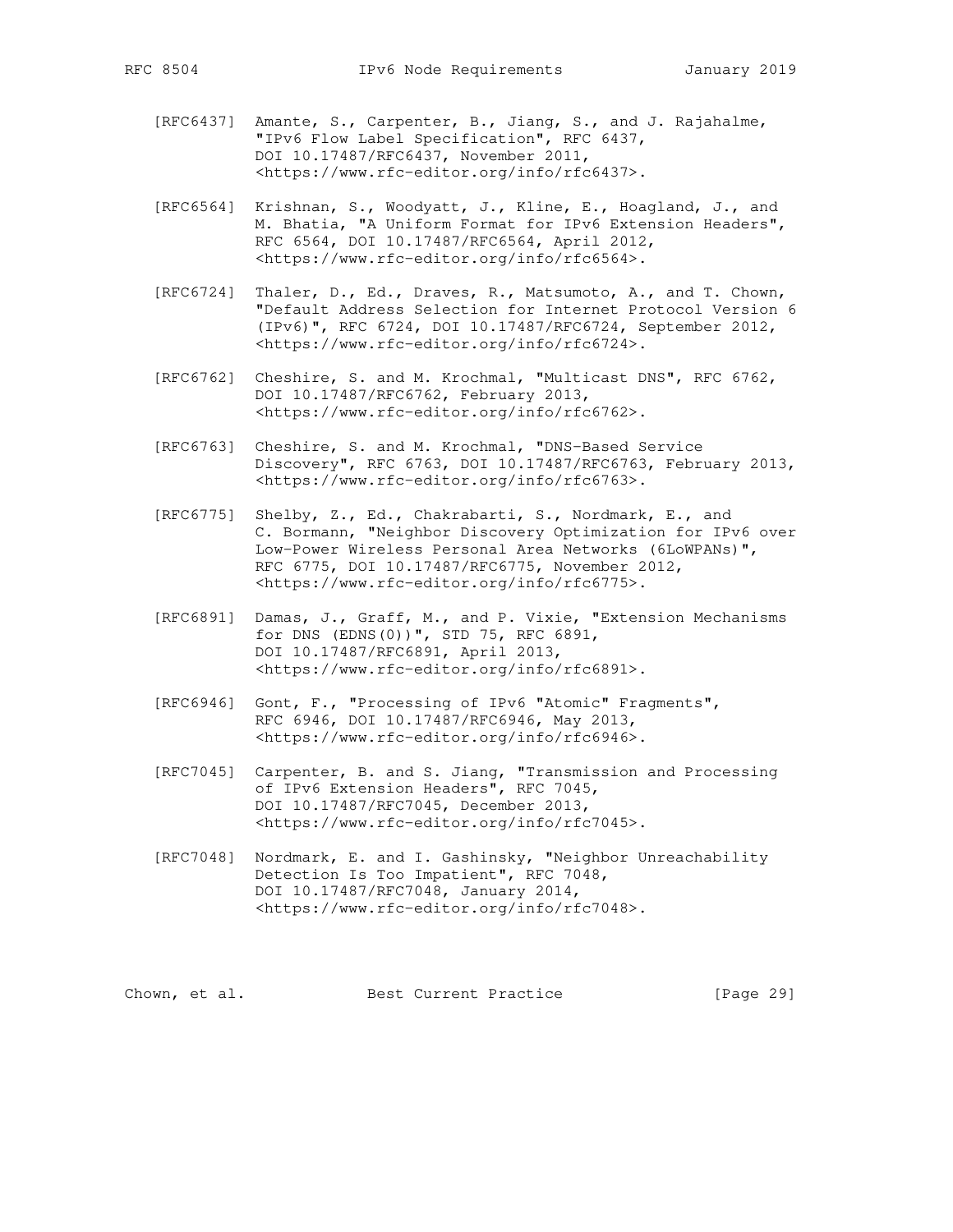- [RFC7112] Gont, F., Manral, V., and R. Bonica, "Implications of Oversized IPv6 Header Chains", RFC 7112, DOI 10.17487/RFC7112, January 2014, <https://www.rfc-editor.org/info/rfc7112>.
- [RFC7217] Gont, F., "A Method for Generating Semantically Opaque Interface Identifiers with IPv6 Stateless Address Autoconfiguration (SLAAC)", RFC 7217, DOI 10.17487/RFC7217, April 2014, <https://www.rfc-editor.org/info/rfc7217>.
- [RFC7296] Kaufman, C., Hoffman, P., Nir, Y., Eronen, P., and T. Kivinen, "Internet Key Exchange Protocol Version 2 (IKEv2)", STD 79, RFC 7296, DOI 10.17487/RFC7296, October 2014, <https://www.rfc-editor.org/info/rfc7296>.
- [RFC7527] Asati, R., Singh, H., Beebee, W., Pignataro, C., Dart, E., and W. George, "Enhanced Duplicate Address Detection", RFC 7527, DOI 10.17487/RFC7527, April 2015, <https://www.rfc-editor.org/info/rfc7527>.
- [RFC7559] Krishnan, S., Anipko, D., and D. Thaler, "Packet-Loss Resiliency for Router Solicitations", RFC 7559, DOI 10.17487/RFC7559, May 2015, <https://www.rfc-editor.org/info/rfc7559>.
- [RFC7608] Boucadair, M., Petrescu, A., and F. Baker, "IPv6 Prefix Length Recommendation for Forwarding", BCP 198, RFC 7608, DOI 10.17487/RFC7608, July 2015, <https://www.rfc-editor.org/info/rfc7608>.
- [RFC8021] Gont, F., Liu, W., and T. Anderson, "Generation of IPv6 Atomic Fragments Considered Harmful", RFC 8021, DOI 10.17487/RFC8021, January 2017, <https://www.rfc-editor.org/info/rfc8021>.
- [RFC8028] Baker, F. and B. Carpenter, "First-Hop Router Selection by Hosts in a Multi-Prefix Network", RFC 8028, DOI 10.17487/RFC8028, November 2016, <https://www.rfc-editor.org/info/rfc8028>.
- [RFC8040] Bierman, A., Bjorklund, M., and K. Watsen, "RESTCONF Protocol", RFC 8040, DOI 10.17487/RFC8040, January 2017, <https://www.rfc-editor.org/info/rfc8040>.

Chown, et al. Best Current Practice [Page 30]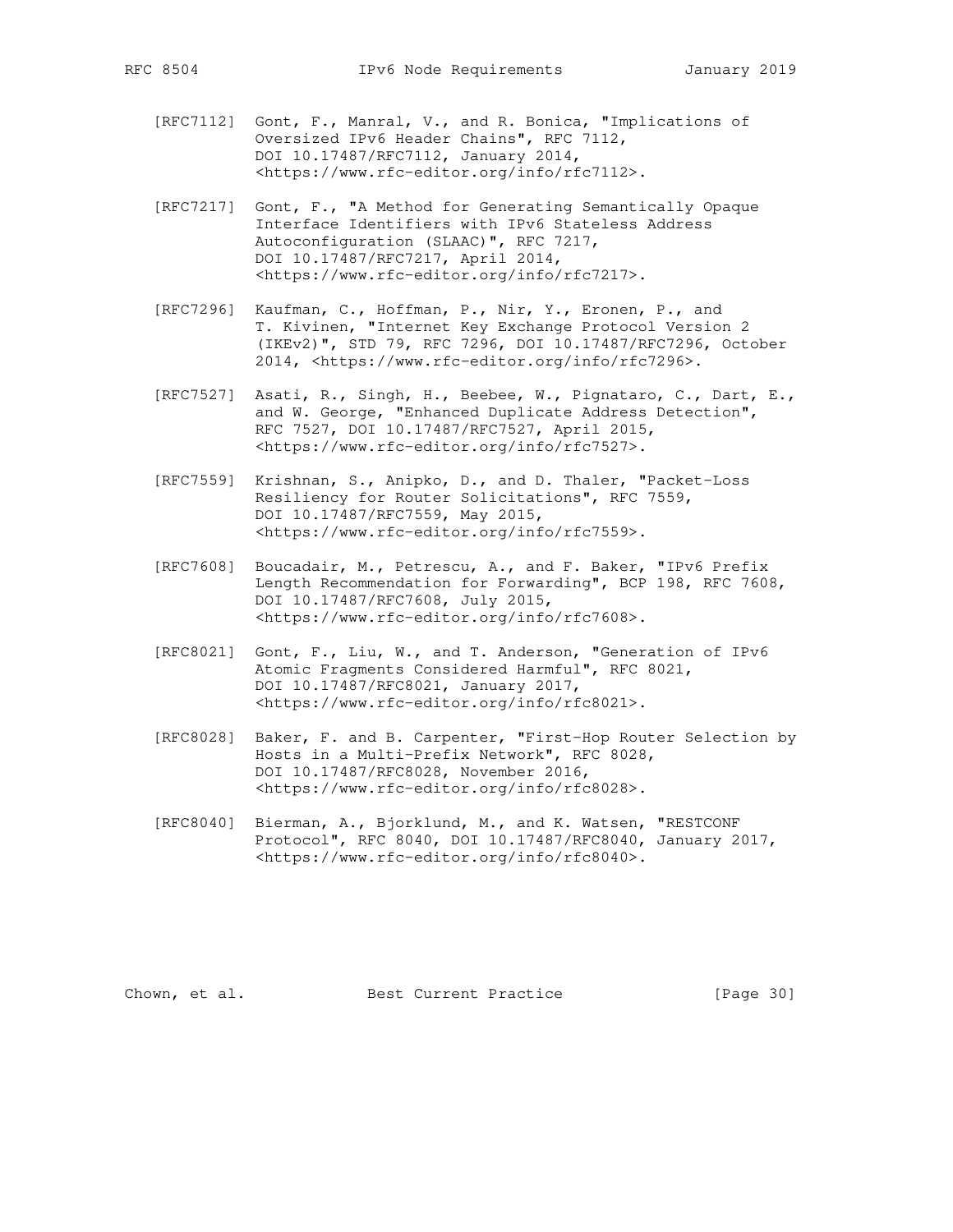- [RFC8064] Gont, F., Cooper, A., Thaler, D., and W. Liu, "Recommendation on Stable IPv6 Interface Identifiers", RFC 8064, DOI 10.17487/RFC8064, February 2017, <https://www.rfc-editor.org/info/rfc8064>.
- [RFC8106] Jeong, J., Park, S., Beloeil, L., and S. Madanapalli, "IPv6 Router Advertisement Options for DNS Configuration", RFC 8106, DOI 10.17487/RFC8106, March 2017, <https://www.rfc-editor.org/info/rfc8106>.
- [RFC8174] Leiba, B., "Ambiguity of Uppercase vs Lowercase in RFC 2119 Key Words", BCP 14, RFC 8174, DOI 10.17487/RFC8174, May 2017, <https://www.rfc-editor.org/info/rfc8174>.
- [RFC8200] Deering, S. and R. Hinden, "Internet Protocol, Version 6 (IPv6) Specification", STD 86, RFC 8200, DOI 10.17487/RFC8200, July 2017, <https://www.rfc-editor.org/info/rfc8200>.
- [RFC8201] McCann, J., Deering, S., Mogul, J., and R. Hinden, Ed., "Path MTU Discovery for IP version 6", STD 87, RFC 8201, DOI 10.17487/RFC8201, July 2017, <https://www.rfc-editor.org/info/rfc8201>.
- [RFC8221] Wouters, P., Migault, D., Mattsson, J., Nir, Y., and T. Kivinen, "Cryptographic Algorithm Implementation Requirements and Usage Guidance for Encapsulating Security Payload (ESP) and Authentication Header (AH)", RFC 8221, DOI 10.17487/RFC8221, October 2017, <https://www.rfc-editor.org/info/rfc8221>.
- [RFC8247] Nir, Y., Kivinen, T., Wouters, P., and D. Migault, "Algorithm Implementation Requirements and Usage Guidance for the Internet Key Exchange Protocol Version 2 (IKEv2)", RFC 8247, DOI 10.17487/RFC8247, September 2017, <https://www.rfc-editor.org/info/rfc8247>.
- [RFC8343] Bjorklund, M., "A YANG Data Model for Interface Management", RFC 8343, DOI 10.17487/RFC8343, March 2018, <https://www.rfc-editor.org/info/rfc8343>.
- [RFC8344] Bjorklund, M., "A YANG Data Model for IP Management", RFC 8344, DOI 10.17487/RFC8344, March 2018, <https://www.rfc-editor.org/info/rfc8344>.

Chown, et al. Best Current Practice [Page 31]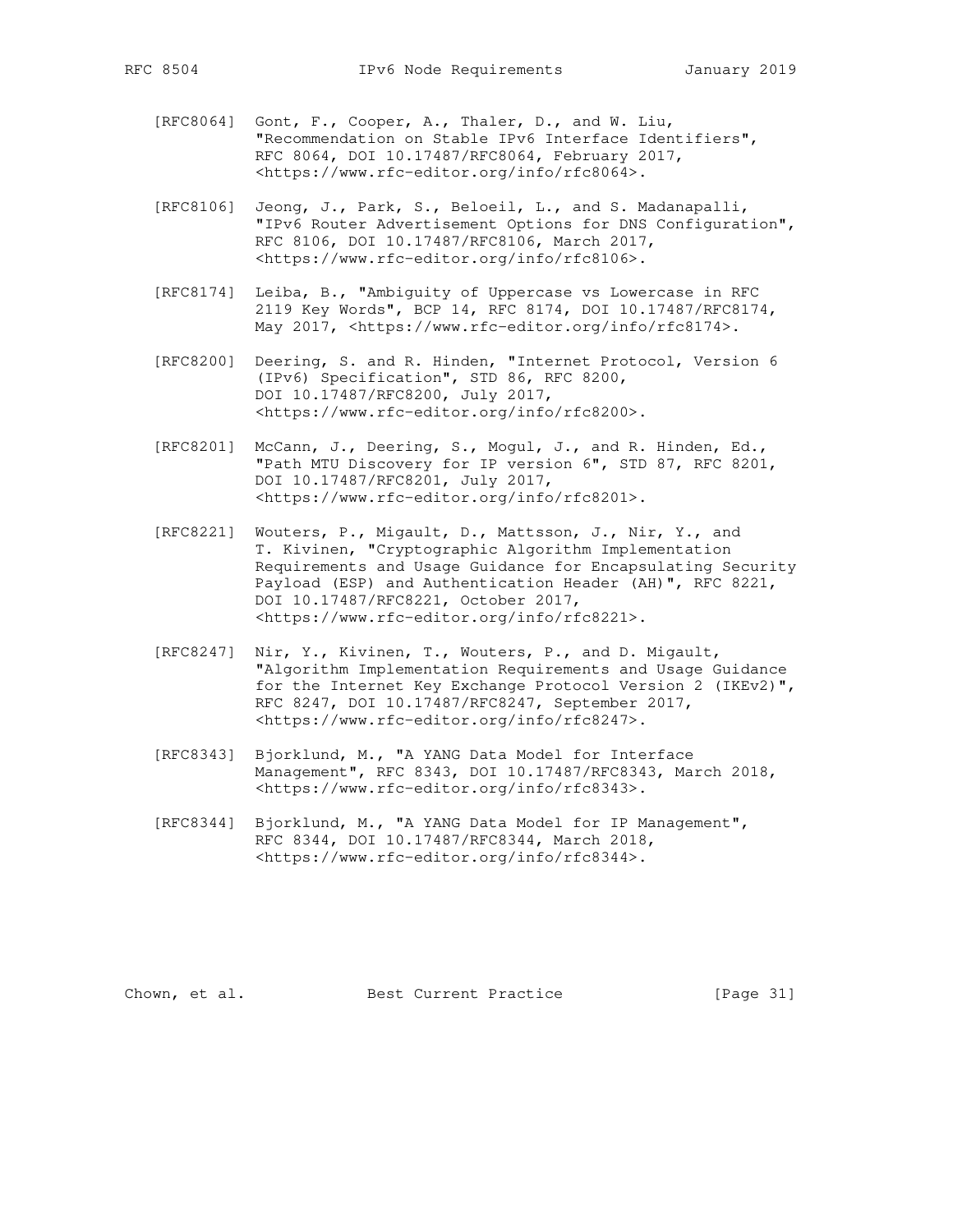## 19.2. Informative References

- [RFC793] Postel, J., "Transmission Control Protocol", STD 7, RFC 793, DOI 10.17487/RFC0793, September 1981, <https://www.rfc-editor.org/info/rfc793>.
- [RFC2205] Braden, R., Ed., Zhang, L., Berson, S., Herzog, S., and S. Jamin, "Resource ReSerVation Protocol (RSVP) -- Version 1 Functional Specification", RFC 2205, DOI 10.17487/RFC2205, September 1997, <https://www.rfc-editor.org/info/rfc2205>.
- [RFC2464] Crawford, M., "Transmission of IPv6 Packets over Ethernet Networks", RFC 2464, DOI 10.17487/RFC2464, December 1998, <https://www.rfc-editor.org/info/rfc2464>.
- [RFC2491] Armitage, G., Schulter, P., Jork, M., and G. Harter, "IPv6 over Non-Broadcast Multiple Access (NBMA) networks", RFC 2491, DOI 10.17487/RFC2491, January 1999, <https://www.rfc-editor.org/info/rfc2491>.
- [RFC2590] Conta, A., Malis, A., and M. Mueller, "Transmission of IPv6 Packets over Frame Relay Networks Specification", RFC 2590, DOI 10.17487/RFC2590, May 1999, <https://www.rfc-editor.org/info/rfc2590>.
- [RFC2874] Crawford, M. and C. Huitema, "DNS Extensions to Support IPv6 Address Aggregation and Renumbering", RFC 2874, DOI 10.17487/RFC2874, July 2000, <https://www.rfc-editor.org/info/rfc2874>.
- [RFC2923] Lahey, K., "TCP Problems with Path MTU Discovery", RFC 2923, DOI 10.17487/RFC2923, September 2000, <https://www.rfc-editor.org/info/rfc2923>.
- [RFC3146] Fujisawa, K. and A. Onoe, "Transmission of IPv6 Packets over IEEE 1394 Networks", RFC 3146, DOI 10.17487/RFC3146, October 2001, <https://www.rfc-editor.org/info/rfc3146>.
- [RFC3363] Bush, R., Durand, A., Fink, B., Gudmundsson, O., and T. Hain, "Representing Internet Protocol version 6 (IPv6) Addresses in the Domain Name System (DNS)", RFC 3363, DOI 10.17487/RFC3363, August 2002, <https://www.rfc-editor.org/info/rfc3363>.

Chown, et al. Best Current Practice [Page 32]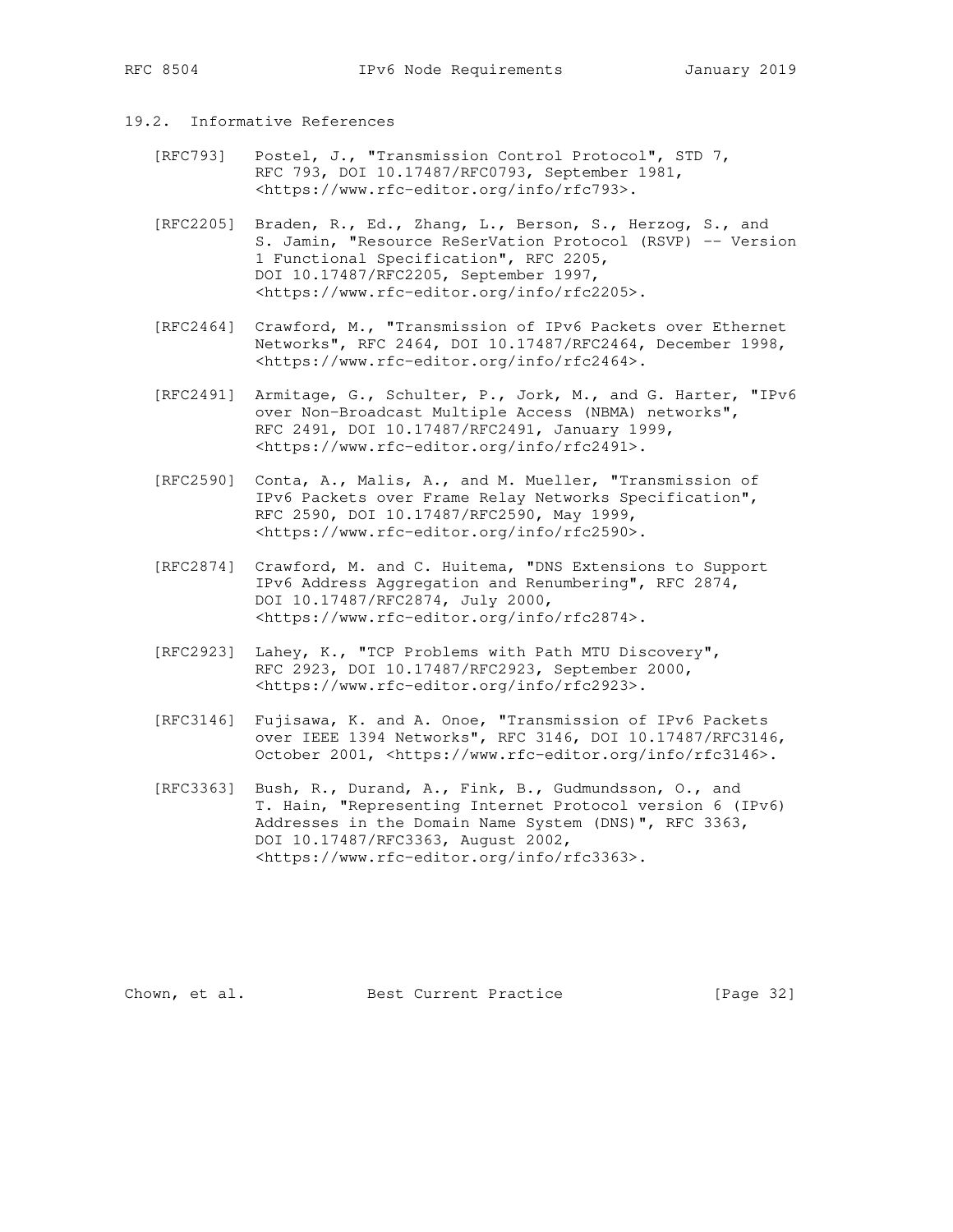- [RFC3493] Gilligan, R., Thomson, S., Bound, J., McCann, J., and W. Stevens, "Basic Socket Interface Extensions for IPv6", RFC 3493, DOI 10.17487/RFC3493, February 2003, <https://www.rfc-editor.org/info/rfc3493>.
- [RFC3542] Stevens, W., Thomas, M., Nordmark, E., and T. Jinmei, "Advanced Sockets Application Program Interface (API) for IPv6", RFC 3542, DOI 10.17487/RFC3542, May 2003, <https://www.rfc-editor.org/info/rfc3542>.
- [RFC3646] Droms, R., Ed., "DNS Configuration options for Dynamic Host Configuration Protocol for IPv6 (DHCPv6)", RFC 3646, DOI 10.17487/RFC3646, December 2003, <https://www.rfc-editor.org/info/rfc3646>.
- [RFC3678] Thaler, D., Fenner, B., and B. Quinn, "Socket Interface Extensions for Multicast Source Filters", RFC 3678, DOI 10.17487/RFC3678, January 2004, <https://www.rfc-editor.org/info/rfc3678>.
- [RFC3776] Arkko, J., Devarapalli, V., and F. Dupont, "Using IPsec to Protect Mobile IPv6 Signaling Between Mobile Nodes and Home Agents", RFC 3776, DOI 10.17487/RFC3776, June 2004, <https://www.rfc-editor.org/info/rfc3776>.
- [RFC3971] Arkko, J., Ed., Kempf, J., Zill, B., and P. Nikander, "SEcure Neighbor Discovery (SEND)", RFC 3971, DOI 10.17487/RFC3971, March 2005, <https://www.rfc-editor.org/info/rfc3971>.
- [RFC3972] Aura, T., "Cryptographically Generated Addresses (CGA)", RFC 3972, DOI 10.17487/RFC3972, March 2005, <https://www.rfc-editor.org/info/rfc3972>.
- [RFC4191] Draves, R. and D. Thaler, "Default Router Preferences and More-Specific Routes", RFC 4191, DOI 10.17487/RFC4191, November 2005, <https://www.rfc-editor.org/info/rfc4191>.
- [RFC4294] Loughney, J., Ed., "IPv6 Node Requirements", RFC 4294, DOI 10.17487/RFC4294, April 2006, <https://www.rfc-editor.org/info/rfc4294>.
- [RFC4302] Kent, S., "IP Authentication Header", RFC 4302, DOI 10.17487/RFC4302, December 2005, <https://www.rfc-editor.org/info/rfc4302>.

Chown, et al. Best Current Practice [Page 33]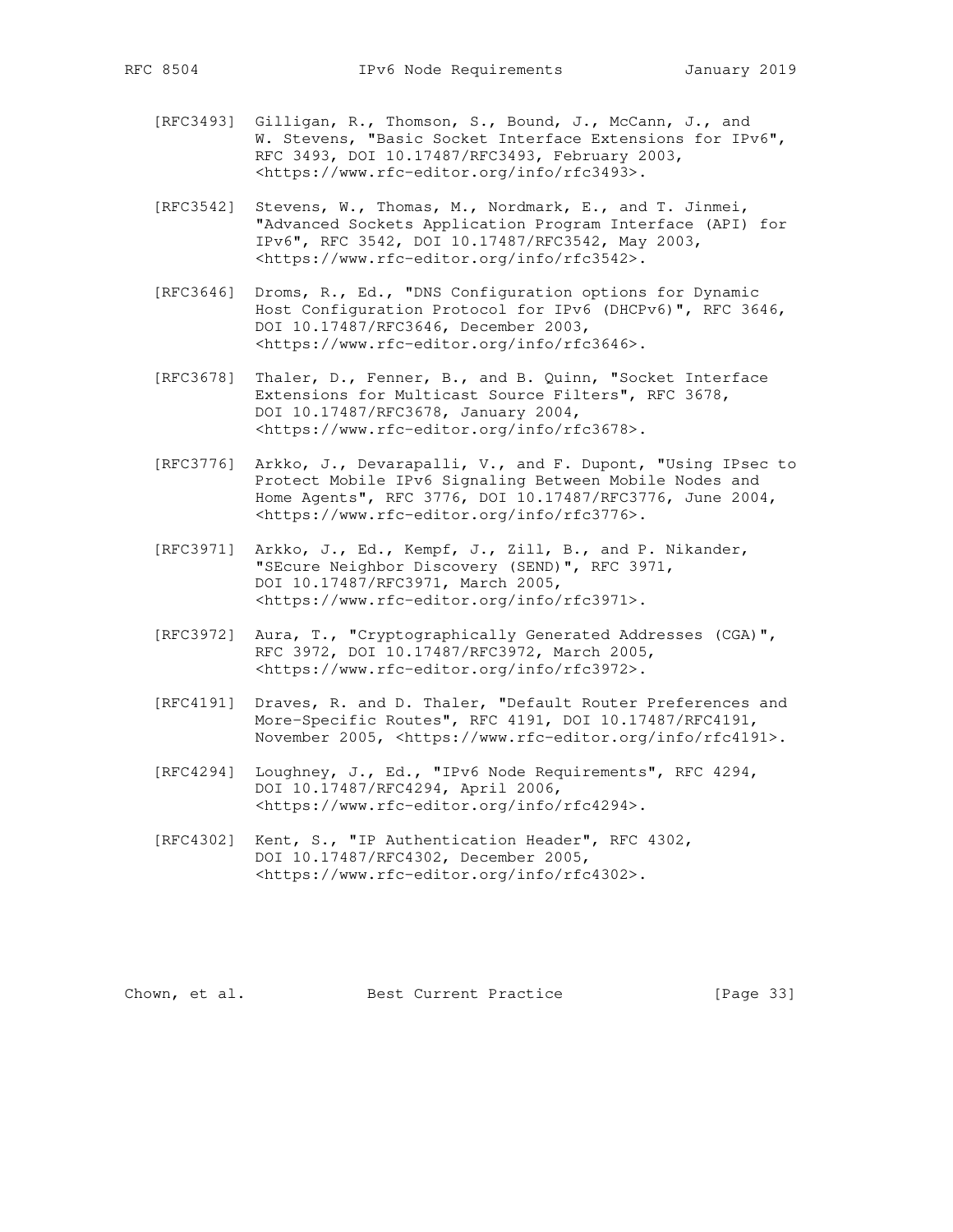- [RFC4338] DeSanti, C., Carlson, C., and R. Nixon, "Transmission of IPv6, IPv4, and Address Resolution Protocol (ARP) Packets over Fibre Channel", RFC 4338, DOI 10.17487/RFC4338, January 2006, <https://www.rfc-editor.org/info/rfc4338>.
- [RFC4380] Huitema, C., "Teredo: Tunneling IPv6 over UDP through Network Address Translations (NATs)", RFC 4380, DOI 10.17487/RFC4380, February 2006, <https://www.rfc-editor.org/info/rfc4380>.
- [RFC4429] Moore, N., "Optimistic Duplicate Address Detection (DAD) for IPv6", RFC 4429, DOI 10.17487/RFC4429, April 2006, <https://www.rfc-editor.org/info/rfc4429>.
- [RFC4584] Chakrabarti, S. and E. Nordmark, "Extension to Sockets API for Mobile IPv6", RFC 4584, DOI 10.17487/RFC4584, July 2006, <https://www.rfc-editor.org/info/rfc4584>.
- [RFC4821] Mathis, M. and J. Heffner, "Packetization Layer Path MTU Discovery", RFC 4821, DOI 10.17487/RFC4821, March 2007, <https://www.rfc-editor.org/info/rfc4821>.
- [RFC4877] Devarapalli, V. and F. Dupont, "Mobile IPv6 Operation with IKEv2 and the Revised IPsec Architecture", RFC 4877, DOI 10.17487/RFC4877, April 2007, <https://www.rfc-editor.org/info/rfc4877>.
- [RFC4884] Bonica, R., Gan, D., Tappan, D., and C. Pignataro, "Extended ICMP to Support Multi-Part Messages", RFC 4884, DOI 10.17487/RFC4884, April 2007, <https://www.rfc-editor.org/info/rfc4884>.
- [RFC4890] Davies, E. and J. Mohacsi, "Recommendations for Filtering ICMPv6 Messages in Firewalls", RFC 4890, DOI 10.17487/RFC4890, May 2007, <https://www.rfc-editor.org/info/rfc4890>.
- [RFC4919] Kushalnagar, N., Montenegro, G., and C. Schumacher, "IPv6 over Low-Power Wireless Personal Area Networks (6LoWPANs): Overview, Assumptions, Problem Statement, and Goals", RFC 4919, DOI 10.17487/RFC4919, August 2007, <https://www.rfc-editor.org/info/rfc4919>.
- [RFC4944] Montenegro, G., Kushalnagar, N., Hui, J., and D. Culler, "Transmission of IPv6 Packets over IEEE 802.15.4 Networks", RFC 4944, DOI 10.17487/RFC4944, September 2007, <https://www.rfc-editor.org/info/rfc4944>.

Chown, et al. Best Current Practice [Page 34]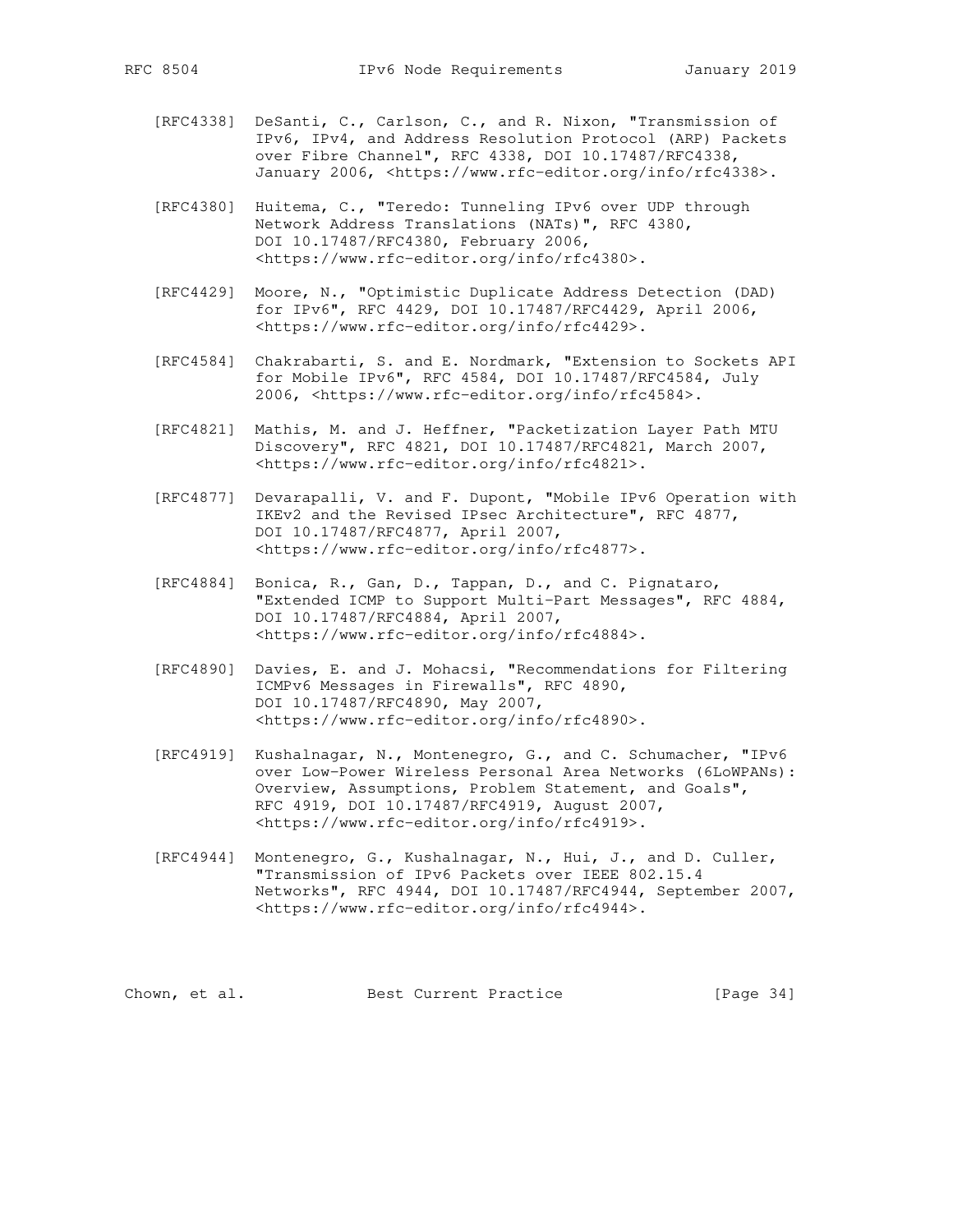- [RFC5014] Nordmark, E., Chakrabarti, S., and J. Laganier, "IPv6 Socket API for Source Address Selection", RFC 5014, DOI 10.17487/RFC5014, September 2007, <https://www.rfc-editor.org/info/rfc5014>.
- [RFC5072] Varada, S., Ed., Haskins, D., and E. Allen, "IP Version 6 over PPP", RFC 5072, DOI 10.17487/RFC5072, September 2007, <https://www.rfc-editor.org/info/rfc5072>.
- [RFC5121] Patil, B., Xia, F., Sarikaya, B., Choi, JH., and S. Madanapalli, "Transmission of IPv6 via the IPv6 Convergence Sublayer over IEEE 802.16 Networks", RFC 5121, DOI 10.17487/RFC5121, February 2008, <https://www.rfc-editor.org/info/rfc5121>.
- [RFC5555] Soliman, H., Ed., "Mobile IPv6 Support for Dual Stack Hosts and Routers", RFC 5555, DOI 10.17487/RFC5555, June 2009, <https://www.rfc-editor.org/info/rfc5555>.
- [RFC6275] Perkins, C., Ed., Johnson, D., and J. Arkko, "Mobility Support in IPv6", RFC 6275, DOI 10.17487/RFC6275, July 2011, <https://www.rfc-editor.org/info/rfc6275>.
- [RFC6563] Jiang, S., Conrad, D., and B. Carpenter, "Moving A6 to Historic Status", RFC 6563, DOI 10.17487/RFC6563, March 2012, <https://www.rfc-editor.org/info/rfc6563>.
- [RFC6980] Gont, F., "Security Implications of IPv6 Fragmentation with IPv6 Neighbor Discovery", RFC 6980, DOI 10.17487/RFC6980, August 2013, <https://www.rfc-editor.org/info/rfc6980>.
- [RFC7066] Korhonen, J., Ed., Arkko, J., Ed., Savolainen, T., and S. Krishnan, "IPv6 for Third Generation Partnership Project (3GPP) Cellular Hosts", RFC 7066, DOI 10.17487/RFC7066, November 2013, <https://www.rfc-editor.org/info/rfc7066>.
- [RFC7084] Singh, H., Beebee, W., Donley, C., and B. Stark, "Basic Requirements for IPv6 Customer Edge Routers", RFC 7084, DOI 10.17487/RFC7084, November 2013, <https://www.rfc-editor.org/info/rfc7084>.
- [RFC7123] Gont, F. and W. Liu, "Security Implications of IPv6 on IPv4 Networks", RFC 7123, DOI 10.17487/RFC7123, February 2014, <https://www.rfc-editor.org/info/rfc7123>.

Chown, et al. Best Current Practice [Page 35]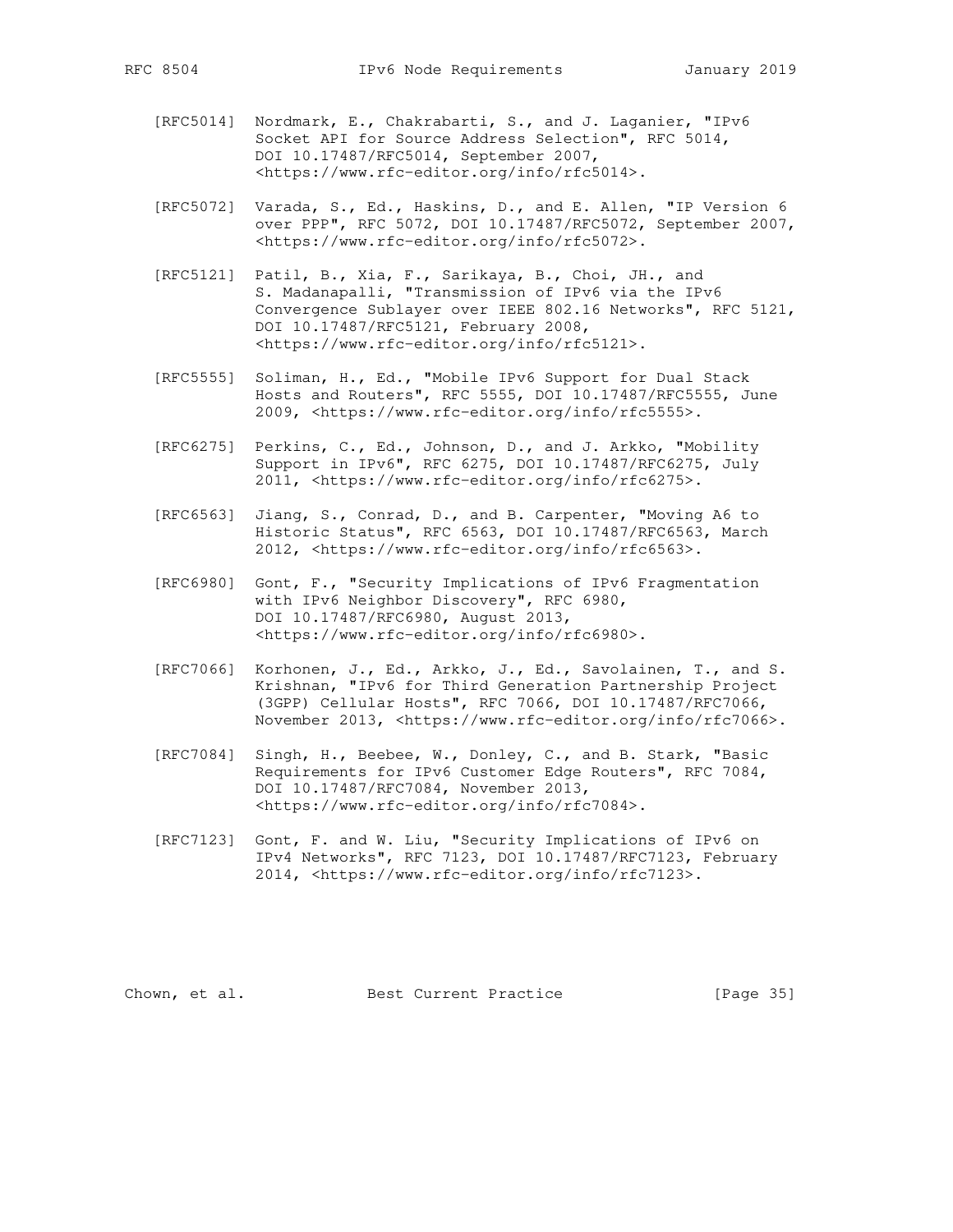- [RFC7278] Byrne, C., Drown, D., and A. Vizdal, "Extending an IPv6 /64 Prefix from a Third Generation Partnership Project (3GPP) Mobile Interface to a LAN Link", RFC 7278, DOI 10.17487/RFC7278, June 2014, <https://www.rfc-editor.org/info/rfc7278>.
- [RFC7371] Boucadair, M. and S. Venaas, "Updates to the IPv6 Multicast Addressing Architecture", RFC 7371, DOI 10.17487/RFC7371, September 2014, <https://www.rfc-editor.org/info/rfc7371>.
- [RFC7421] Carpenter, B., Ed., Chown, T., Gont, F., Jiang, S., Petrescu, A., and A. Yourtchenko, "Analysis of the 64-bit Boundary in IPv6 Addressing", RFC 7421, DOI 10.17487/RFC7421, January 2015, <https://www.rfc-editor.org/info/rfc7421>.
- [RFC7721] Cooper, A., Gont, F., and D. Thaler, "Security and Privacy Considerations for IPv6 Address Generation Mechanisms", RFC 7721, DOI 10.17487/RFC7721, March 2016, <https://www.rfc-editor.org/info/rfc7721>.
- [RFC7739] Gont, F., "Security Implications of Predictable Fragment Identification Values", RFC 7739, DOI 10.17487/RFC7739, February 2016, <https://www.rfc-editor.org/info/rfc7739>.
- [RFC7772] Yourtchenko, A. and L. Colitti, "Reducing Energy Consumption of Router Advertisements", BCP 202, RFC 7772, DOI 10.17487/RFC7772, February 2016, <https://www.rfc-editor.org/info/rfc7772>.
- [RFC7844] Huitema, C., Mrugalski, T., and S. Krishnan, "Anonymity Profiles for DHCP Clients", RFC 7844, DOI 10.17487/RFC7844, May 2016, <https://www.rfc-editor.org/info/rfc7844>.
- [RFC7934] Colitti, L., Cerf, V., Cheshire, S., and D. Schinazi, "Host Address Availability Recommendations", BCP 204, RFC 7934, DOI 10.17487/RFC7934, July 2016, <https://www.rfc-editor.org/info/rfc7934>.
- [RFC8087] Fairhurst, G. and M. Welzl, "The Benefits of Using Explicit Congestion Notification (ECN)", RFC 8087, DOI 10.17487/RFC8087, March 2017, <https://www.rfc-editor.org/info/rfc8087>.

Chown, et al. Best Current Practice [Page 36]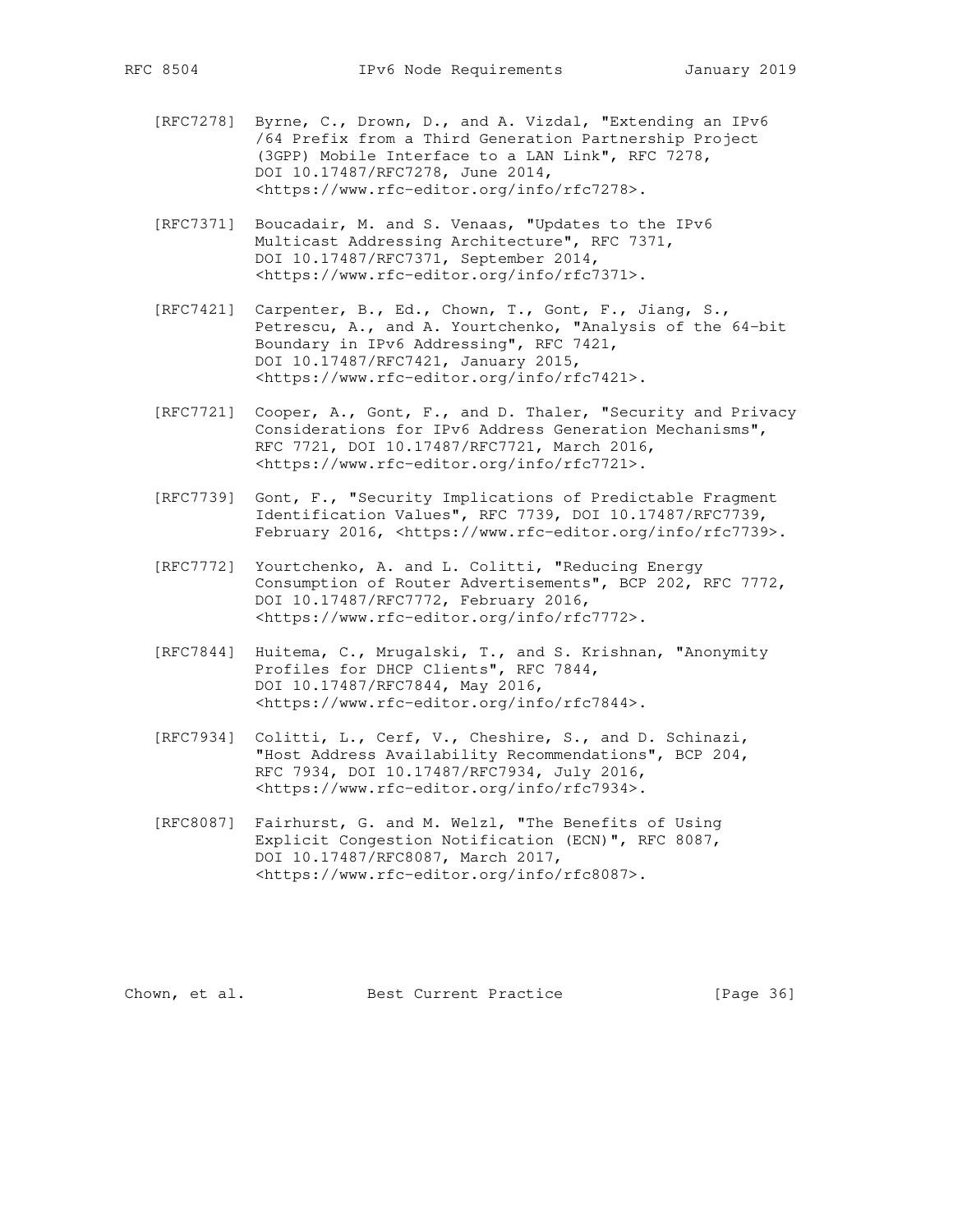- [RFC8096] Fenner, B., "The IPv6-Specific MIB Modules Are Obsolete", RFC 8096, DOI 10.17487/RFC8096, April 2017, <https://www.rfc-editor.org/info/rfc8096>.
- [RFC8273] Brzozowski, J. and G. Van de Velde, "Unique IPv6 Prefix per Host", RFC 8273, DOI 10.17487/RFC8273, December 2017, <https://www.rfc-editor.org/info/rfc8273>.
- [POSIX] IEEE, "Information Technology -- Portable Operating System Interface (POSIX(R)) Base Specifications, Issue 7", IEEE Std 1003.1-2017, DOI: 10.1109/IEEESTD.2018.8277153, January 2018, <https://ieeexplore.ieee.org/document/8277153>.
- [USGv6] National Institute of Standards and Technology, "A Profile for IPv6 in the U.S. Government - Version 1.0", NIST SP500-267, July 2008, <https://www.nist.gov/programs-projects/usgv6-program>.

Chown, et al. Best Current Practice [Page 37]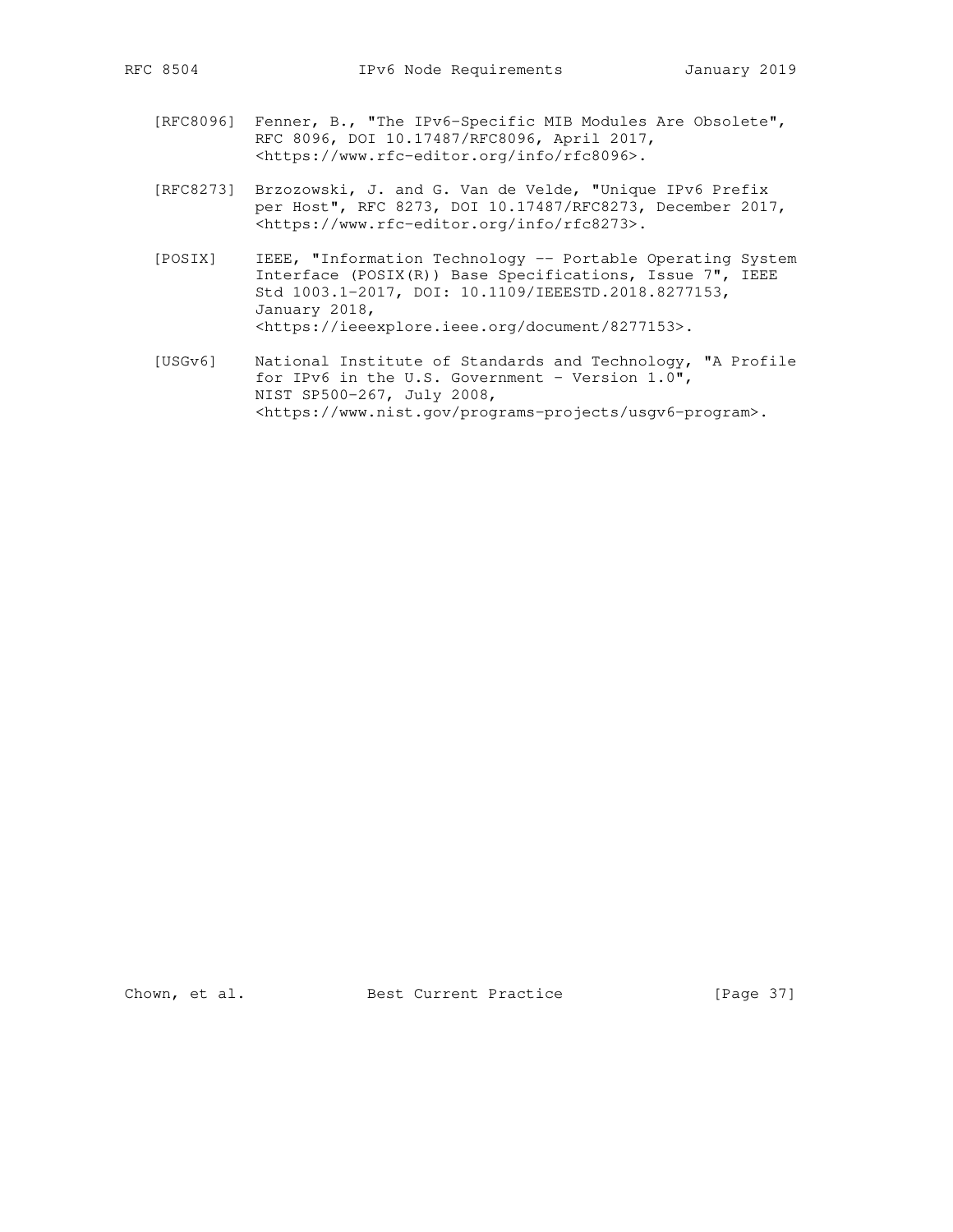Appendix A. Changes from RFC 6434

 There have been many editorial clarifications as well as significant additions and updates. While this section highlights some of the changes, readers should not rely on this section for a comprehensive list of all changes.

- 1. Restructured sections.
- 2. Added 6LoWPAN to link layers as it has some deployment.
- 3. Removed the Downstream-on-Demand (DoD) IPv6 Profile as it hasn't been updated.
- 4. Updated MLDv2 support to a MUST since nodes are restricted if MLDv1 is used.
- 5. Required DNS RA options so SLAAC-only devices can get DNS; RFC 8106 is a MUST.
- 6. Required RFC 3646 DNS Options for DHCPv6 implementations.
- 7. Added RESTCONF and NETCONF as possible options to network management.
- 8. Added a section on constrained devices.
- 9. Added text on RFC 7934 to address availability to hosts (SHOULD).
- 10. Added text on RFC 7844 for anonymity profiles for DHCPv6 clients.
- 11. Added mDNS and DNS-SD as updated service discovery.
- 12. Added RFC 8028 as a SHOULD as a method for solving a multi prefix network.
- 13. Added ECN RFC 3168 as a SHOULD.
- 14. Added reference to RFC 7123 for security over IPv4-only networks.
- 15. Removed Jumbograms (RFC 2675) as they aren't deployed.
- 16. Updated obsoleted RFCs to the new version of the RFC, including RFCs 2460, 1981, 7321, and 4307.

Chown, et al. Best Current Practice [Page 38]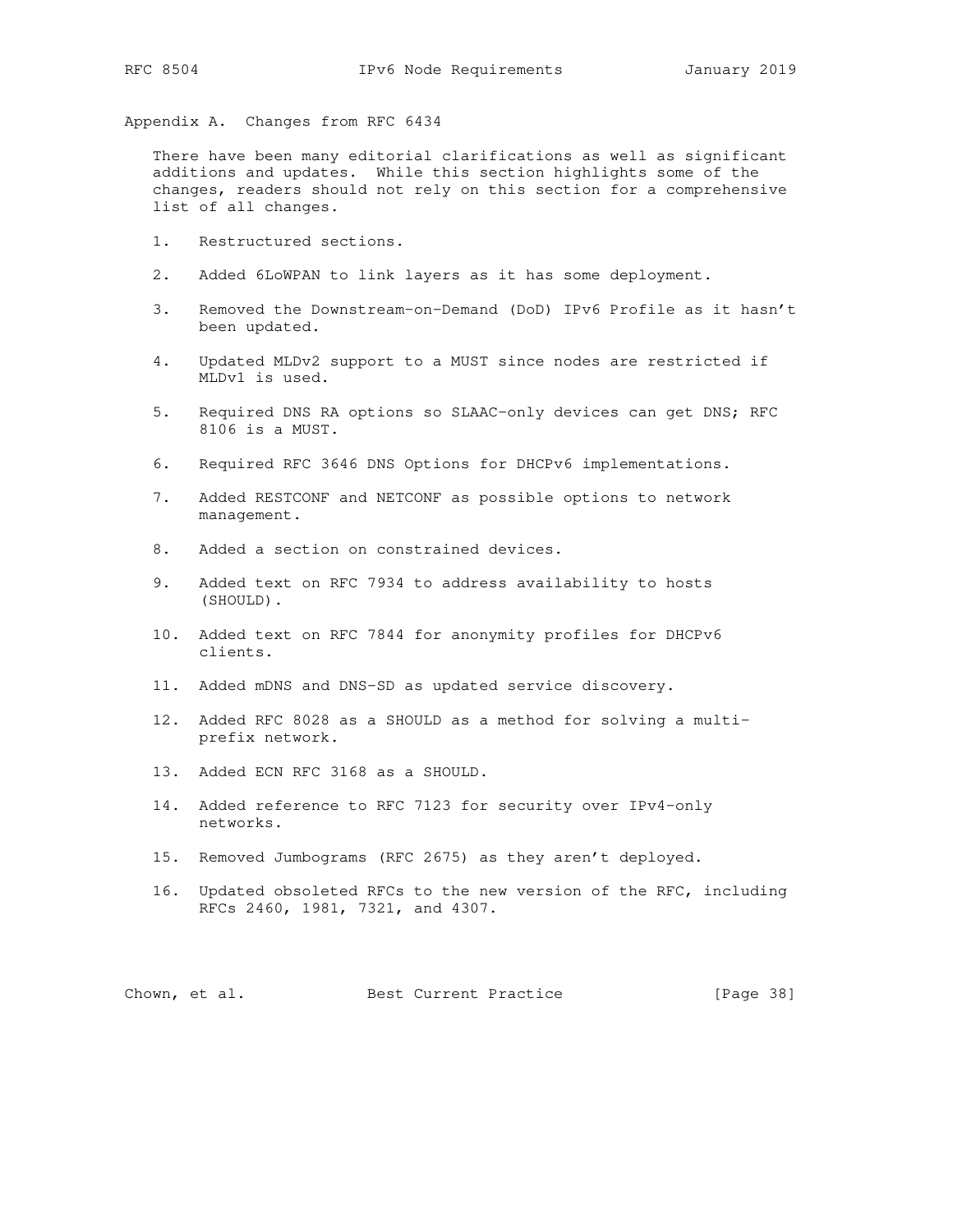- 17. Added RFC 7772 for power consumptions considerations.
- 18. Added why /64 boundaries for more detail -- RFC 7421.
- 19. Added a unique IPv6 prefix per host to support currently deployed IPv6 networks.
- 20. Clarified RFC 7066 was a snapshot for 3GPP.
- 21. Updated RFC 4191 as a MUST and the Type C Host as a SHOULD as they help solve multi-prefix problems.
- 22. Removed IPv6 over ATM since there aren't many deployments.
- 23. Added a note in Section 6.6 for Rule 5.5 from RFC 6724.
- 24. Added MUST for BCP 198 for forwarding IPv6 packets.
- 25. Added a reference to RFC 8064 for stable address creation.
- 26. Added text on the protection from excessive extension header options.
- 27. Added text on the dangers of 1280 MTU UDP, especially with regard to DNS traffic.
- 28. Added text to clarify RFC 8200 behavior for unrecognized extension headers or unrecognized ULPs.
- 29. Removed dated email addresses from design team acknowledgements for [RFC4294].

Appendix B. Changes from RFC 4294 to RFC 6434

 There have been many editorial clarifications as well as significant additions and updates. While this section highlights some of the changes, readers should not rely on this section for a comprehensive list of all changes.

- 1. Updated the Introduction to indicate that this document is an applicability statement and is aimed at general nodes.
- 2. Significantly updated the section on mobility protocols; added references and downgraded previous SHOULDs to MAYs.
- 3. Changed the Sub-IP Layer section to just list relevant RFCs, and added some more RFCs.

Chown, et al. Best Current Practice [Page 39]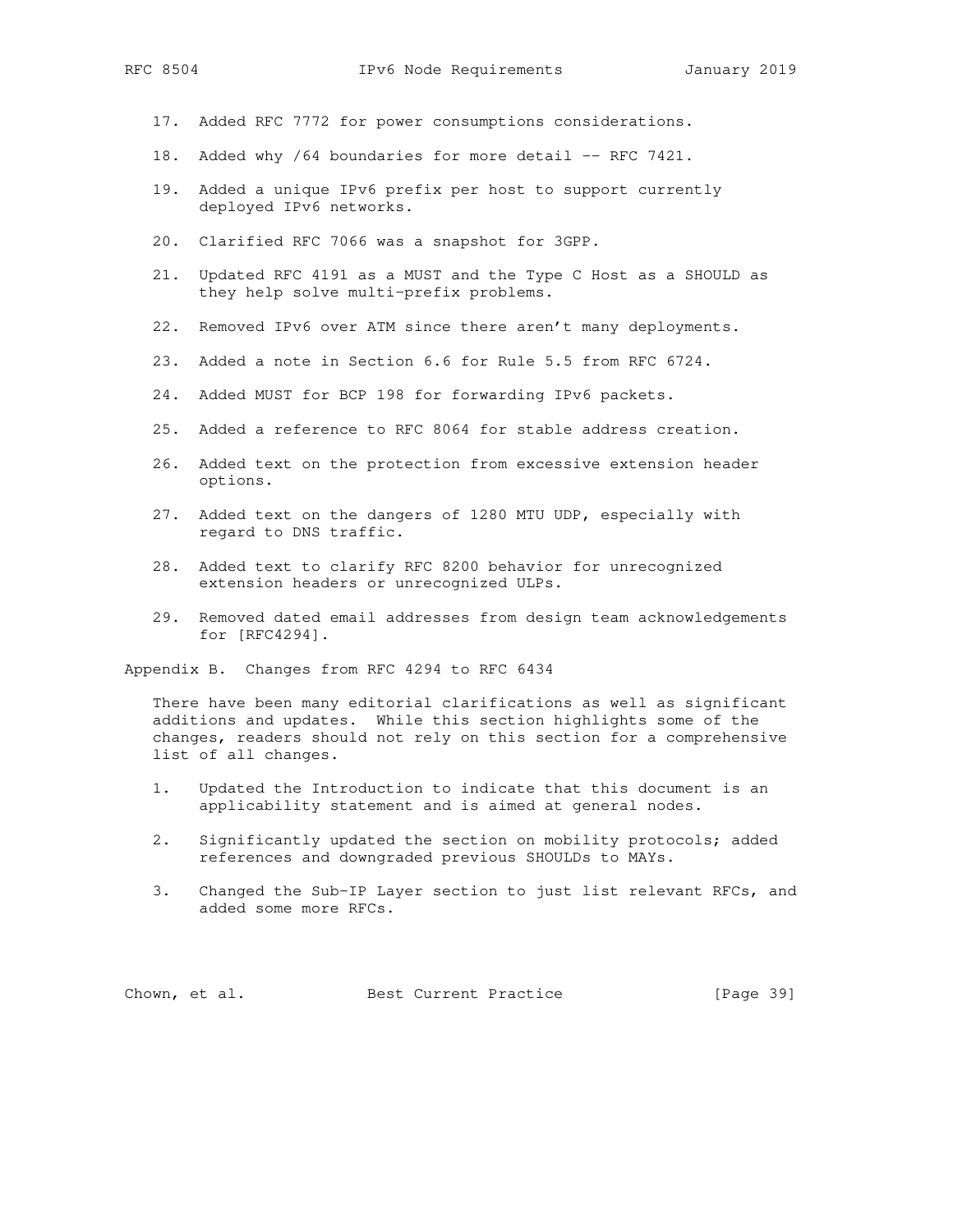- 4. Added a section on SEND (it is a MAY).
- 5. Revised the section on Privacy Extensions [RFC4941] to add more nuance to the recommendation.
- 6. Completely revised the IPsec/IKEv2 section, downgrading the overall recommendation to a SHOULD.
- 7. Upgraded recommendation of DHCPv6 to a SHOULD.
- 8. Added a background section on DHCP versus RA options, added a SHOULD recommendation for DNS configuration via RAs (RFC 6106), and cleaned up the DHCP recommendations.
- 9. Added the recommendation that routers implement Sections 7.3 and 7.5 of [RFC6275].
- 10. Added a pointer to subnet clarification document [RFC5942].
- 11. Added text that "IPv6 Host-to-Router Load Sharing" [RFC4311] SHOULD be implemented.
- 12. Added reference to [RFC5722] (Overlapping Fragments), and made it a MUST to implement.
- 13. Made "A Recommendation for IPv6 Address Text Representation" [RFC5952] a SHOULD.
- 14. Removed the mention of delegation name (DNAME) from the discussion about [RFC3363].
- 15. Numerous updates to reflect newer versions of IPv6 documents, including [RFC3596], [RFC4213], [RFC4291], and [RFC4443].
- 16. Removed discussion of "Managed" and "Other" flags in RAs. There is no consensus at present on how to process these flags, and discussion of their semantics was removed in the most recent update of Stateless Address Autoconfiguration [RFC4862].
- 17. Added many more references to optional IPv6 documents.
- 18. Made "A Recommendation for IPv6 Address Text Representation" [RFC5952] a SHOULD.
- 19. Updated the MLD section to include reference to Lightweight MLD [RFC5790].

Chown, et al. Best Current Practice [Page 40]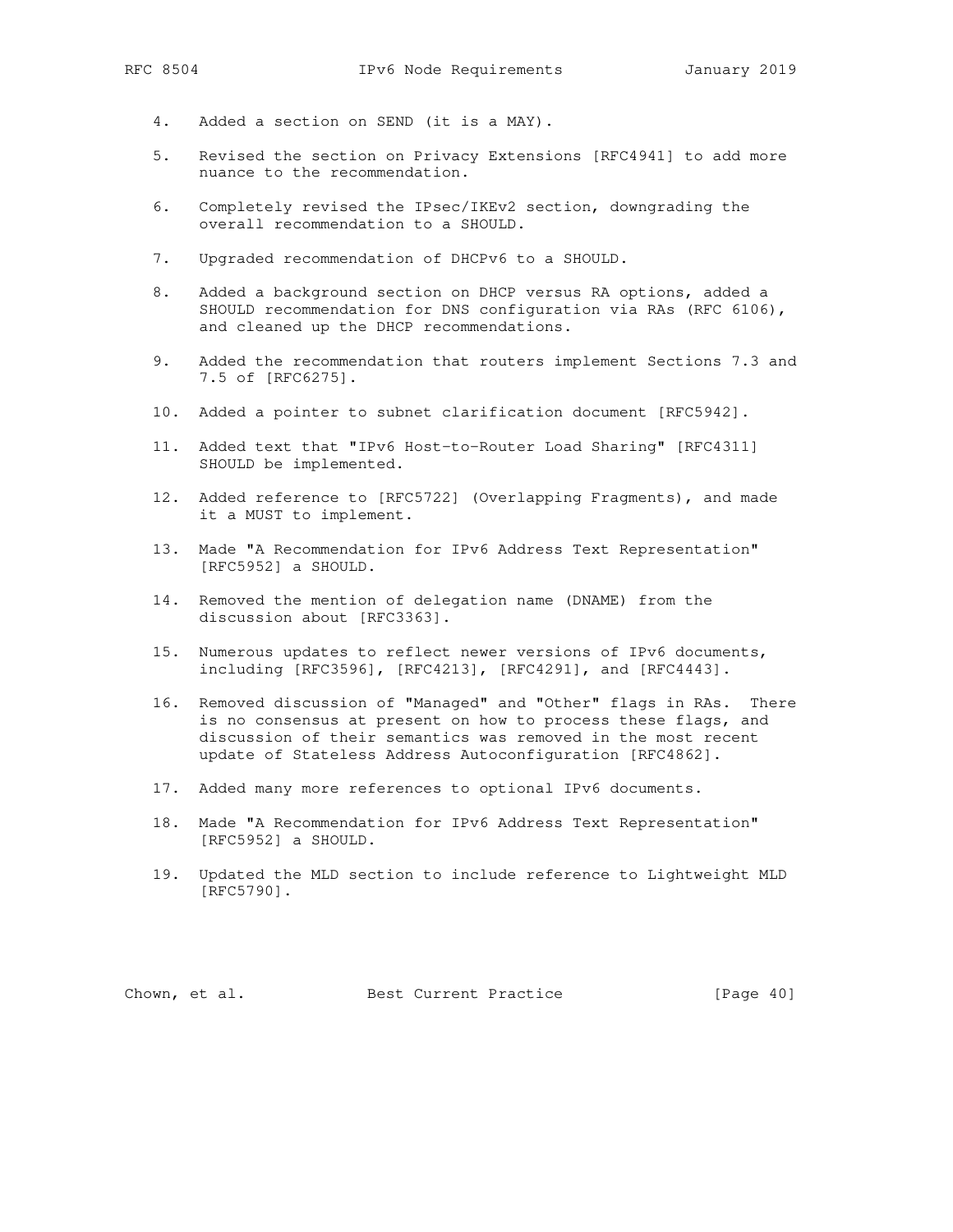- 20. Added a SHOULD recommendation for "Default Router Preferences and More-Specific Routes" [RFC4191].
- 21. Made "IPv6 Flow Label Specification" [RFC6437] a SHOULD.

Acknowledgments

o Acknowledgments (Current Document)

 The authors would like to thank Brian Carpenter, Dave Thaler, Tom Herbert, Erik Kline, Mohamed Boucadair, and Michayla Newcombe for their contributions and many members of the 6man WG for the inputs they gave.

o Authors and Acknowledgments from RFC 6434

 RFC 6434 was authored by Ed Jankiewicz, John Loughney, and Thomas Narten.

 The authors of RFC 6434 thank Hitoshi Asaeda, Brian Carpenter, Tim Chown, Ralph Droms, Sheila Frankel, Sam Hartman, Bob Hinden, Paul Hoffman, Pekka Savola, Yaron Sheffer, and Dave Thaler for their comments. In addition, the authors thank Mark Andrews for comments and corrections on DNS text and Alfred Hoenes for tracking the updates to various RFCs.

o Authors and Acknowledgments from RFC 4294

 RFC 4294 was written by the IPv6 Node Requirements design team, which had the following members: Jari Arkko, Marc Blanchet, Samita Chakrabarti, Alain Durand, Gerard Gastaud, Jun-ichiro Itojun Hagino, Atsushi Inoue, Masahiro Ishiyama, John Loughney, Rajiv Raghunarayan, Shoichi Sakane, Dave Thaler, and Juha Wiljakka.

 The authors of RFC 4294 thank Ran Atkinson, Jim Bound, Brian Carpenter, Ralph Droms, Christian Huitema, Adam Machalek, Thomas Narten, Juha Ollila, and Pekka Savola for their comments.

Chown, et al. Best Current Practice [Page 41]